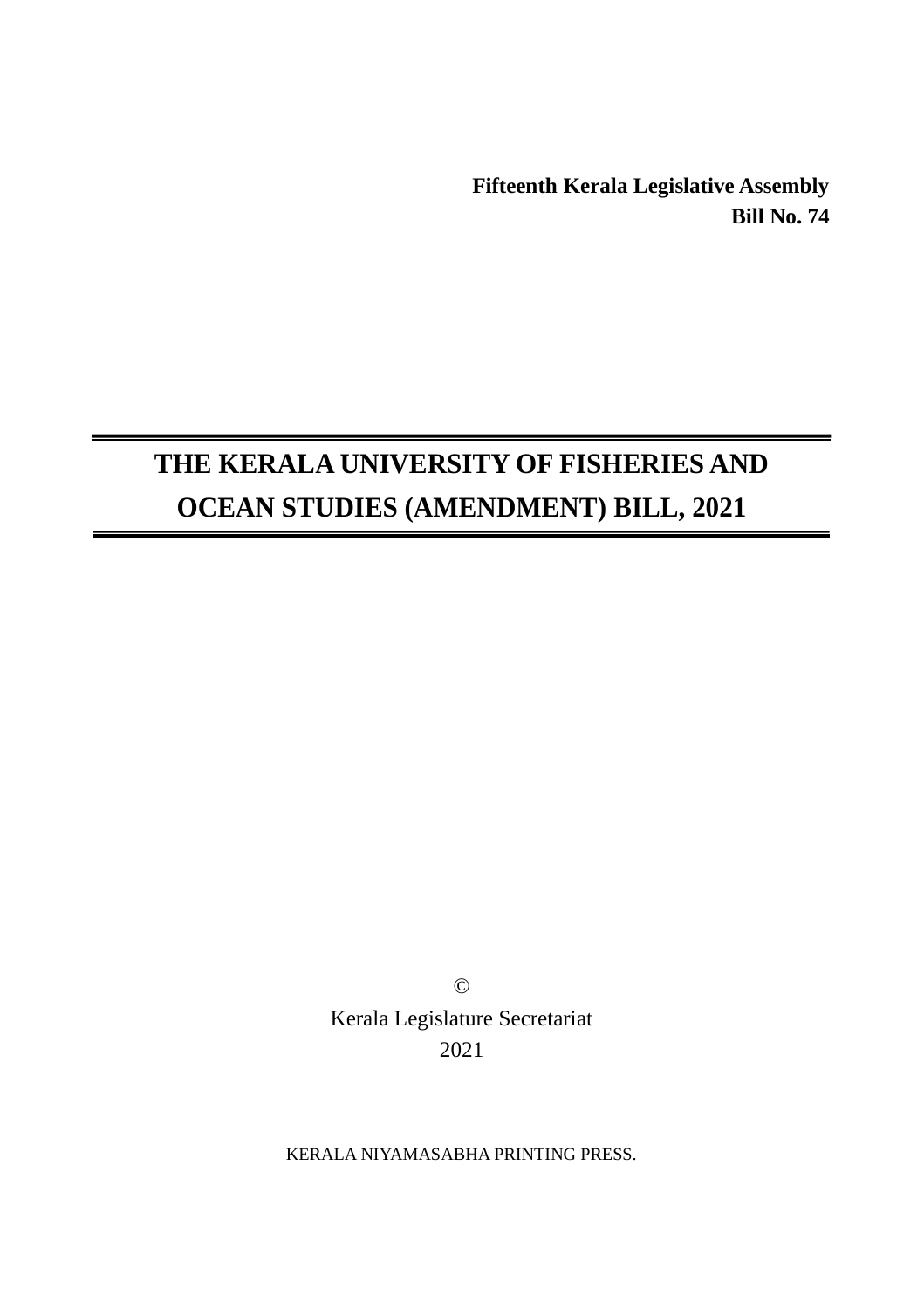**Fifteenth Kerala Legislative Assembly Bill No. 74**

## **THE KERALA UNIVERSITY OF FISHERIES AND OCEAN STUDIES (AMENDMENT) BILL, 2021**

2

1629/2021.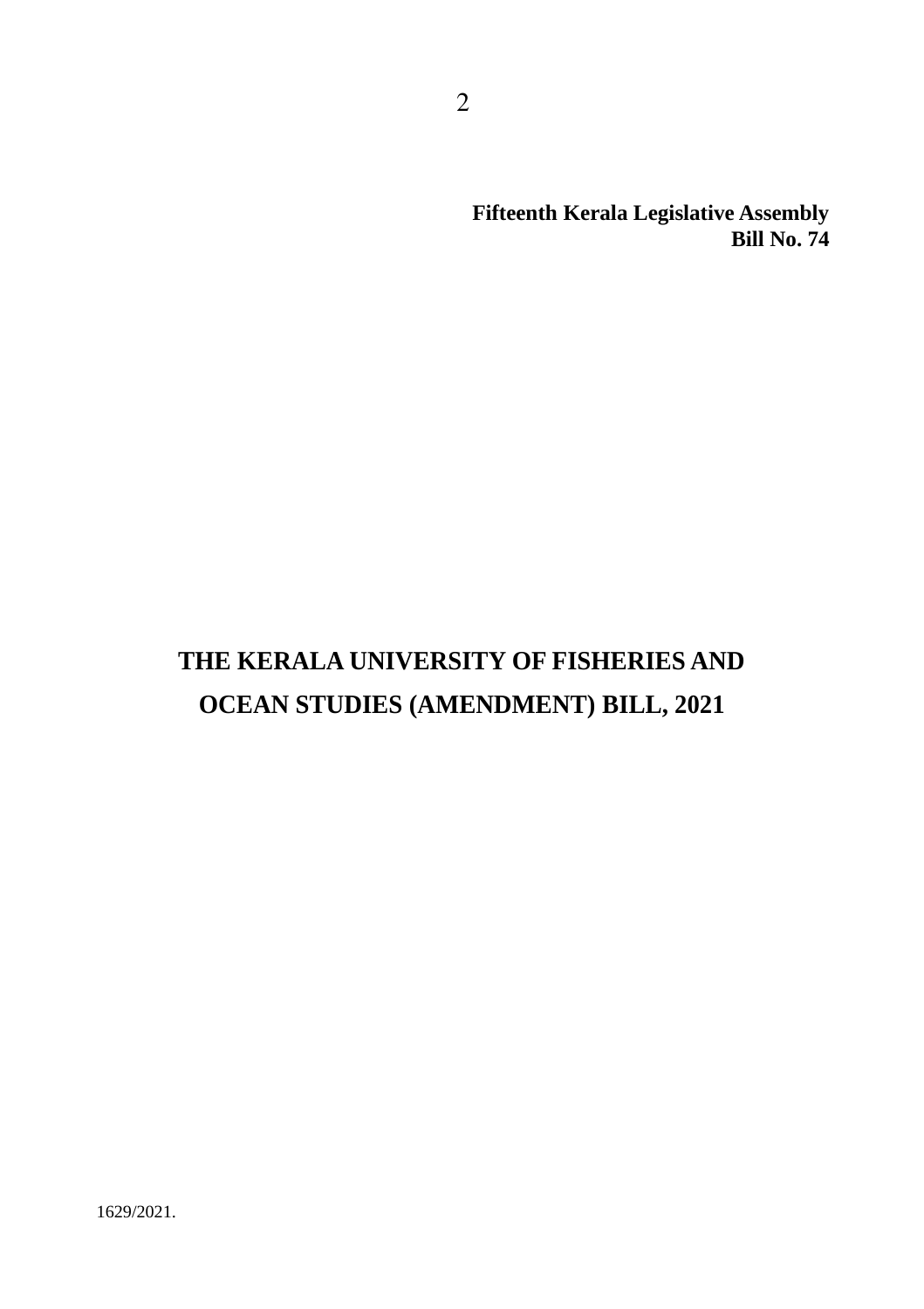## **Fifteenth Kerala Legislative Assembly Bill No. 74**

 $[Translation$  in English of "2021-ലെ കേരള ഫിഷറീസിനാം സമൃദ്രപഠനങ്ങൾക്കുമുള്ള സർവകലാശാല (ഭേദഗതി) ബിൽ" published under the authority of the Governor.]

### THE KERALA UNIVERSITY OF FISHERIES AND OCEAN STUDIES (AMENDMENT) BILL, 2021

*A*

#### *BILL*

*to amend the Kerala University of Fisheries and Ocean Studies Act, 2010.*

Preamble.― WHEREAS, it is expedient to amend the Kerala University of Fisheries and Ocean Studies Act, 2010 (5 of 2011) for the purposes hereinafter appearing;

BE it enacted in the Seventy-second Year of the Republic of India as follows:*―*

1. *Short title and commencement.―*(1) This Act may be called the Kerala University of Fisheries And Ocean Studies (Amendment) Act, 2021.

(2) It shall be deemed to have come into force on  $26<sup>th</sup>$  day of February, 2021.

2. *Amendment of the title*.― In the Kerala University of Fisheries and Ocean Studies Act, 2010 (Act 5 of 2011) (hereinafter referred to as the Principal Act), in the title, for the words "FISHERIES AND OCEAN STUDIES" the words "FISHERIES AND OCEAN STUDIES" shall be substituted;

3. *Amendment of the preamble*.―(1) In the preamble of the principal Act, after the words and symbol "environmental science," the words and symbols "fisheries, aquaculture, control of fish diseases, fish processing and fish marketing", shall be inserted.

4. *Amendment of section 1*.― In sub-section (1) of section 1 of the principal Act, for the words "Fisheries And Ocean Studies", the words "Fisheries And Ocean Studies" shall be substituted;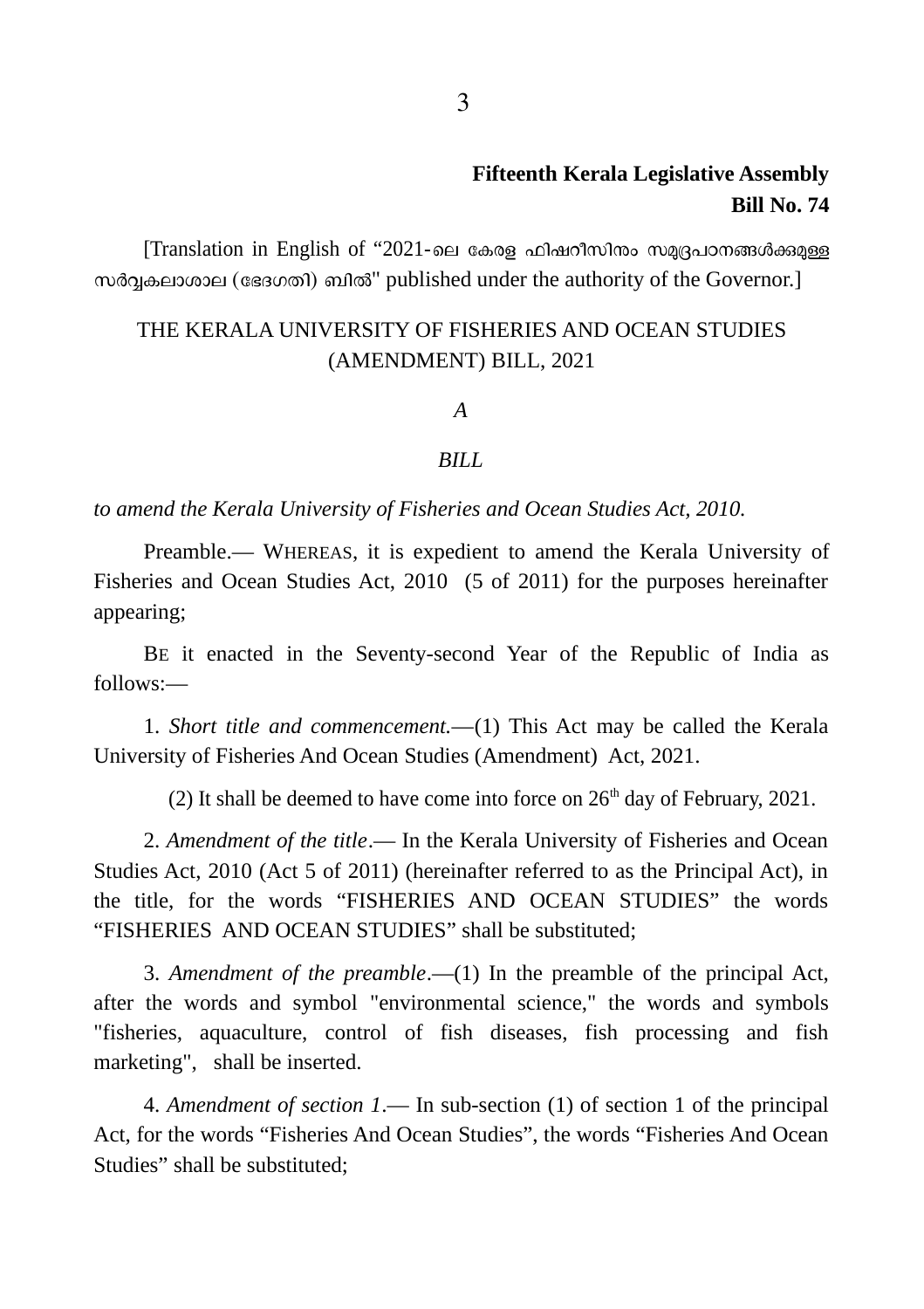5. *Amendment of section 2*.― In section 2 of the principal Act,―

(1) clause (b) shall be omitted;

(2) after clause (c), the following clause shall be inserted, namely:―

"(ca) "Controller of Examinations" means the Controller of Examinations of the University appointed under section 41;";

(3) in clause (e), for the figures and words "in section 23" the words, figures, and letter "in section 25A" shall be substituted;

(4) clause (g) shall be omitted;

(5) in clause (h), before the word "appointed", the word "extension" shall be inserted;

(6) for clause (j), the following clauses shall be substituted, namely: ―

"(j) "Extension Council" means the Extension Council constituted under section 19A of this Act;

(ja) "Faculty Board of Studies" means the Faculty Board of Studies constituted in each faculty under sub-section (4) of section 25; ";

(7) for clause (r), the following clause shall be substituted, namely: ―

"(r) "Head of the Department "means the head of the Department in the faculties appointed under section 45;";

(8) after clause (t), the following clause shall be inserted, namely: ―

"(ta) "Librarian" means the librarian of the university appointed under section 40; ";

(9) after clause (y), the following clause shall be inserted, namely:  $\frac{1}{2}$ 

"(ya) "Pro-Vice-Chancellor" means the Pro-Vice-Chancellor of the University appointed under section 35;";

(10) clauses (ag) and (ah) shall be omitted;

(11) after clause (am), the following clause shall be inserted, namely:―

"(ama) "University Engineer" means the University Engineer appointed under section 39;".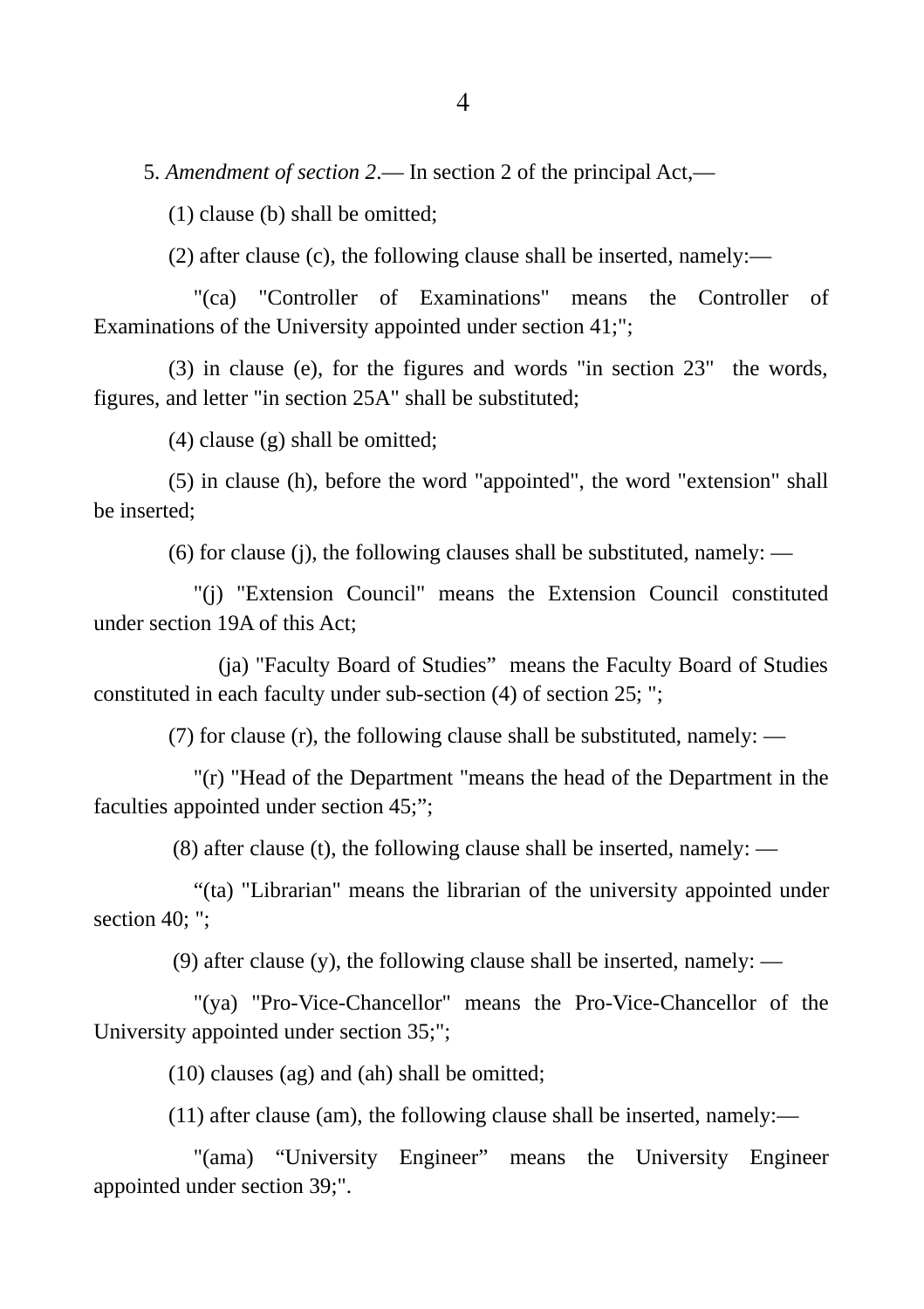6. *Amendment of section 3*.― In section 3 of the Principal Act,―

(1) in sub-section (1), for the words "Fisheries and Ocean studies" the words "Fisheries and Ocean studies" shall be substituted.

(2) in sub-section (2), for the words and symbol, "School Governing Council, Departmental Governing Councils" the words and symbol, "Extension Council, Faculty Board of studies" shall be substituted;

(3) after sub-section (5), the following sub-section and proviso shall be added, namely:―

"(6) The responsibility of introducing undergraduate and postgraduate courses in Fisheries Science and Marine Studies in the State of Kerala shall be vested with the Kerala University of Fisheries and Ocean Studies:

Provided that this provision shall not apply to courses started by any other universities under any Central Act.".

7. *Amendment of section 5*.―In item (iv) of section 5 of the principal Act, after the words "in respective fields" the words "on the basis of detailed study" shall be inserted.

8. *Amendment of section 7.*― In section 7 of the Principal Act, ―

(1) in clause (e), the word and symbol "or school" shall be omitted ;

(2) clause (i) shall be omitted;

(3) in clause (l) for the word "in the bill", the word "of the Act" shall be substituted;

(4) for clauses (r) and (s), the following clauses shall be substituted, namely:―

"(r) to create posts required for teaching, research and extension education with the permission of the Government and to appoint persons having prescribed qualification to such posts;

(s) to create teaching/non-teaching posts for administration and other purposes with the permission of the Government and to appoint persons to such posts;".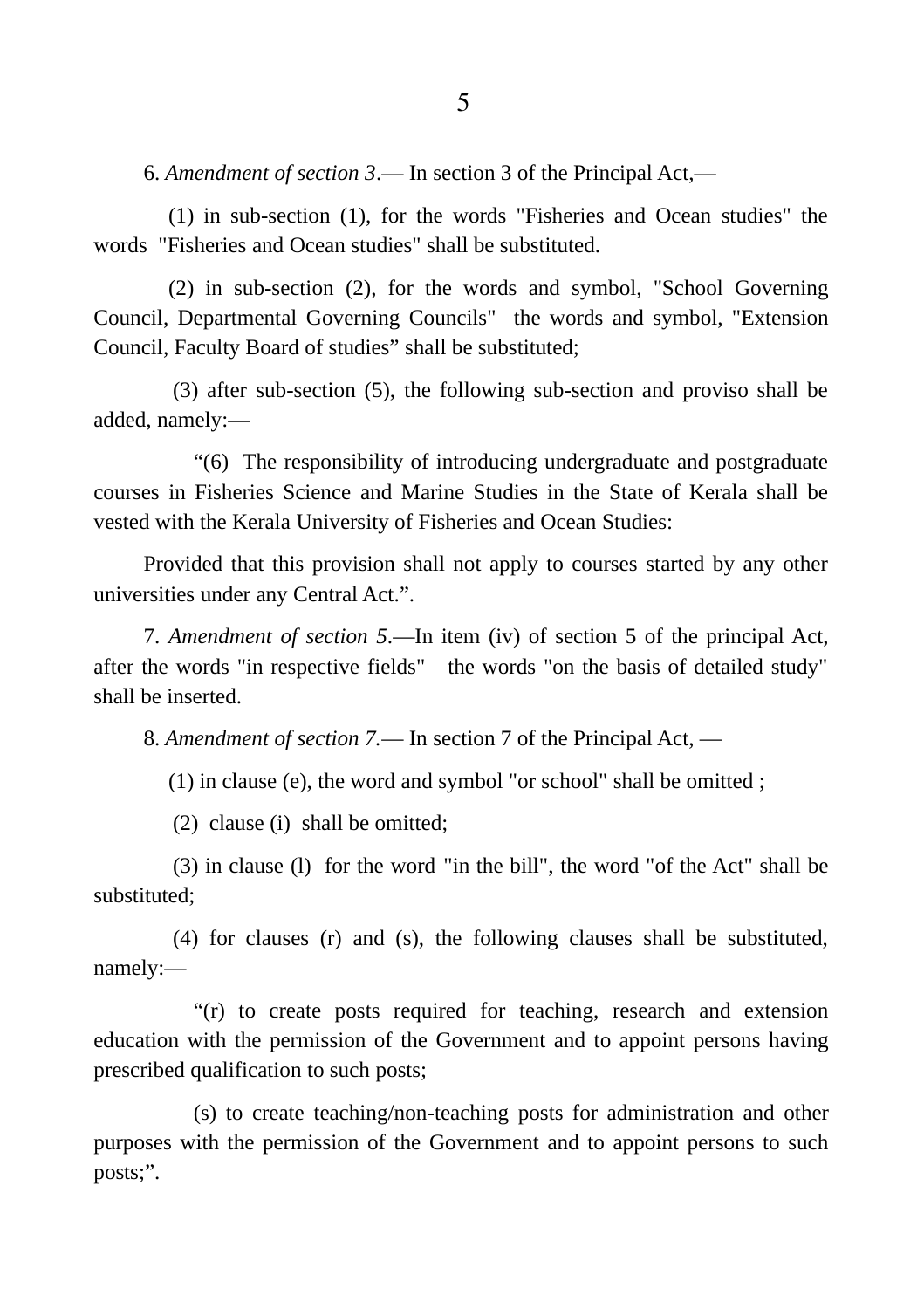$(5)$  in clause  $(x)$  item  $(ii)$  shall be omitted.

(6) in clause (y) item (viii) shall be omitted.

9. *Amendment of section 8*.― In section 8 of the Principal Act, ―

(1) in sub-section (1), the symbol and word ", school" shall be omitted and after the words "any document" , the words "including digitally stored" shall be inserted;

(2) for sub-section (2), the following sub-section shall be substituted, namely: ―

"(2) The Government shall, before causing an inspection or inquiry to be made under sub-section (1), give due notice at least ten days before such inspection or enquiry, as the case may be, to the University and the Registrar shall be vested with the responsibility to appear before such inspection or enquiry and to provide required information.".

(3) in sub-section (7), for the words "to the instructions", the words "to the said directions" shall be substituted and at end the sentence, "the authority concerned of the University shall be bound to implement such directions." shall be added.

(4) for sub-section (8), the following sub-section shall be substituted, namely: ―

"(8) The responsibility of timely furnishing of any information relating to the administration of the University, required by the Government shall be vested with the Registrar.".

10. *Amendment of section 9*.―In section 9 of the principal Act, for the words, letters and brackets,

" (v) School Governing Councils;

(vi) Departmental Governing Councils;

(vii) faculties; and," the words, letters, brackets and symbols

" (v) Extension council;

(vi) Faculty Board of Studies; and" shall be substituted.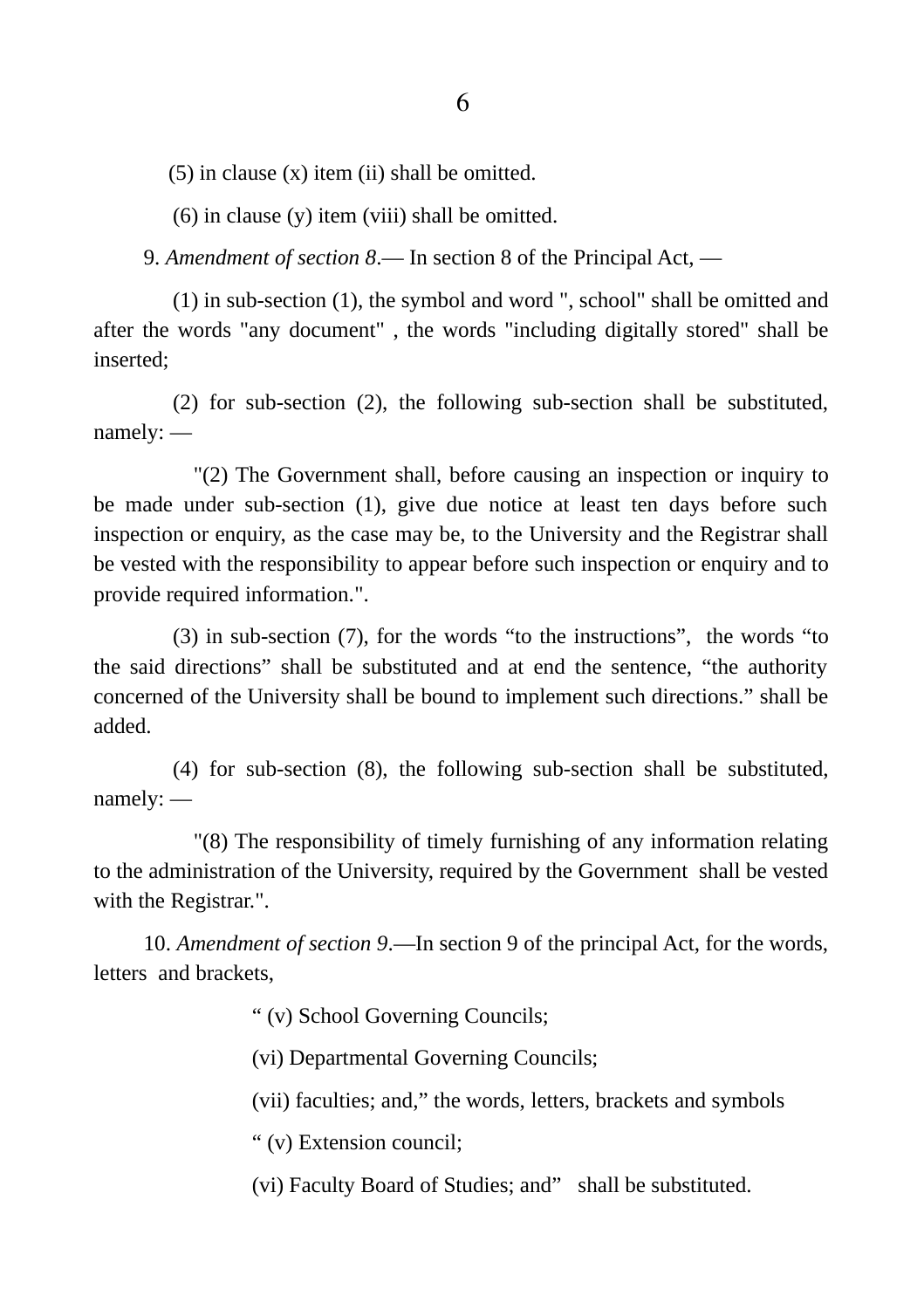11. *Amendment of section 10*.―In sub-section (1) of section 10 of the principal Act,―

(1) under the sub-heading *Ex-officio* members,―

(i) in item (vi), for the words and symbol "the Secretary to Government, Fisheries Department", the words and symbols, "Secretary to Government, Fisheries Department or an officer not below the rank of Joint Secretary, Fisheries Department, nominated by him" shall be substituted;

(ii) in item (vii), for the words "not below the rank" the words "not below the rank" shall be substituted;

(iii) in item (viii), for the words "not below the rank" the words "not below the rank" shall be substituted ;

(iv) for item (ix) for the words "not below the rank" the words "not below the rank" shall be substituted;

(v) for item (x), after the words "Director of Fisheries" the words or an officer not below the rank of Joint Director of Fisheries, nominated by him" shall be inserted.

(vi) after item  $(x)$ , the following items shall be inserted, namely: —

"(xi) Dean of all Faculties of the University;

(xii) the Registrar".

(2) for sub-heading "*(2) Nominated Members"* the existing items (i), (ii) and (iii) shall be omitted;

(3) after sub-section (7), the following sub-section shall be inserted, namely: ―

"(8) The members of the Governing Council of the University shall naturally be the members of the Senate as well. The members of the Governing Council shall be involved in determining the quorum of the Senate and voting. ".

12. *Amendment of section 12*.― For section 12 of the principal Act, the following section shall be substituted, namely: ―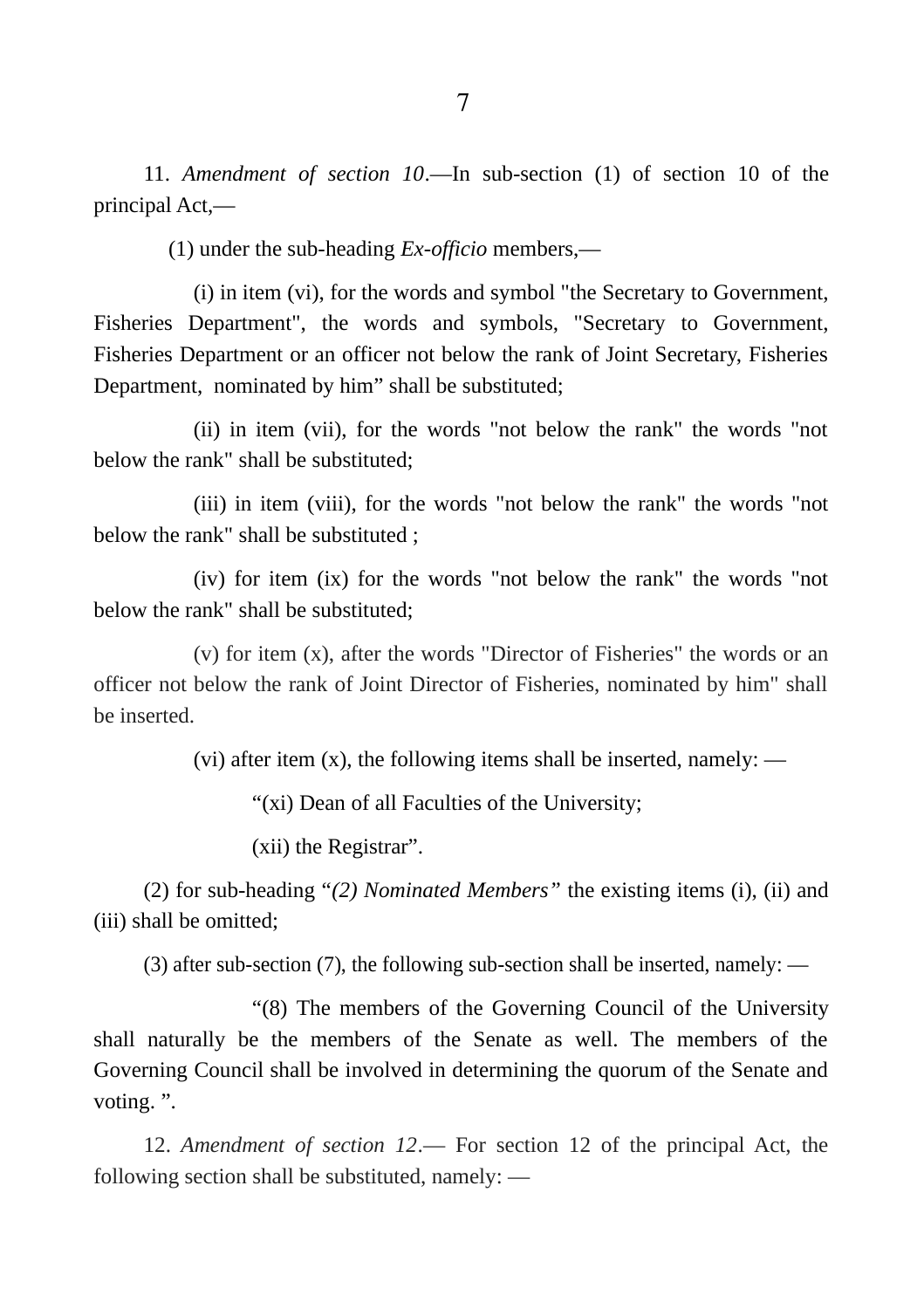"12. *University Governing Council.―*The Governing Council shall be the principal governing committee of the University and shall consist of the following members, namely:―

*1. Ex-officio members*

(i) the Vice-Chancellor;

(ii) the Pro-Vice-Chancellor;

(iii) the Secretary to Government, Fisheries Department or an officer not below the rank of Joint Secretary of the Fisheries Department, nominated by him;

(iv) the Secretary to Government, Higher Education Department or an officer not below the rank of Joint Secretary of the Department, of Higher Education, nominated by him;

(v) the Secretary to Government, Finance Department or an officer not below the rank of Joint Secretary of the Finance Department, nominated by him;

(vi) the Law Secretary or an officer not below the rank of Joint Secretary, nominated by him;

(vii) the Dean of all Faculties;

(viii) the Registrar.

2. *Elected members:*

(i) one teacher each, elected from each faculty by a single transferable vote from among the Heads of the Departments and the teachers of the University Faculty; of whom at least one shall be a woman and their order shall be in the English alphabetical order of the faculty;

(ii) one member elected by voting from the full-time regular students in the University:

Provided that the elected members of teachers and student member shall not be eligible to be elected continuously.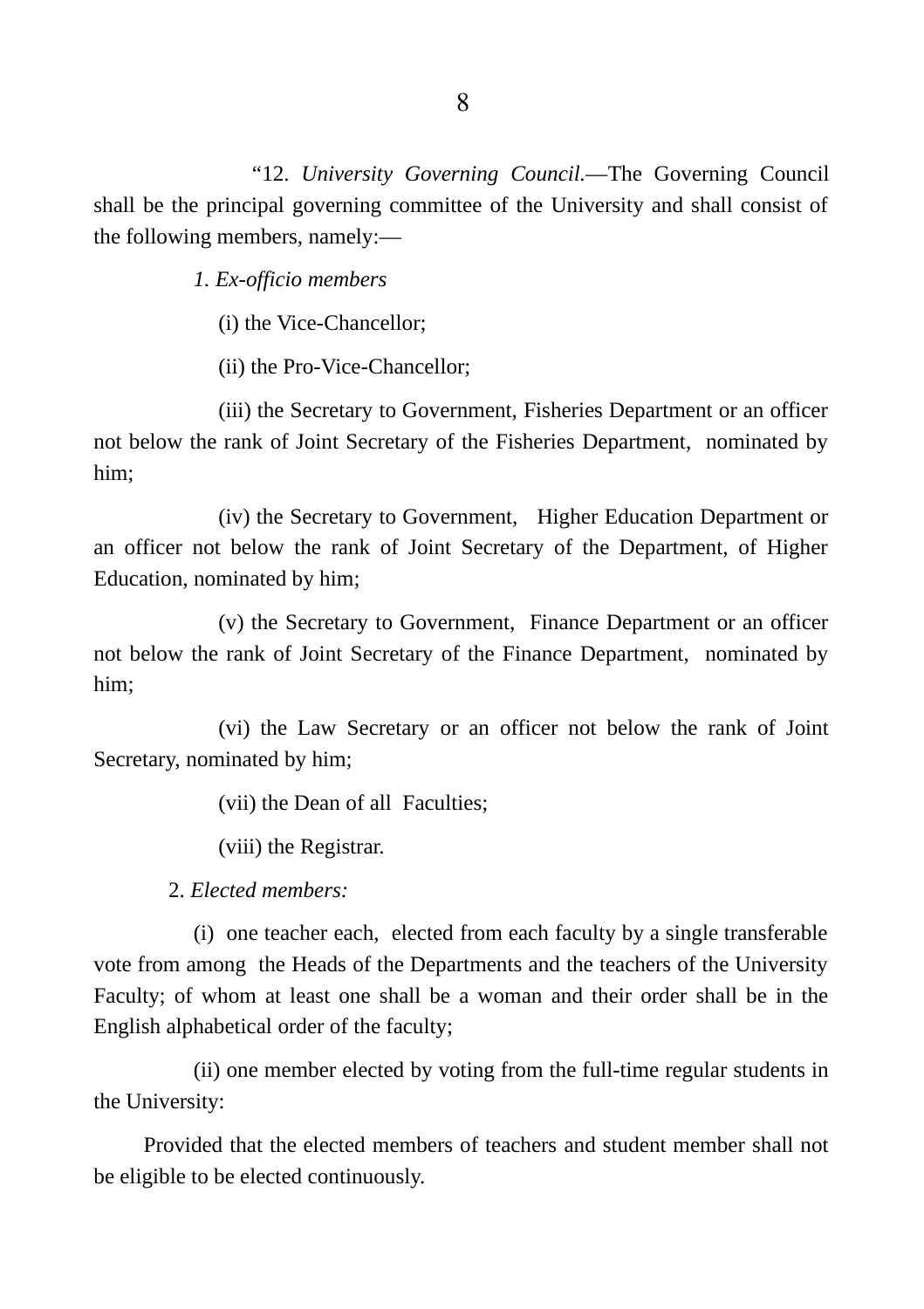3*. Nominated members:*

(i) two Members of the Legislative Assembly, as nominated by the Government;

(ii) one representative of the Director General of the Indian Council of Agricultural Research (ICAR);

(iii) one representative from fishing community having knowledge in the field of Fisheries and Marine Studies nominated by the Government;

(iv) an Excellent Scientist in Ocean Studies, nominated by the Ministry of Geology;

(v) one representative of the Fishermen, nominated by the Government;

(vi) an academic from outside the University with expertise in the field of Fisheries and not below the rank of Professor;

(vii) one representative from the registered Fishermen Organisation, nominated by the Government ;

(viii) one representative from the Fisheries Industry, nominated by the Government;

(ix) a woman social worker:

Provided that a nominated member shall not be eligible for re-nomination.".

13. *Amendment of section 13*.―In sub–section (1) of section 13 of the Principal Act, after the words "every four years" the words "by the Chancellor through Notification" shall be inserted.

14. *Amendment of section 14.*― For sub-sections (1) and (2) of section 14 of the Principal Act, the following sub-sections shall be substituted and sub-section (3) shall be newly inserted, namely: ―

"(1) The University Governing Council shall be the supreme authority of the university and shall have the power to review and cancel the actions of the Academic Council or any faculty, save those acted in accordance with the powers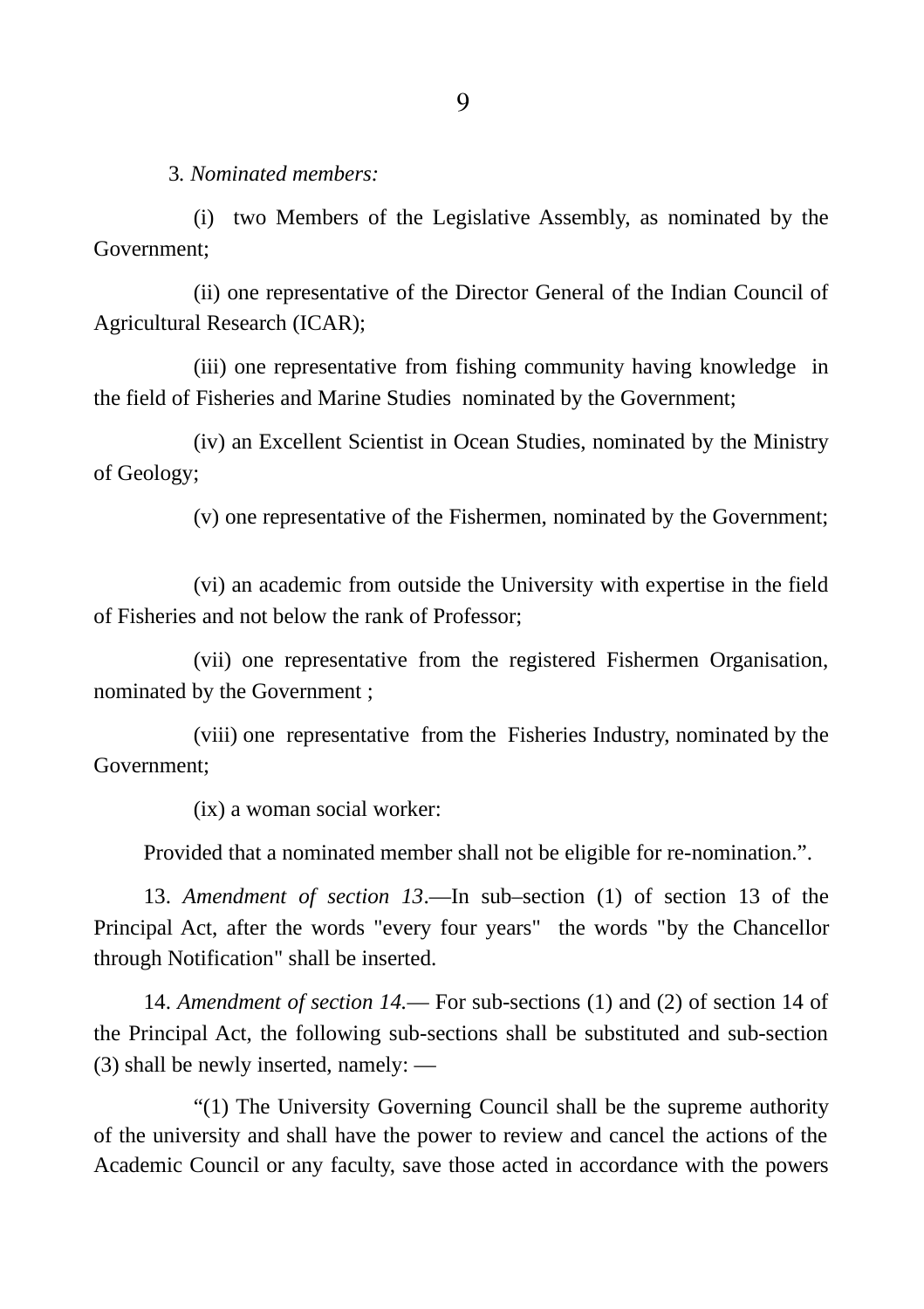conferred upon it under this Act and the Statutes, Ordinances and Regulations made thereunder and shall exercise all the powers of the University, if not otherwise provided to others, by this Act:

Provided that if any question arises as to whether the Academic Council or any of the faculty has acted in accordance with any of the aforesaid powers, or not, the Chancellor shall, after considering the Government's opinion on the matter, make a decision within four months from the date arising of issue and such decision shall be final:

Provided further that if the Chancellor does not resolve the issue within the specified time, the decisions and actions taken by the Governing Council shall become final.

(2) Save as otherwise expressly provided under this Act, the University Governing Council shall have the following powers, namely: ―

(a) to prepare draft for making, amending or repealing the statutes, on its own motion, for the consideration and approval of the Chancellor;

(b) to grant permission for instituting Fellowships, Scholarships, Studentships, Students Scholarships, Medals and Prizes and to organize exhibitions, in accordance with the provisions of this Act and the Statutes, Ordinance and regulations made thereunder;

(c) to institute Professorships, Associate Professorships and Assistant Professorships and other teaching and research posts as may deem necessary with the permission of the Government;

(d) to establish and maintain such institutions as may deem necessary, with the permission of the Government;

(e) to determine the services of the employees and teachers of the university and to prescribe their duties and conditions of service;

(f) to fix the emoluments of the employees and teachers of the university with the approval of the Government;

(g) to examine the Annual Report, Annual Accounts and Audit Reports of the University and take such actions as it may deem fit and pass the budget in accordance with the provisions of the Statutes;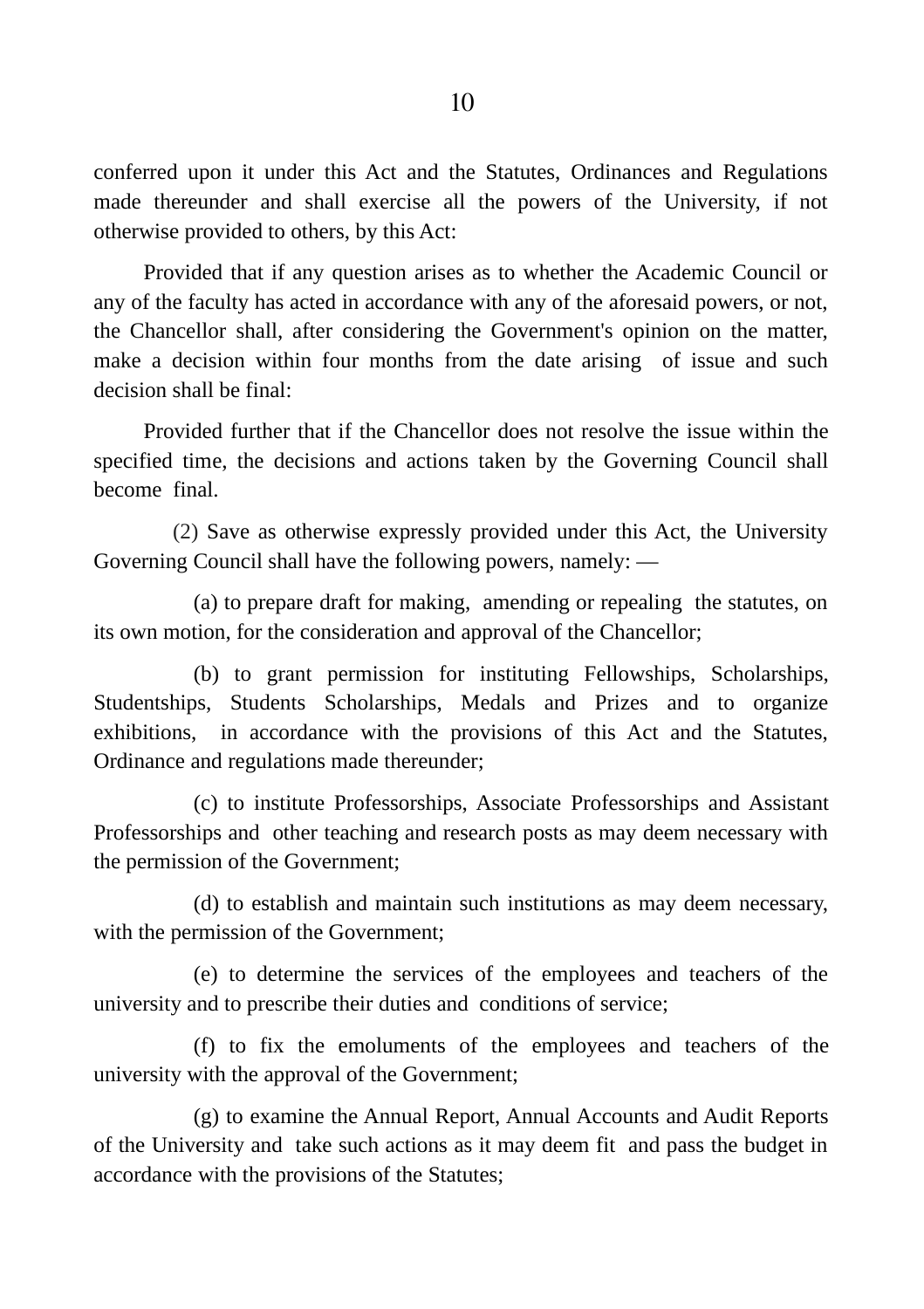(h) to cancel any degree, diploma, title or any other distinction granted to any person in violation of the provisions of the Statutes or Regulations, or withhold or cancel the result of examination of any student conducted by the University;

(i) to appoint enquiry committees and delegate to them the functions of the University Governing Council as it may deem fit;

(j) to make Statutes regulating the manner of election to the Authorities of the University, the procedure to be followed at the meetings of the University Governing Council, Academic Council and other Authorities of the University and quorum of members required for the transaction of business by the Authorities of the University;

(k) to establish linkage with other Universities in India and abroad in such manner and for such purposes as it may determine;

(l) to hold, control and administer the properties and funds of the University;

(m) to give directions regarding the form, custody and use of the common seal of the University;

(n) to arrange for the inspection of classrooms, laboratories, hostels and other institutions;

(o) to establish, maintain and manage colleges and research centres and other institutions, as it may deem necessary from time to time;

(p) to appoint teachers and other non-teaching employees of the University and prescribe their duties;

(q) to create teaching posts, ministerial posts and other necessary posts of non-teaching staff as it may deem fit, with the permission of the Government;

(r) to suspend, dismiss or otherwise take any disciplinary action against the teachers and other employees of the University after giving them reasonable opportunity to defend their position;

(s) to supervise and control the residence and discipline of students;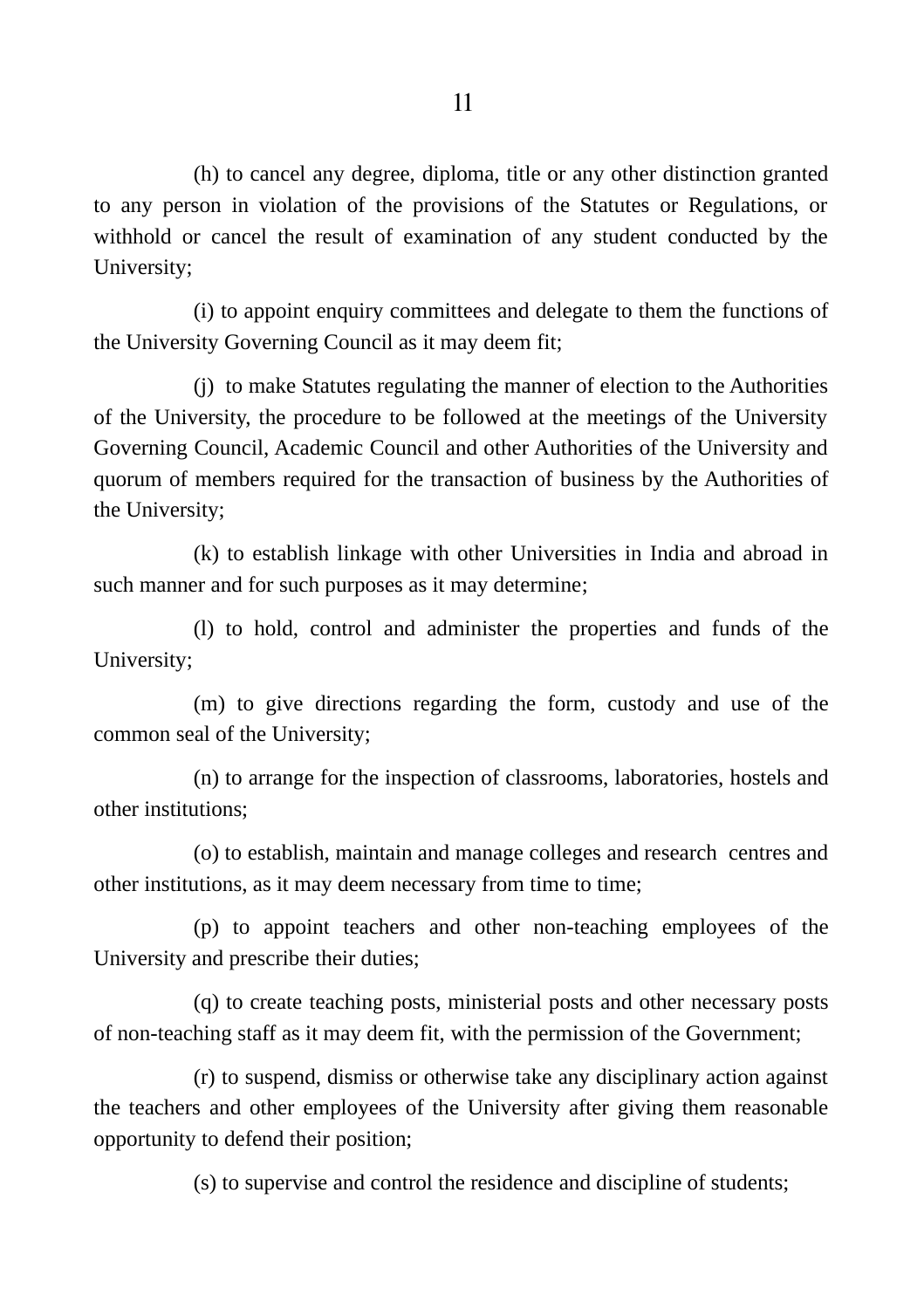(t) to consider the financial estimates of the University in accordance with the provisions of the Statutes made in this behalf;

(u) to supervise the conduct of University examinations and approve and publish the results thereof;

(v) to fix the remuneration of experts deputed in the examination panel, interview board and other committees of the University;

(w) to delegate any of its powers to the Vice-Chancellor or a committee appointed from among the members of the Governing council;

(x) to consider the schemes aimed to the academic progress of the University; and

(y) to exercise such other powers and perform such other duties as delegated by this Act or the Statutes.

(3) Responsibility for implementing the decisions taken by the Senate, in accordance with the provisions of this Act and the Statutes, shall be vested in the Governing Council.".

15. *Amendment of section 15*.―For sub-section (1) of section 15 of the Principal Act, the following sub-section shall be substituted, namely: ―

"(1) The University Governing Council shall meet at least once in every two months, on a date to be fixed by the Vice-Chancellor, after giving due notice to all its members. If the Governing Council does not convene the meeting in this manner, the Vice-Chancellor shall give a satisfactory explanation at the next meeting and obtain the approval of the Governing Council. But, on a request in writing signed by more than one-third of the members of the Governing Council, the Vice-Chancellor shall convene the meeting within seven days from the date of receipt of the request.".

16. *Amendment of section 17*.―For section 17 of the principal Act, the following section shall be substituted, namely:―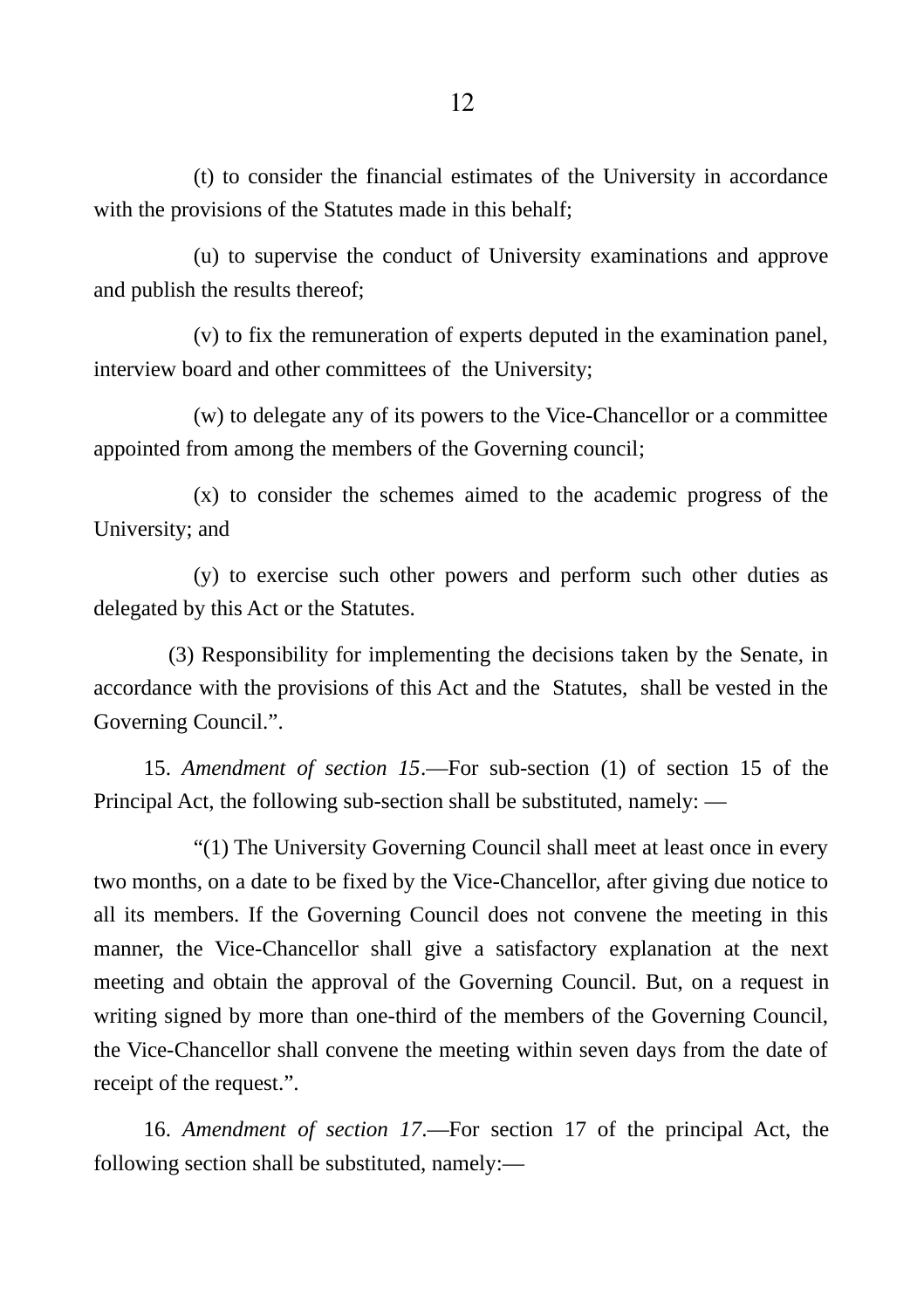"17. *Constitution of the Academic Council*.―The Academic Council shall have the following members and shall be reconstituted in every four years, through notification by the Chancellor, namely:―

- (i) Vice-Chancellor Chairperson;
- (ii) Pro-Vice-Chancellor -Vice-Chairperson;
- (iii) the Dean of all the faculties;
- (iv) the Director of Research;
- (v) the Director of Extension;

(vi) the Director of Fisheries or an officer not below the rank of Joint Director of the Department of Fisheries, nominated by him;

(vii) the Director of CMFRI or a representative not below the rank of Principal Scientist, nominated by him;

(viii) the Director of CIFT or a representative not below the rank of Principal Scientist, nominated by him;

(ix) the Director of NIO or a representative not below the rank of Principal Scientist, nominated by him;

(x) an eminent educationalist of fisheries science from outside the university nominated by the Governing Council;

(xi) an eminent educationalist of ocean studies from outside the University, nominated by the Governing Council;

(xii) one member not below the rank of Professor, elected by the teachers, including the heads of the department of each faculty from among them; by vote;

(xiii) a member elected by vote from among the graduate students of the University;

(xiv) a member elected by vote from among the postgraduate students of the University;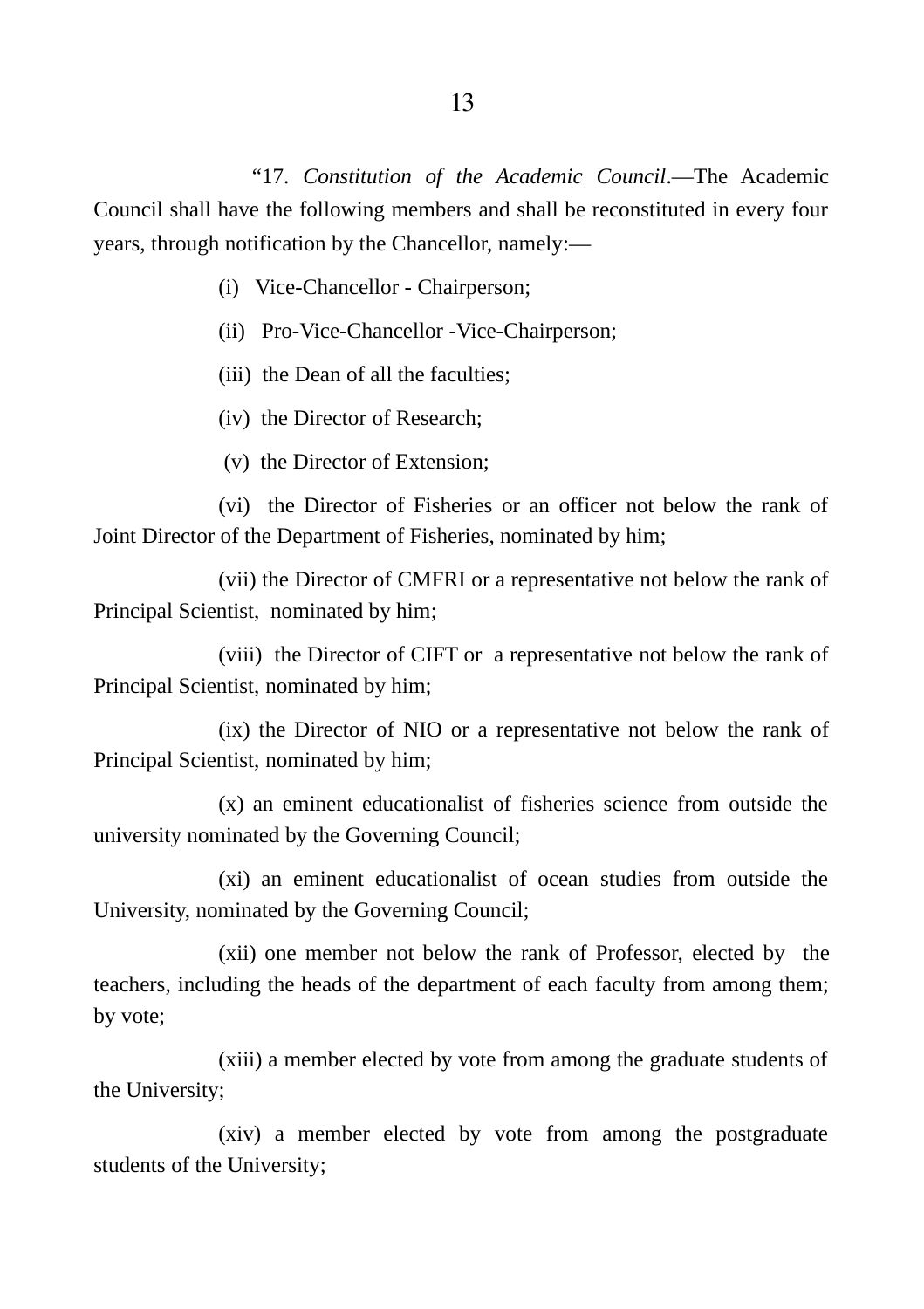(xv) a member elected by vote from the research students of the University;

(xvi) Registrar -Member Secretary.

(2) The Academic Council shall meet at least once in every three months. In the absence of the Vice-Chancellor, the Pro-Vice-Chancellor shall preside over the Academic Council.

(3) The quorum of the Academic Council meeting shall be one-third of the total membership of the Council. ".

17. *Amendment of section 18*.― In sub-section (2) of section 18 of the Principal Act, ―

(1) for clause (d), the following clause shall be substituted, namely: ―

"(d) to prescribe the qualifications of teachers in various faculties and other institutions under the University on the basis of the recommendation of the Faculty Board of Studies ;";

(2) for clause (j), the following clause shall be substituted, namely: ―

"(j) to approve, modify or revise schemes relating to teaching, on the basis of the directions received from the Faculty Boards of Studies;".

18. *Amendment of section 19.*―In section 19 of the Principal Act, for sub-sections (1) and (2), the following sub-sections shall be substituted, namely:―

"(1) The Research Council shall consist of the following members and shall be reconstituted in every four years by the Chancellor through notification, namely: ―

(i) Vice-Chancellor - Chairperson;

(ii) Pro-Vice-Chancellor;

(iii) Director of Research-Member Secretary;

(iv) Director of Extension;

(v) the Dean of all faculties;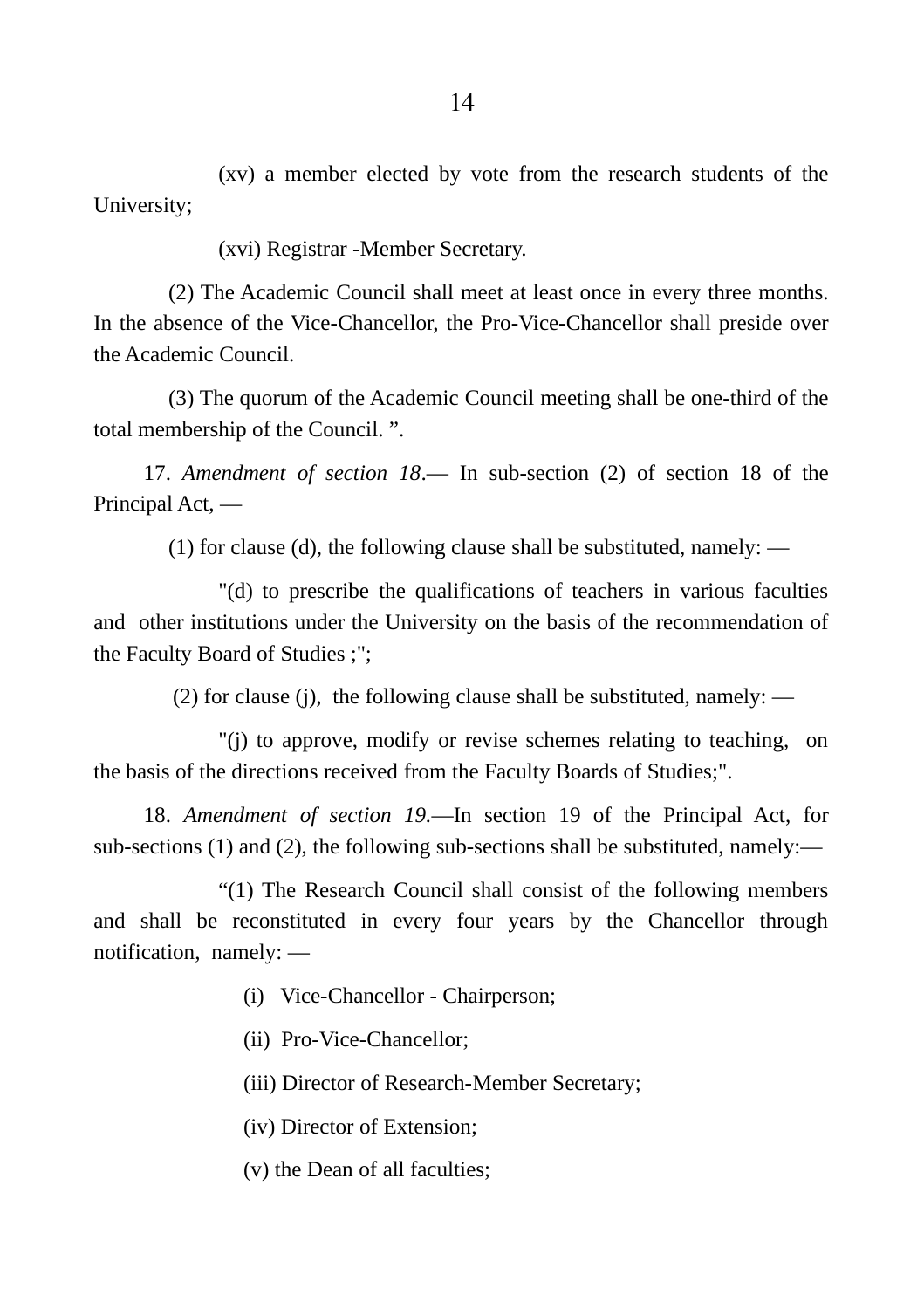(vi) a senior faculty member who is an approved guide nominated by the Governing Council from all the faculties;

(vii) Director of each Regional Centre;

(viii) the Director of CMFRI or a representative not below the rank of Principal Scientist, nominated by him;

(ix) the Director of CIFT or a representative not below the rank of Principal Scientist, nominated by him;

(x) the Director of NIO or a representative not below the rank of Principal Scientist, nominated by him;

(xi) the Director of Fisheries or an officer not below the rank of Joint Director of the Department of Fisheries, nominated by him;

(xii) a representative from the Fish Processing Industrialist, nominated by the Governing Council;

(xiii) a fish farmer representative, nominated by the Governing Council; and

(xiv) a representative of the fishing industrialist, nominated by the Governing Council.

(2) Functions of the Reaserch Council shall be to formulate research policies, identifying thrust areas and to plan projects and research activities, to provide guidelines for preparing research projects, codify research activities, identify funding agencies for research activities, to prepare blue print for creating physical environment needed for research, to encourage public-private partnership research, to monitor and review research projects, to approve annual research reports etc. ".

19. *Insertion of new section after section 19*.―After section 19 of the principal Act, the following section shall be inserted, namely: ―

"19A. *Extension Council.*― (1) The Extension Council shall consist of the following members and shall be reconstituted in every four years by the Chancellor through notification, namely: ―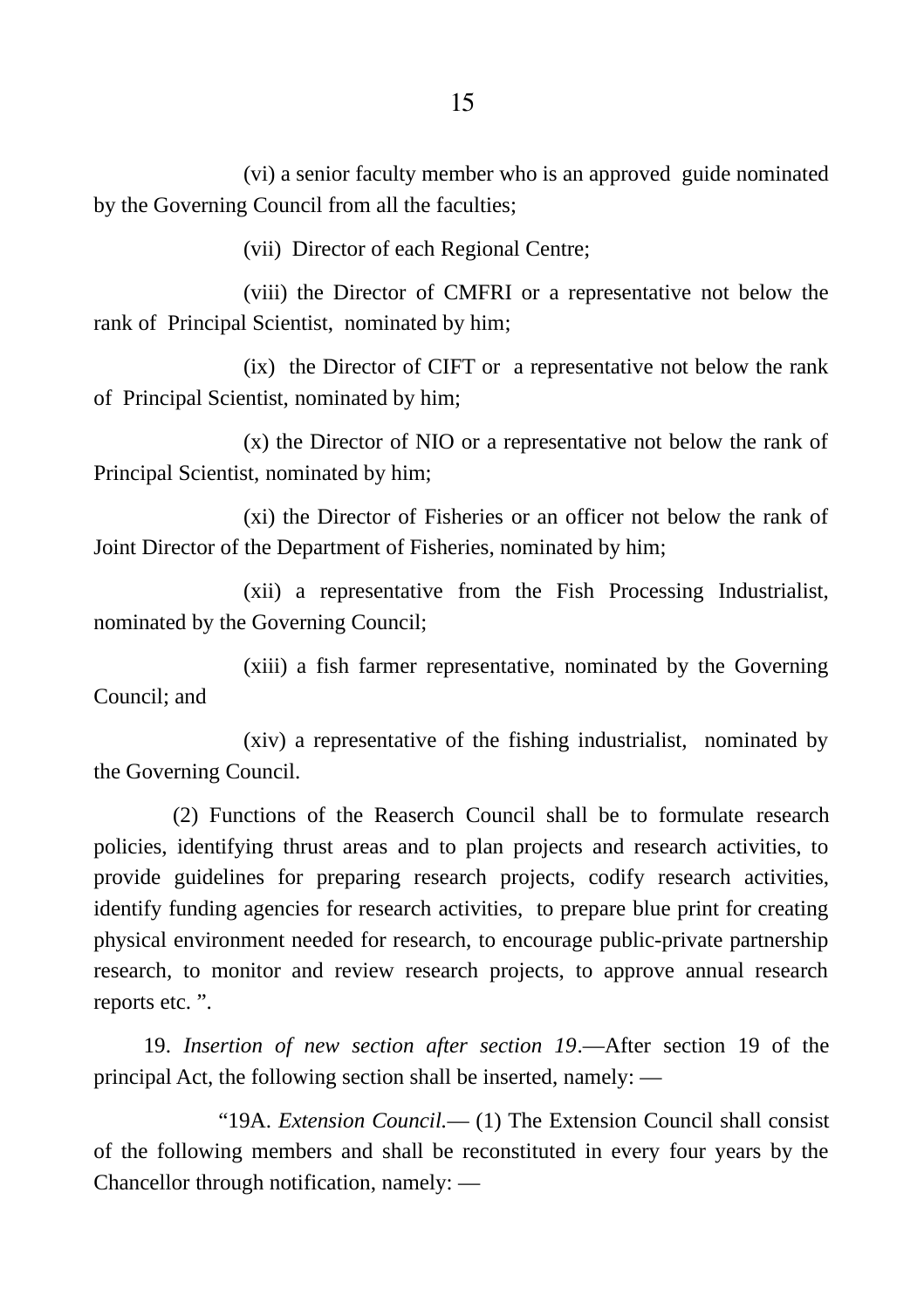(i) Vice-Chancellor -Chairperson;

(ii) Pro-Vice-Chancellor;

(iii) Extension Director -Member Secretary;

(iv) Director of Research;

(v) the Dean of all the faculties;

(vi) the Director of each Regional Centre;

(vii) two extension education experts from outside the University nominated by the Governing Council;

(viii) an outstanding fish farmer representative nominated by the Governing Council;

(ix) a fishermen representative nominated by the Governing Council; and

(x) the Director of Fisheries or an officer not below the rank of Joint Director of the Department of Fisheries, nominated by him.

(2) The functions of the Extension Council shall be to formulate the University's knowledge dissemination policies, to provide guidelines for preparing projects, to codify knowledge extension activities, to provide education, training and technical advice to farmers/fishermen, to monitor and review extension education, to approve annual knowledge extension reports etc.

(3) The Extension Council shall meet at least once in six months.

(4) The quorum of the Extension Council meeting shall be half of the total number of members.".

20. *Omission of section 20*.― section 20 of the Principal Act shall be omitted.

21. *Omission of section 21*.― section 21 of the Principal Act shall be omitted.

22. Omission of section 22*.*―section 22 of the principal Act shall be omitted.

23. *Omission of section 23*.― section 23 of the principal Act shall be omitted.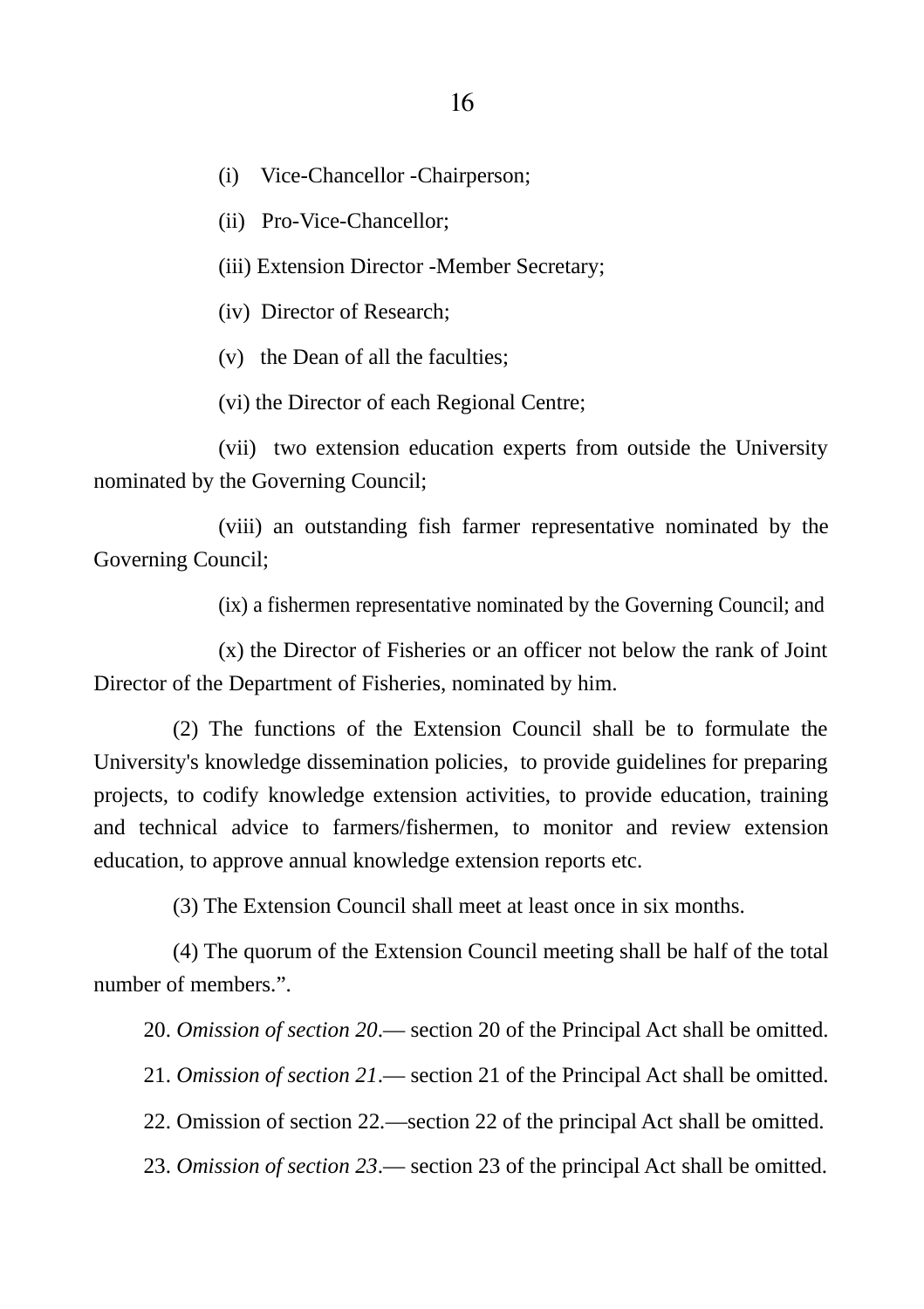25. *Amendment of section 25*.―Sub-sections (2), (3), (4), (5) and (6) of section 25 of the Principal Act shall be substituted by the following sub-sections respectively, namely: ―

"(2) The University shall have the following facultities, namely:―

(i) the Faculty of Fisheries Science;

(ii) the Faculty of Ocean Science and Technology;

(iii) the Faculty of Fisheries Management;

(iv) the Faculty of Fisheries Engineering.

(3) Each faculty shall comprise such departments and with syllabi of subjects of study as may be specified.

(4) Each Faculty Board of studies shall be constituted by including following members in each faculty, namely: ―

(i) the Dean of the respective faculty -*Ex-officio* Chairperson;

(ii) the heads of all the departments in the respective faculty;

(iii) four subject experts not paid by the University, nominated by the Governing Council;

(iv) two persons elected by vote from the post of Associate Professor except the heads of departments of the respective faculty; and

 (v) the two persons elected through vote from the post of Assistant Professor except Department Heads of the respective faculty;

(5) The Functions of the Faculty Board of Studies shall be to review the process of teaching and instructions in the faculty concerned, to give necessary advice for their betterment, to give recommendations to the Academic Council for the revision of curriculum/syllabus.

(6) The Faculty Board of Studies shall be reconstituted in every four years by the Vice-Chancellor through order.".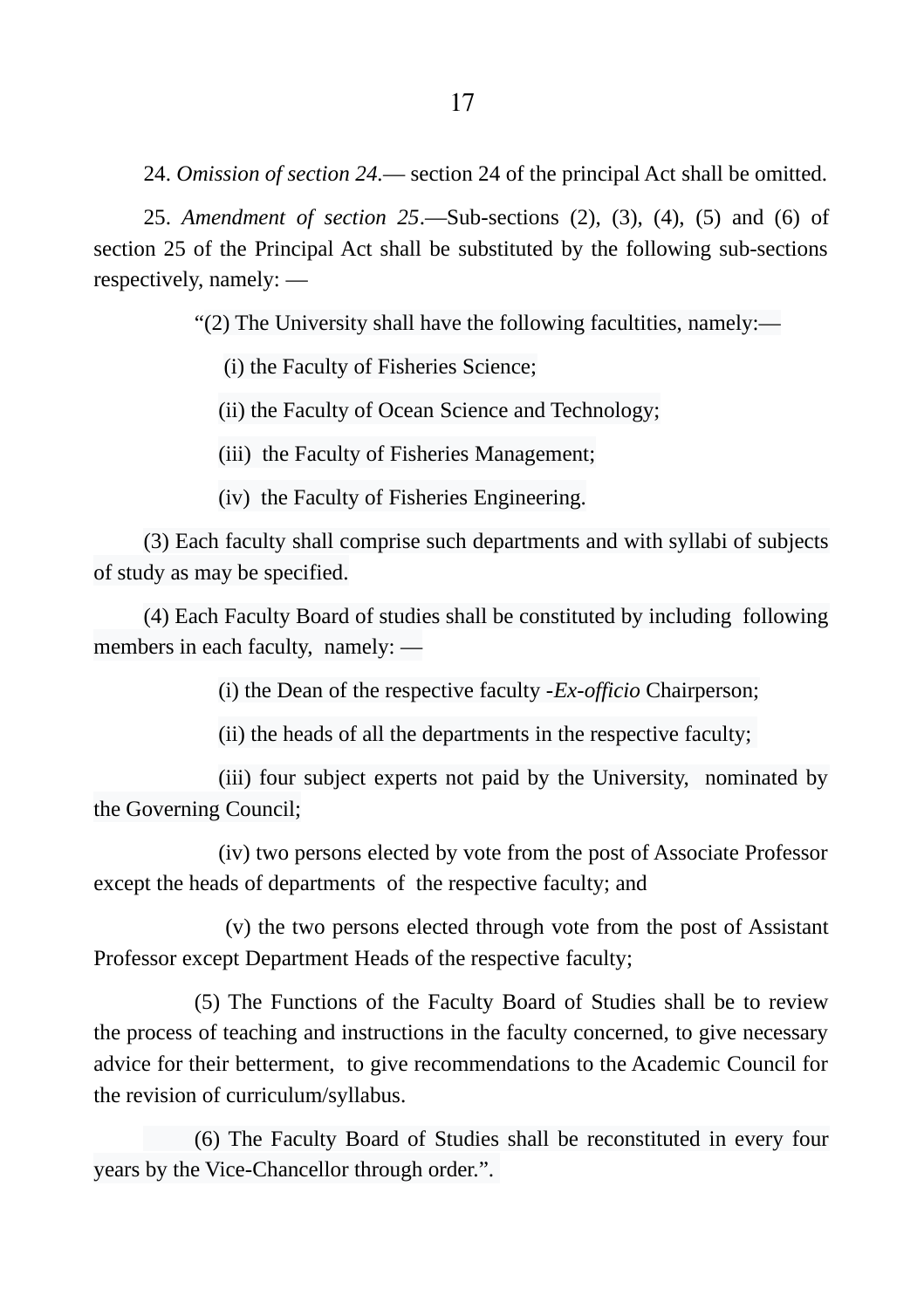26. *Addition of new section after section 25*.―After section 25 of the principal Act, the following section shall be inserted, namely:―

"25A. Departments.― (1) Each faculty shall have such departments as may be prescribed, from time to time.

(2) Each department shall have each head and his appointment, powers and duties shall be as may be prescribed by the Statutes.

(3) The head of the department shall be its executive head and shall be responsible for faithfully complying with the Statutes, Ordinances and Regulations pertaining to the department and for conducting and organizing the teaching, research and expansion works of the departments under him.

(4) The head of the department shall be responsible to the Dean of the Faculty for teaching, research, knowledge dissemination and extension programmes vested in his department.

(5) The respective Faculty Board of studies shall recommend to combine or separate the departments or to costitute new departments or abolish the existing department under a faculty and the same shall be approved or rejected by the Governing Council with or without amendment subject to the decision of the Academic Council. ".

27. *Amendment of section 26*.― For section 26 of the principal Act, the following section shall be substituted, namely: ―

"26. *Powers and functions of the Faculty Board of Studies*.―The Faculty Board of Studies shall have the following powers and functions, namely: ―

(i) all policies regarding the administrative and academic matters in the faculty shall be taken in the meeting of the Faculty Board of Studies.

(ii) to examine and implement the directions from the Governing Council regarding examination and its result in the faculty including the all academic subjects.

(iii) the qualifications required for the examiner in each faculty shall be recommended.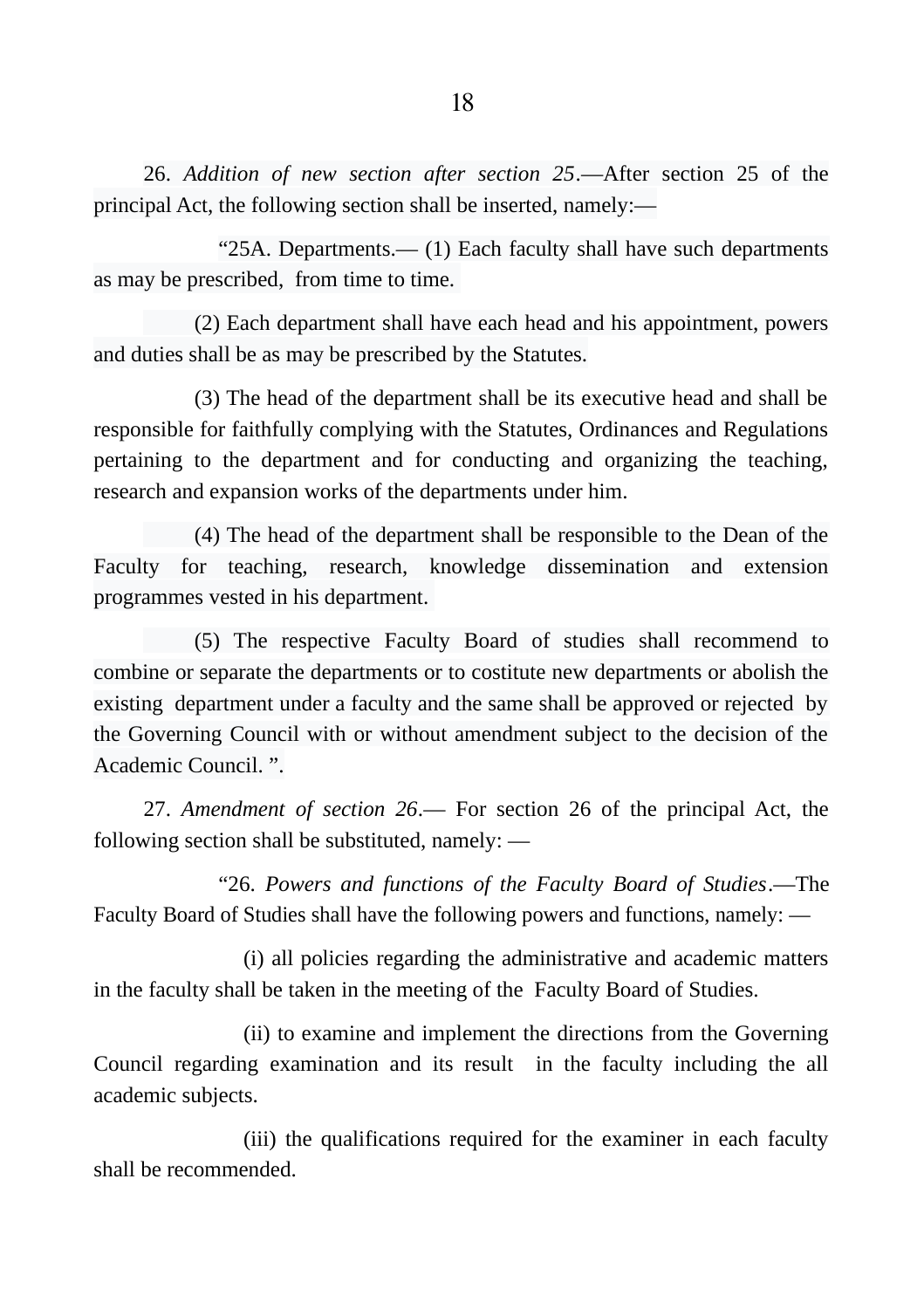(iv) the Board of Studies shall meet at least once in every six months or at such time whenever the activities of the faculty need to be evaluvated or a decision needs to be taken on the changes required in the curriculum.

(v) Faculty Board of Studies shall be responsible for strengthening the infrastructure, improving the teaching and research facilities and for conducting and maintaining the research wing.

(vi) the Faculty Board of studies may make such necessary recommendation to the University in the following matters, not inconsistent with the provisions of clauses (i) to  $(v)$ , namely : —

(a) to suggest new courses of study;

(b) to suggest qualifications for the teachers in the faculty;

(c) to prescribe the qualifications for the students for admission to various courses and examinations and determine under what conditions they may be exempted;

(d) to direct to provide teaching and training in such disciplines as the Faculty Board of Studies deems fit;

(e) to recommend for the creation of departments and teaching posts required for the activities of the faculty;

(f) to improve teaching, research and knowledge dissemination, and to give directions to formulate syllabus and its revision in a manner not exceeding four years;

(vii) to exercise such other powers and perform such other duties as may be conferred or vested in it by the Act, Statutes, Ordinances and Regulations made thereunder.

(viii) to consider and report on any matter referred to it for opinion by any other council including the University Governing Council and the Academic Council;

(ix) to consider and recommend administrative, financial or academic matters;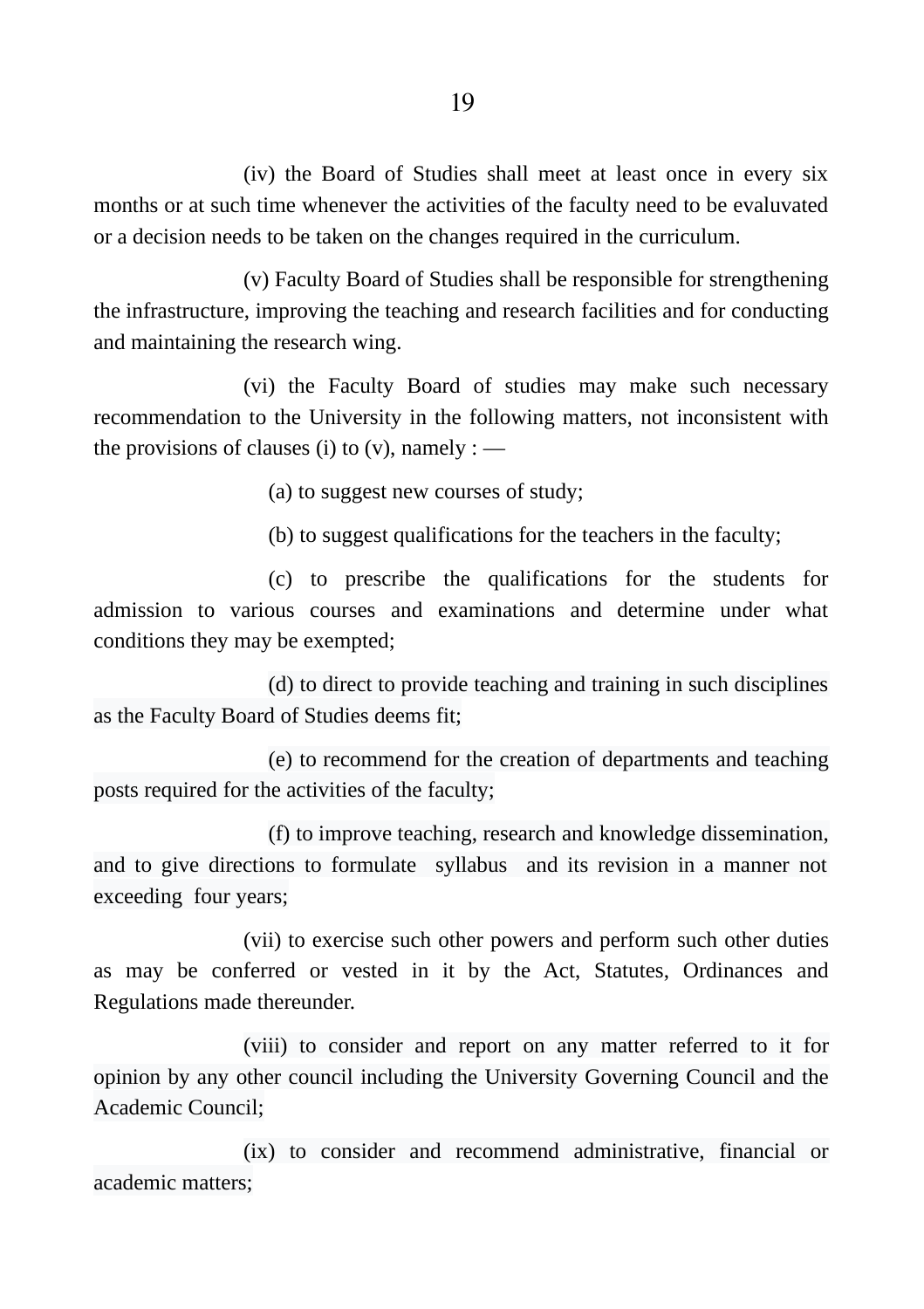(x) to ensure that the rules and guidelines framed by the Academic Council, for the following matters are implemented, namely: ―

(a) long-term curriculum development;

(b) faculty development;

(c) development of teaching or learning materials; and

(d) research on educational matters with particular reference to

colleges;

(xi) to plan organization of inter-departmental and inter-faculty programs in consultation with other faculties of the University;

(xii) to recommend to the Academic Council regarding organization of continuing education, orientation courses, especially, modified or new or interdisciplinary courses, for the teachers of the university;

(xiii) to prepare annual report on the activities of the faculty and submit it to the Vice-Chancellor;

(xiv) to consider the other matters related to University received for the opinion of the Faculty Board of Studies. ".

28. *Amendment of section 30*.― In section 30 of the principal Act, item (xiii) shall be omitted and the item (xiv) shall be renumbered as item (xiii).

29. *Amendment of section 33*.―In section 33 of the principal Act,―

(1) for sub-sections (2) and (3), the following sub-sections shall be substituted, namely: ―

"(2) The Chancellor shall appoint the Vice-Chancellor from a panel of three persons prepared by a Selection Committee consisting of, one person nominated by the University Governing Council, one person nominated by the Government and the Director General of the Indian Council of Agricultural Research or his representative:

Provided that the nominee of the University Governing Council shall not be a person from among the members of that Council or an employee of the University: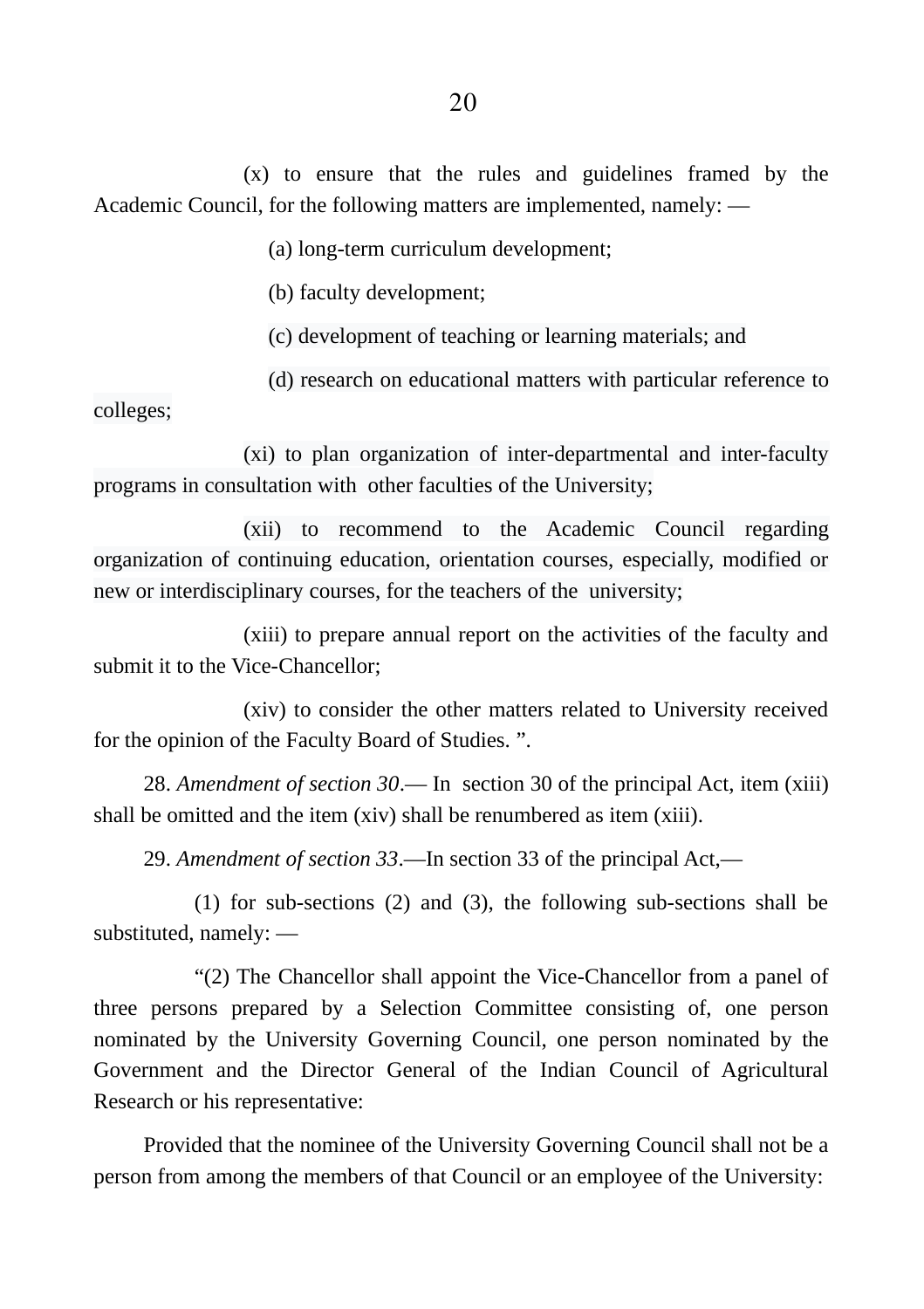Provided further that if the Selection Committee fails to make a unanimous recommendation as provided, each member of the Committee may submit name of a person to the Chancellor, and the failure of any member to submit name of a person shall not invalidate the appointment of the Vice-Chancellor. If the advice given by the Selection Committee is not unanimous, the Chancellor may accept the opinion of the majority of the members. The representative nominated by the Government shall be the Chairperson of the Selection Committee.

(3) The Vice-Chancellor shall be a person having bachelor's, master's and research degree in Fisheries Science or Ocean Studies and an eminent scholar in any field of Fisheries or Ocean studies and having at least ten years experience in professorship in a recognized university or having at least ten years of work experience in any higher research/higher education institution in equivalent post and have shown leadership skill in the field of education.";

(2) for sub-section (6), the following sub-section shall be substituted, namely:―

"(6) No person over the age of sixty one shall be appointed as Vice-Chancellor and shall, subject to the terms and conditions of his appointment, hold office only for a period of four years from the date of his assuming office after appointment. A Vice-Chancellor once appointed is not eligible for reappointment. ";

(3) for sub-section (12), the following sub-section shall be substituted, namely: ―

"(12) If the post of Vice-Chancellor is permanently vacated, due to resignation or otherwise, that vacancy shall be filled in accordance with the provisions of sub-section (2) and the Vice-Chancellor so appointed shall hold office for a full term of four years.".

30. *Amendment of section 34*.―In section 34 of the principal Act, ―

(1) for sub-sections (5) and (6), the following sub-sections shall be substituted, namely: ―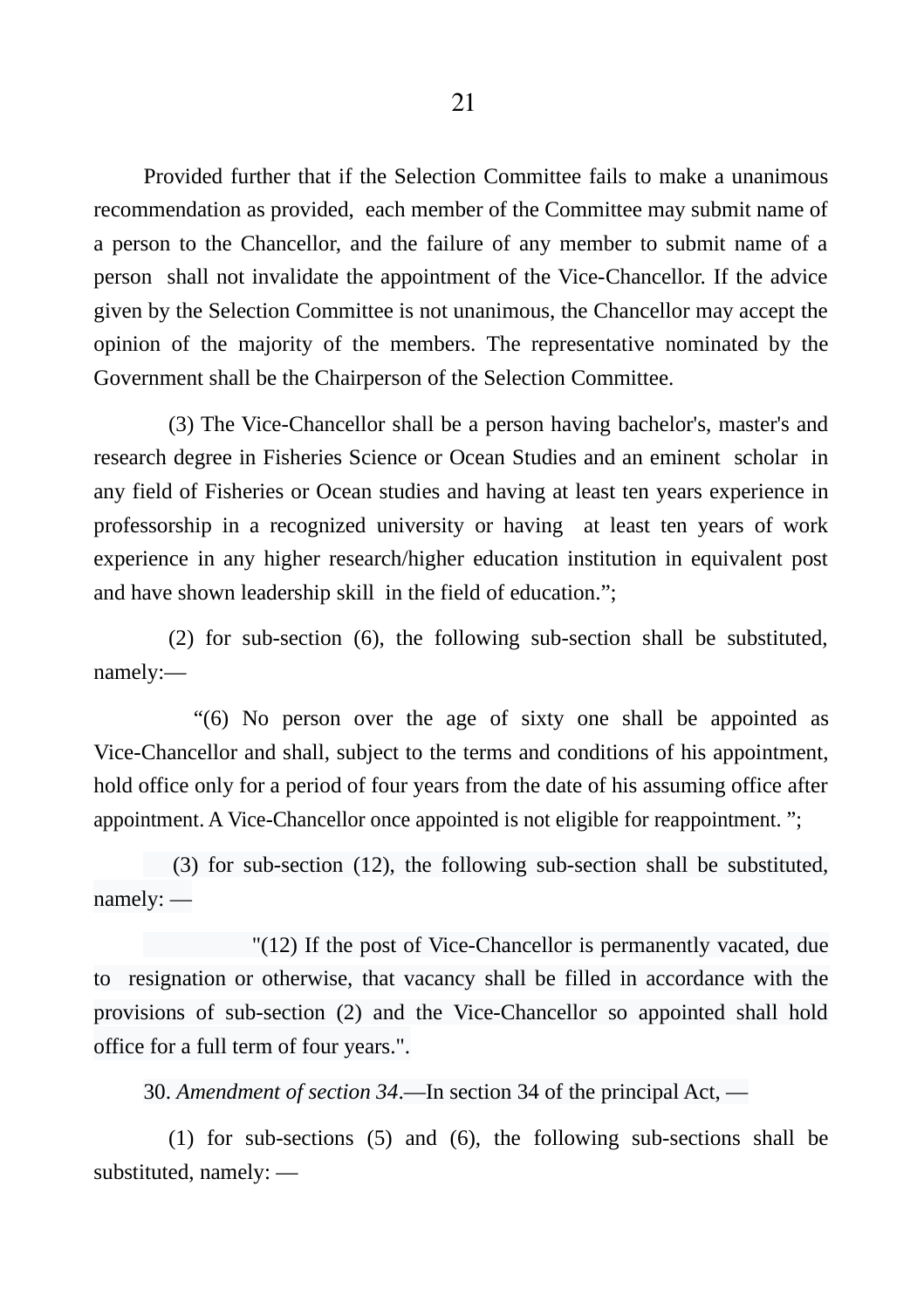"(5) The Vice-Chancellor shall be responsible for furnishing the budget estimate, audit report, its replies, annual report, the statement of accounts and the balance sheet to the University Senate and the Governing Council.

(6) The Vice Chancellor may take any action in any emergency which, in his opinion, calls for immediate action and shall in such a case and at the earliest opportunity thereafter report the action so taken to the officer or authority or body who or which would ordinarily have dealt with the matter. The action so taken shall be subject to the final decision of the authority or body which normally deals with the matter and those actions which have not obtained the approval shall be invalidated.";

(2) for sub-section (8), the following sub-section shall be substituted, namely: ―

"(8) The Vice-Chancellor shall be responsible for implementing the decisions of the University Governing Council regarding the appointment suspension and dismissal of officers, teachers and other staff of the University. If not so implemented, a report regarding that shall be given to the Pro-Chancellor within seven days, with reasons. ";

(3) sub-section (11) shall be omitted.

31. *Amendment of section 35.―*In section 35 of the principal Act, ―

(1) for sub-sections (1), (2) and (3), the following sub-sections shall be substituted, namely: ―

"(1) The Pro-Vice-Chancellor shall be a full-time officer of the University. The Chancellor shall appoint the Pro-Vice-Chancellor from a panel prepared by the Selection Committee consisting of three members, the Vice-Chancellor, one nominee of the University Governing Council and one nominee of the Government:

Provided that the nominee of the University Governing Council shall not be one of the members of that Council or an employee of the University:

Provided further that if the Committee fails to make an unanimous recommendation as provided, each member of the Committee may submit one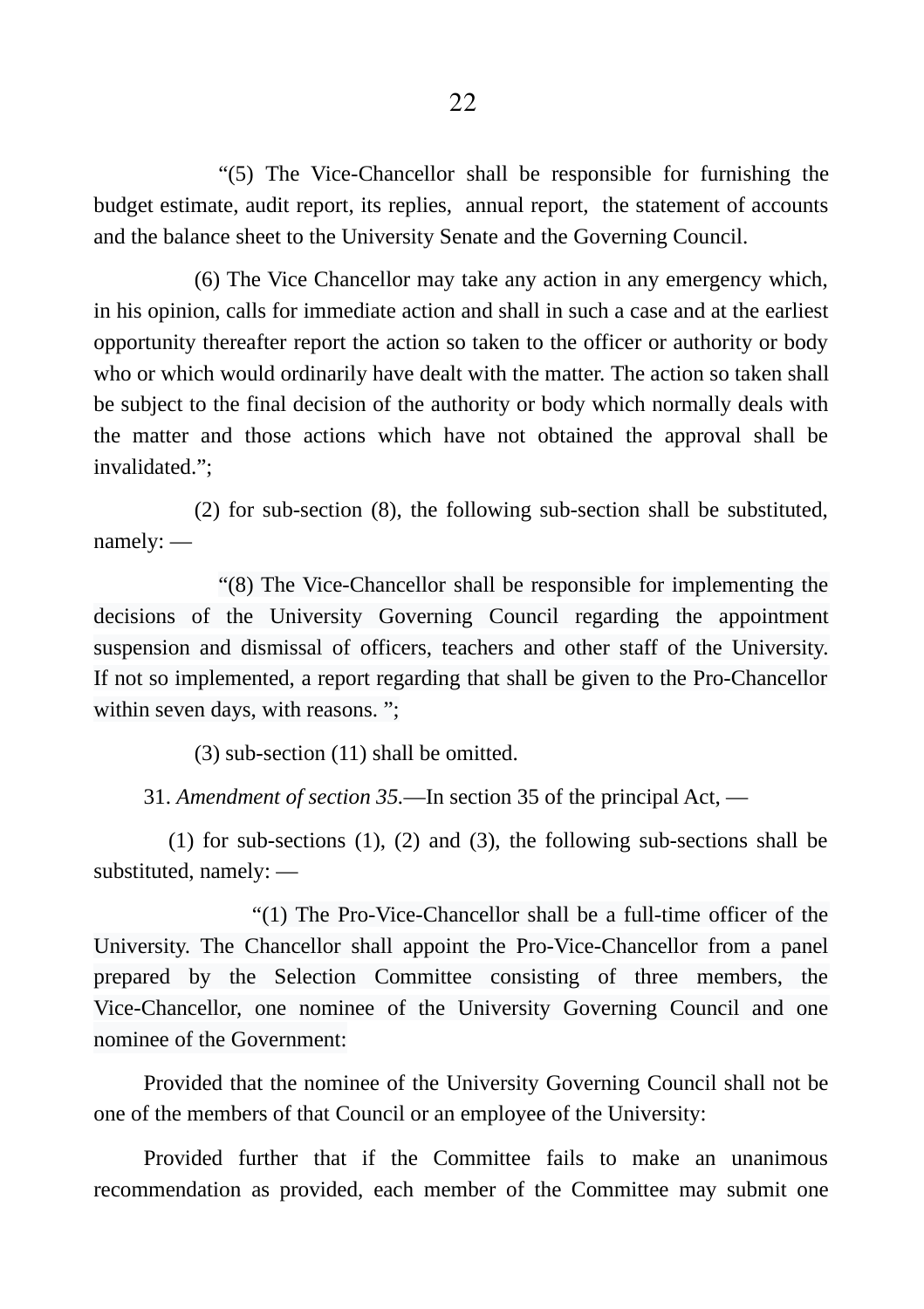name each to the Chancellor. Failure to submit name by any member of the Committee shall not invalidate the appointment of the Pro-Vice Chancellor. If the recommendation of the Selection Committee is not unanimous, the Chancellor may accept the opinion of the majority of the members of the Committee. The member nominated by the Government shall be the Chairperson of the Selection Committee.

(2) No person over the age of sixty shall be appointed as Pro-Vice Chancellor and shall, subject to the terms and conditions of his appointment, hold office only for a period of four years from the date of assuming his office after appointment. A Pro-Vice Chancellor once appointed is not eligible for reappointment.

(3) The Pro-Vice-Chancellor shall be a person having bachelor's, master's and research degree in Fisheries Science or Ocean Studies, and be an eminent scholar of any field of Fisheries or Ocean Studies and a Professor having teaching experience of not less than eight years in a recognized University or have at least eight years of experience in any higher research/higher education institution, in the equivalent post and shown leadership skill in the field of education. ";

(2) after sub-section (5), the following sub-section shall be added, namely: ―

"(6) The Pro-Vice-Chancellor shall be vested with the powers and responsibilities regarding academic functions in the University, including conduct of examinations, planning, development, welfare activities for students and shall be responsible to the Vice-Chancellor in this regard.".

32. *Amendment of section 36* .―In section 36 of the principal Act,―

(1) for sub-sections  $(1)$ ,  $(2)$ ,  $(3)$ ,  $(4)$  and  $(5)$ , the following sub-sections shall be substituted, namely:―

"(1) A person with postgraduate degree in the respective faculty subjects and not below the rank of Professor, with at least five years of teaching experience in the post of Professor and having other qualifications, prescribed in the Statute, shall be appointed as Dean of each Faculty: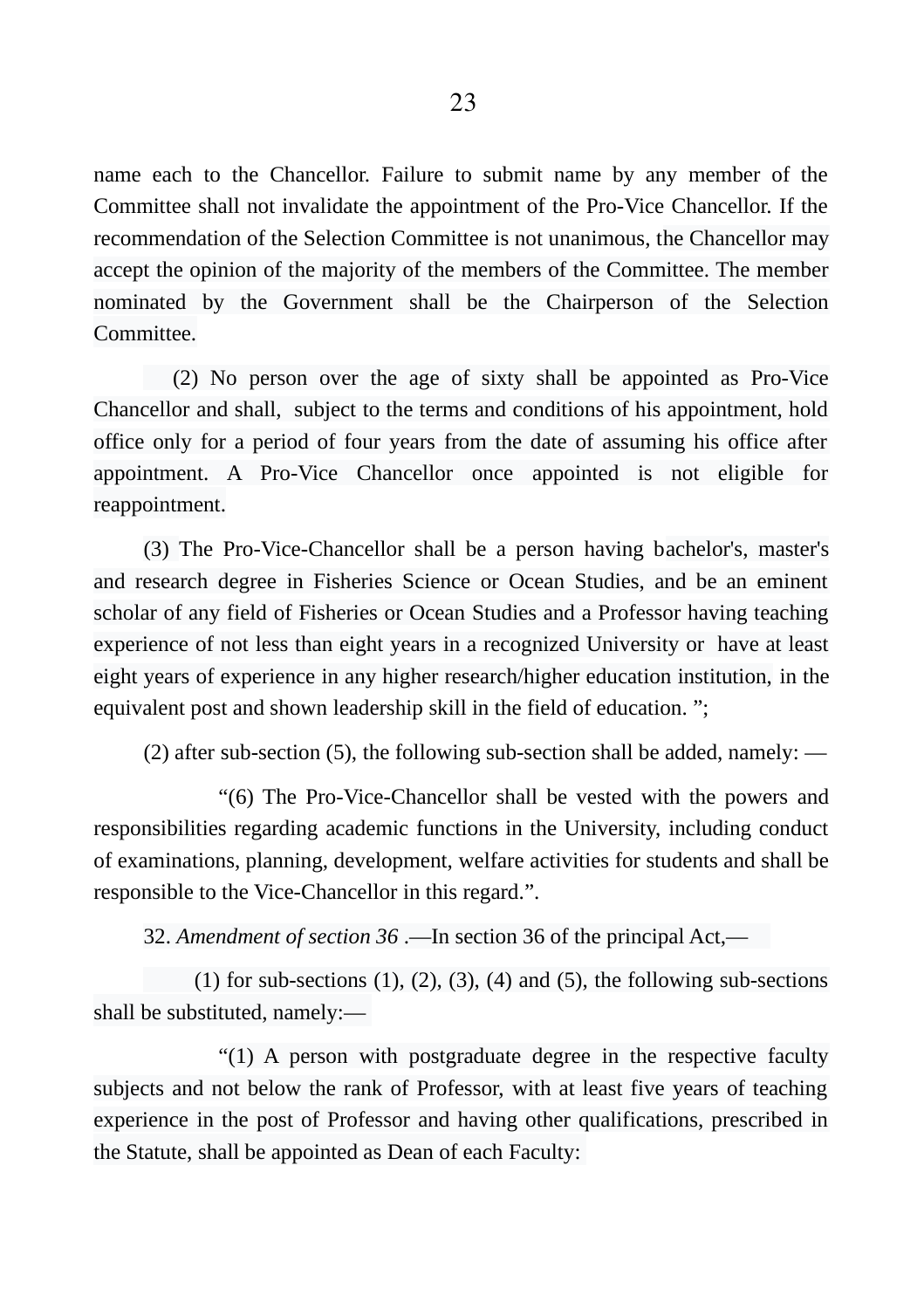Provided that in the case of the post of Dean of the Faculty of Fisheries, a degree in Fisheries Science obtained from a University recognized by the Agricultural Research Council of India and other qualifications notified by the Council from time to time are also needed.

(2) The term of the Dean shall be five years, or until he attains the age of sixty, whichever is earlier. Salary and allowances of the Dean shall be same as that of a senior professor in the UGC scheme and special allowance shall also be given on a monthly basis, as prescribed.

(3) The Dean shall be a full-time salaried officer of the University and shall have all the academic, administrative and financial responsibilities and powers of the faculty concerned.

(4) The Dean shall be responsible for carrying out the teaching research and knowledge dissemination activities, for attaining academic progress, for maintaining the standards of teaching, for providing training teachers, and for implementing the academic policies of the faculty approved by the Academic Council.

(5) It shall be the responsibility of the Dean to convene meeting of the concerned Faculty Board of Studies, as may be necessary and to preside over such meetings".

(2) after sub-section (10), the following sub-sections shall be added, namely:―

"(11) It shall be the responsibility of the Dean to implement the decisions of the Faculty Board of Studies, protect the best interest of the faculty and University and to codify the functioning of various departments.

(12) Those who are permanently appointed at present as School Director in the University, shall be appointed as Dean of the Faculties, except Fisheries. The provisions in sub-section (1) shall not be a bar for the same.".

33. *Amendment of section 38*.―For sub-section (1) of section 38 of the principal Act, the following sub-section shall be substituted, namely: ―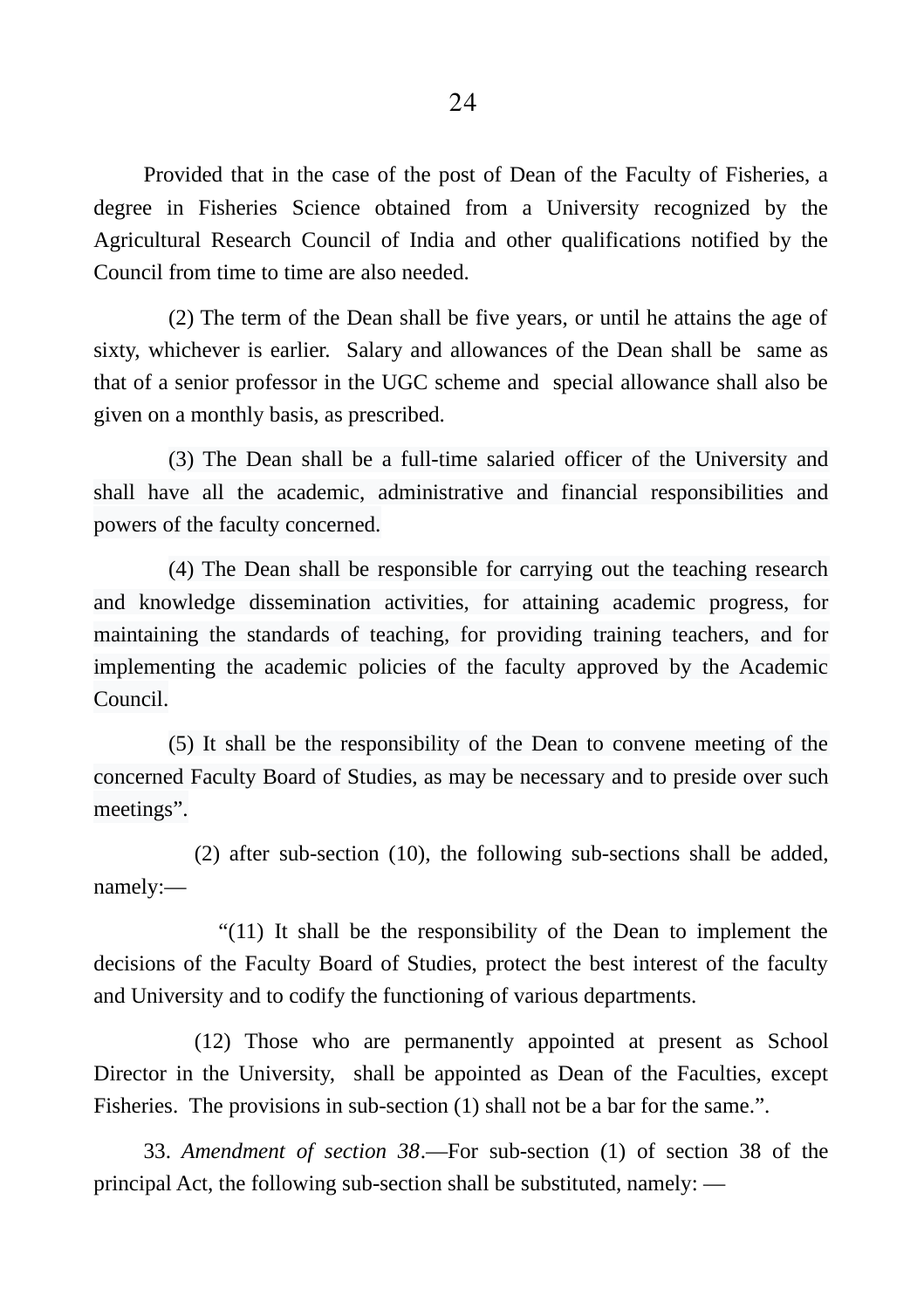"(1) The Vice-Chancellor shall, appoint Finance Officer on the recommendation of the Selection Committee constituted for such purpose, as prescribed by the Statute, with the approval of the Governing Council. The term of office of the Finance Officer shall be four years from he assumes office or till he completes the age of fifty-six, whichever is earlier. The Finance Officer shall be a full-time salaried officer of the University."

34. *Amendment of section 41*.―In section 41 of the principal Act, ―

(1) for sub-section (1), the following sub-section shall be substituted, namely:―

"(1) The Vice Chancellor shall appoint the Controller of Examinations on the recommendation of the Selection Committee constituted for the purpose, in such manner as prescribed by the Statute, with the approval of the Governing Council. The term of office of the Controller of Examinations shall be four years from he assumes the office or till he completes the age of fifty-six years, whichever is earlier. The Controller of Examinations shall be a full-time salaried officer of the University and shall work directly under the direct control of the Vice Chancellor. ".

(2) sub-section (2) shall be omitted.

35. *Amendment of section 42.―*In sub-section (4) of section 42 of the principal Act, for the figures and words "in section 46" , the figures and words "in section 47" shall be substituted.

36. Omission *of section 44.*― section 44 of the principal Act shall be omitted.

37. *Amendment of Section 45.*―For section 45 of the principal Act, following sub-sections shall be substituted, namely:―

"45. *Head of Department.*―(1) Each department in each faculty shall have a head and his appointment, powers and functions shall be such as may be prescribed by the statutes:

Provided that the heads of Faculty of Fisheries departments shall have degree in Fisheries Science, post-graduate degree in the subject concerned and other qualifications as stipulated by the Indian Council of Agricultural Research: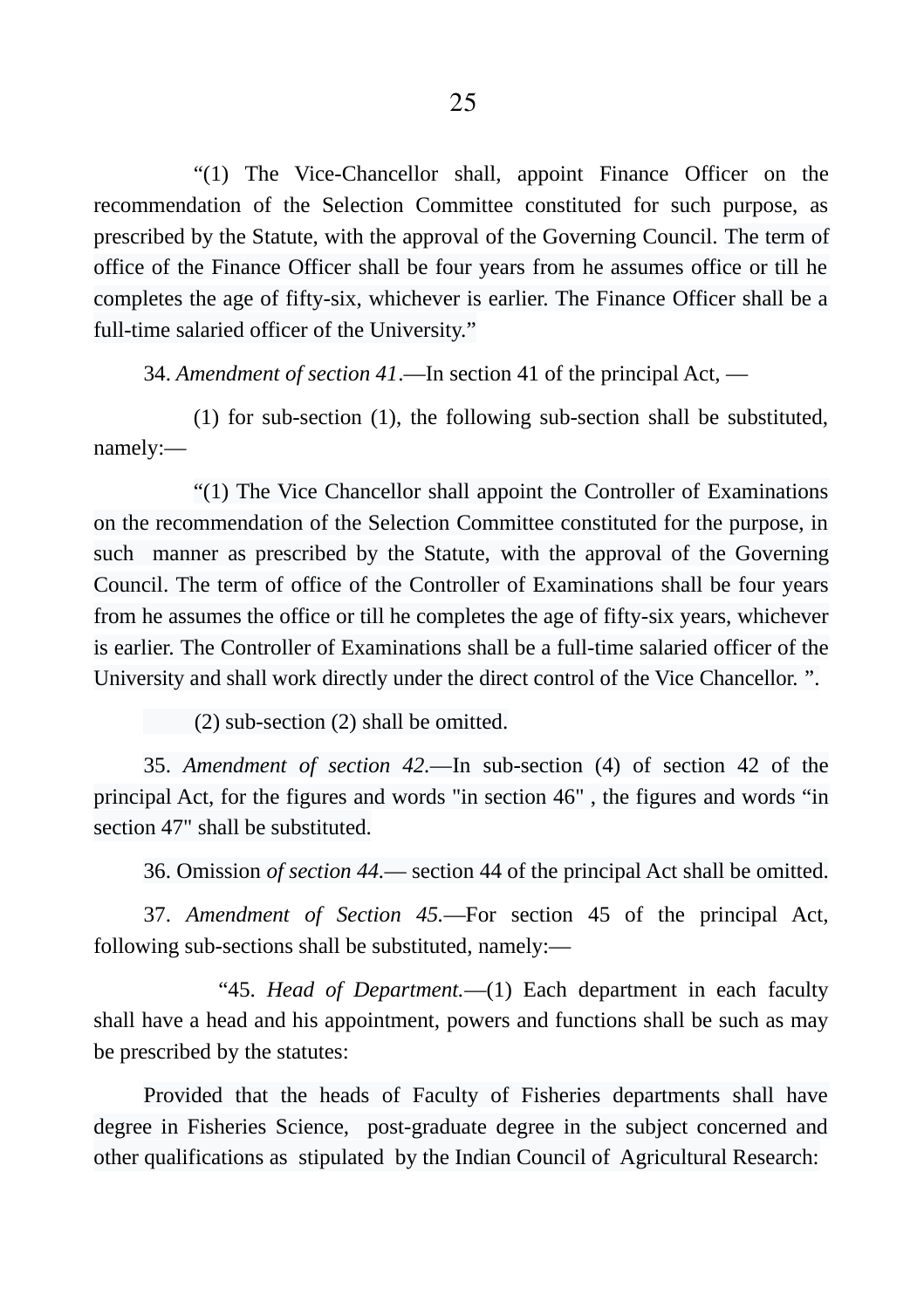Provided further that degree in Fisheries Science is not mandatory for those who are continuing at present in the teaching post in the Faculty of Fisheries Department of the University.

(2) The Head of the Department shall be the executive head and shall be responsible for faithfully complying with the statutes, Ordinances and regulations regarding the department and for conducting and organizing the teaching, research and knowledge dissemination work of the departments under him.

(3) He shall also be responsible to the Dean of the Faculty for teaching, research and extension programs vested in the department of a Head of the Department.".

38. *Insertion of a new section 45A.*― After section 45 of the principal act, the following section shall be inserted, namely: ―

"45A. *University Teachers*.―(1) Each Faculty shall have distinct teachers in the categories of Professor, Associate Professor and Assistant Professor distinctly:

Provided that a teacher from one faculty may be allowed to teach in another faculty as required.

(2) Of the teaching posts of the Faculty of Fisheries transferred from the University of Agriculture, the departments except Fisheries Engineering, Management and Fisheries Hydrography shall be retained in the Faculty of Fisheries of this University.

(3) The appointment, powers and duties of the teaching posts shall be as prescribed by the statutes. But the teachers in the Fisheries Faculty shall have degree in Fisheries Science approved by the Agricultural Research Council of India, postgraduate degree in the Fisheries subject concerned and other qualifications as mandated by the Indian Council of Agricultural Research:

Provided that the degree in Fisheries Science is not mandatory for those who are continuing at present in the teaching post in the Faculty of Fisheries in the University.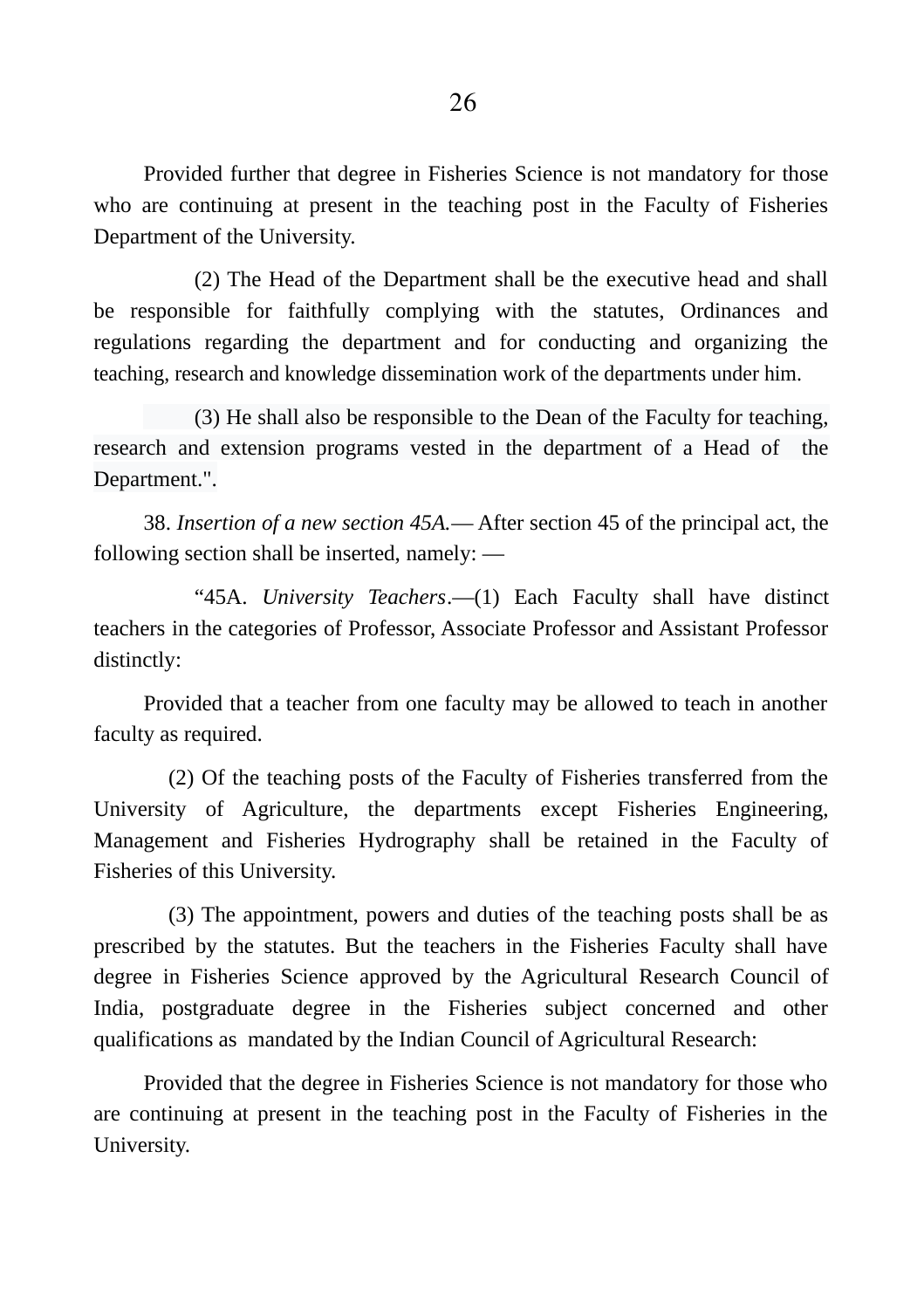(4) The teacher shall be responsible to the Head of the Department for the activities of the teaching, research and extension programs assigned to him.".

39. *Amendment of section 49*.―In sub-section (3) of section 49 of the principal Act, for the words "from schools" the words "from the Faculty Board of Studies" shall be substituted

40. *Amendment of section 50.* – In section 50 of the Principal Act,―

(1) in sub-section (6), the words and symbol "Directors of Schools," shall be omitted.

(2) in sub-section (7), for the word "fifty five", the word "fifty six" shall be substituted.

41. *Amendment of section 52*.―In section 52 of the principal Act, the second proviso to sub-section (1) shall be omitted.

42. *Amendment of section 60*.―For section 60 of the principal Act, the following section shall be substituted, namely: ―

"60. *University Ombudsman*.―(1) The Chancellor may, by notification, appoint an Ombudsman as neccessary to enquire into the allegations and complaints, written or otherwise on mismanagement, corruption and other nepotism etc. in the administration of the University, raised by the public, students, teachers and other stakeholdes and to take decisions subject to university laws and anticorruption laws and to recommend for taking prosecution steps.

(2) The Ombudsman shall be a person not below the rank of a retired High Court Judge.

(3) The term of office of the University Ombudsman shall not exceed one year from the date of issuance of the notification under sub-section (1).

(4) The salary and other conditions of service of the University Ombudsman shall be as specified by notification.".

43. *Amendment of section 64*.―In section 64 of the principal Act, for sub-section (1), the following sub-section shall be substituted, namely: ―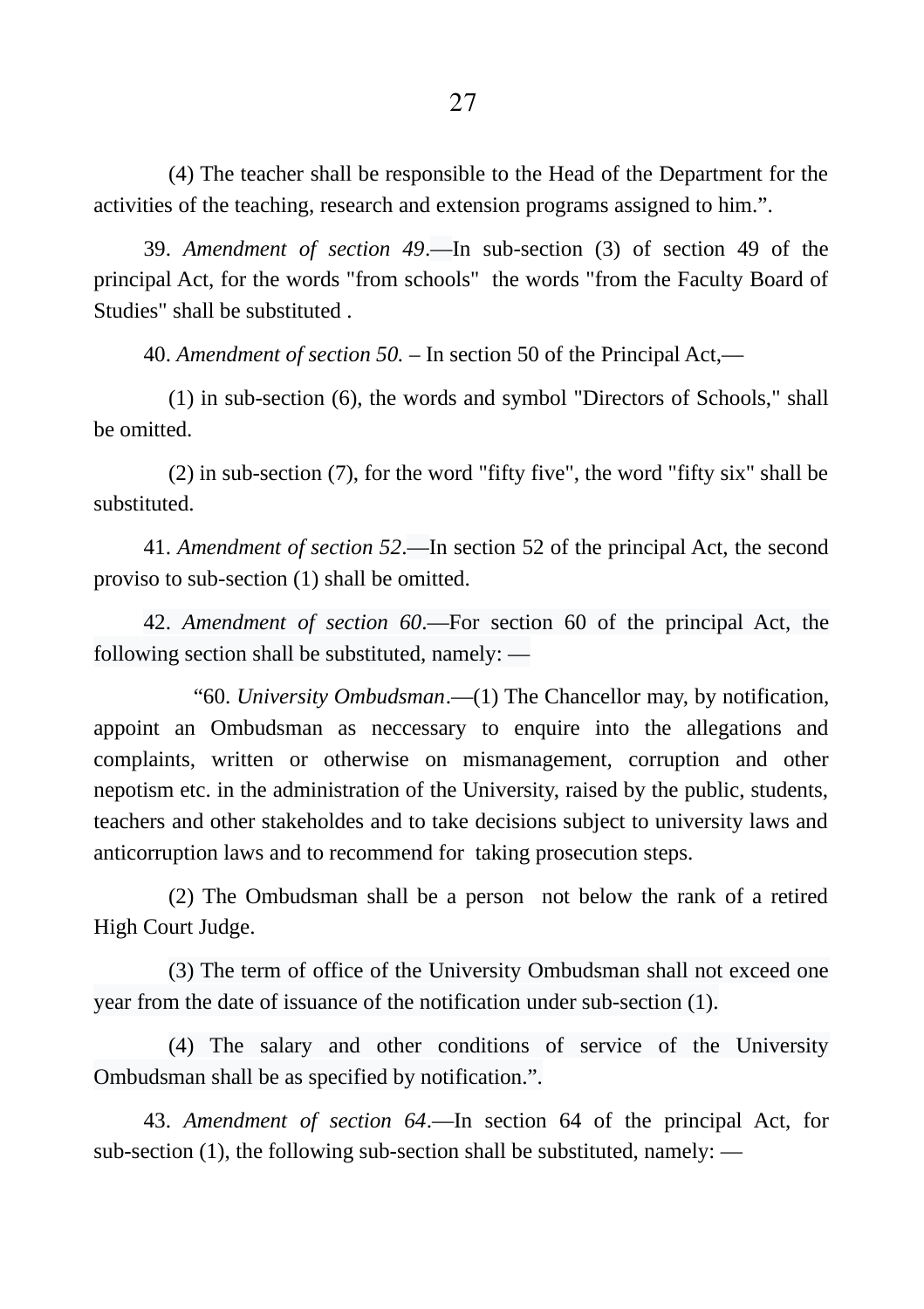"(1) The Vice-Chancellor shall, by the notification, constitute Finance Committee of the University and it shall consist of the following members, namely: ―

(i) Vice Chancellor - Chairperson;

(ii) Secretary to Government, Finance Department or an officer of Finance Department, not below the rank of Joint Secretary, deputed by him;

(iii) Secretary to Government, Fisheries Department or an officer of the Fisheries Department, not below the rank of Joint Secretary, deputed by him;

(iv) Director of Fisheries, or an officer not below the rank of Joint Director of Fisheries, deputed by him;

(v) Two members of the University Governing Council, nominated from it;

(vi) Finance Officer; and

(vii) Registrar - Member Secretary.".

(2) after sub-section (2), the following sub-section shall be inserted, namely:―

"(3) The interval between two meetings of the Finance Committee shall not exceed three months. The quorum of a meeting is half the total number of members.".

44. *Amendment of section 66*.―In section 66 of the principal Act, clauses (v), (viii) and (xii) of sub-section (2) shall be omitted.

45. *Amendment of Section 68*.―In item (vi) of section 68 of the principal Act, for the words "departments and Schools", the words "Faculties" shall be substituted.

46. *Amendment of section 69*.― In item (i) of section 69 of the principal Act, for the words and figures "of section 42", the words and figures "of section 68" shall be substituted.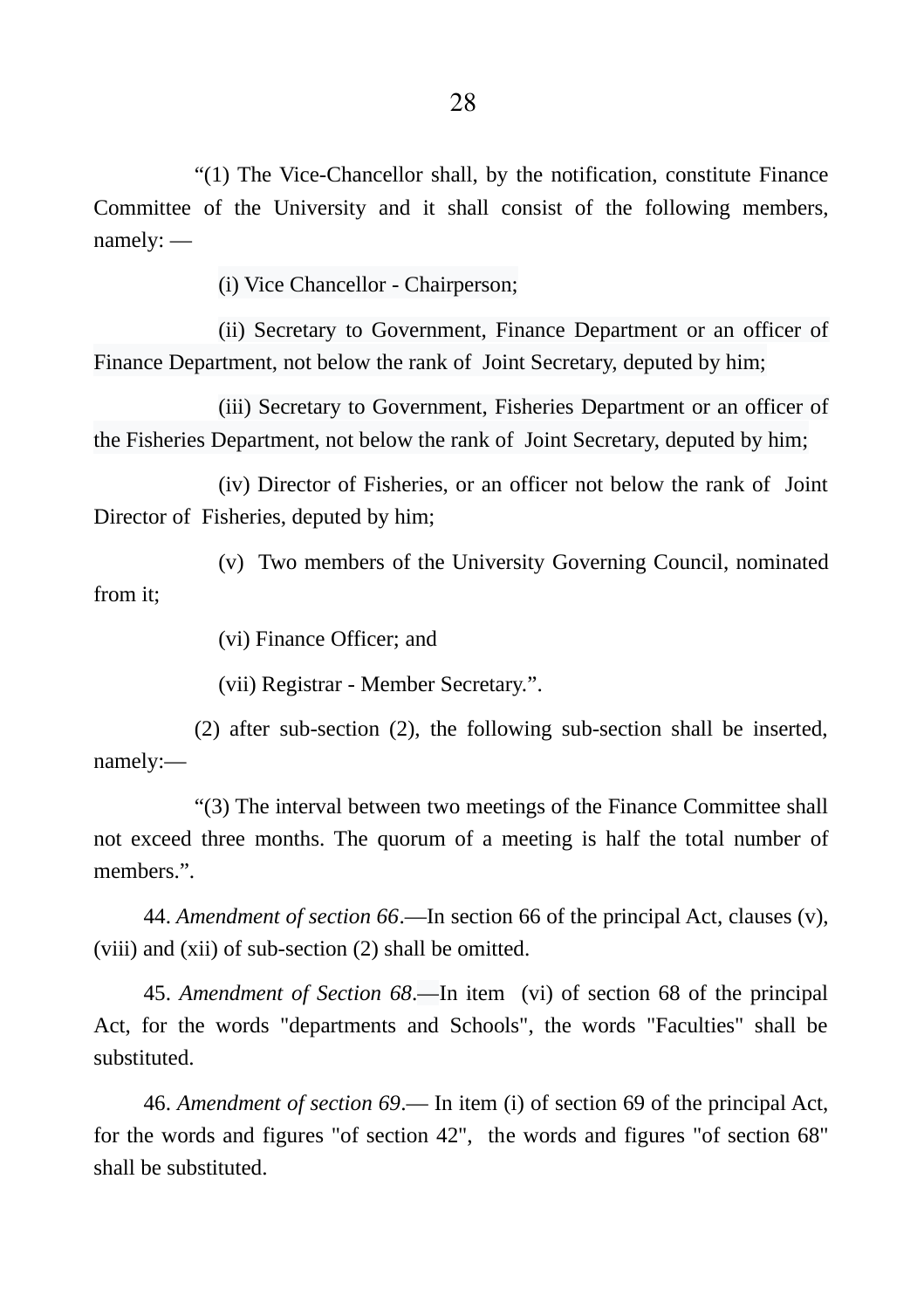47. *Amendment of section 71*.― In sub-section (1) of section 71 of the principal Act, for the words "of Schools", the words "of Faculties" shall be substituted.

*48. Repeal and saving.―* (1) The Kerala University of Fisheries And Ocean Studies (Amendment) Ordinance, 2021 (109 of 2021) is hereby repealed.

(2) Notwithstanding such repeal, anything done or deemed to have been done or any action taken or deemed to have been taken under the principal Act as amended by the said Ordinance shall be deemed to have been done or taken under the principal Act, as amended by this Act.

#### STATEMENT OF OBJECTS AND REASONS

The Kerala University of Fisheries and Ocean Studies was formed as a result of the trifurcation of the Kerala Agriculture University. The provisions in the existing Kerala University of Fisheries and Ocean Studies Act is not in conformity with the Indian Council of Agricultural Research (ICAR) model Act. This has led to withheld of affiliation of the fisheries courses of the University by the ICAR. The accreditation was restored by the ICAR after the University gave assurance that the Act will be suitably amended in the lines of the ICAR model Act. The existing pattern of various schools and school Director has to be replaced with faculty and Dean. Extension is one of the most important activities of the University but the present Act is not having an Extension Council as in the ICAR Model Act. Recognition of courses can be retained only by incorporating these changes also in the existing Act. Therefore, the Government decided to amend the Kerala University of Fisheries and Ocean Studies Act, 2010 for bringing such necessary amendments.

2. As the Kerala Legislative Assembly was not in session and the above proposal had to be given effect immediately, the Kerala University of Fisheries And Ocean Studies (Amendment) Ordinance, 2021 was promulgated by the Governor of Kerala on the  $24<sup>th</sup>$  day of February, 2021 and the same was published as Ordinance No. 46 of 2021 in the Kerala Gazette Extraordinary No. 979 dated  $26<sup>th</sup>$  February, 2021.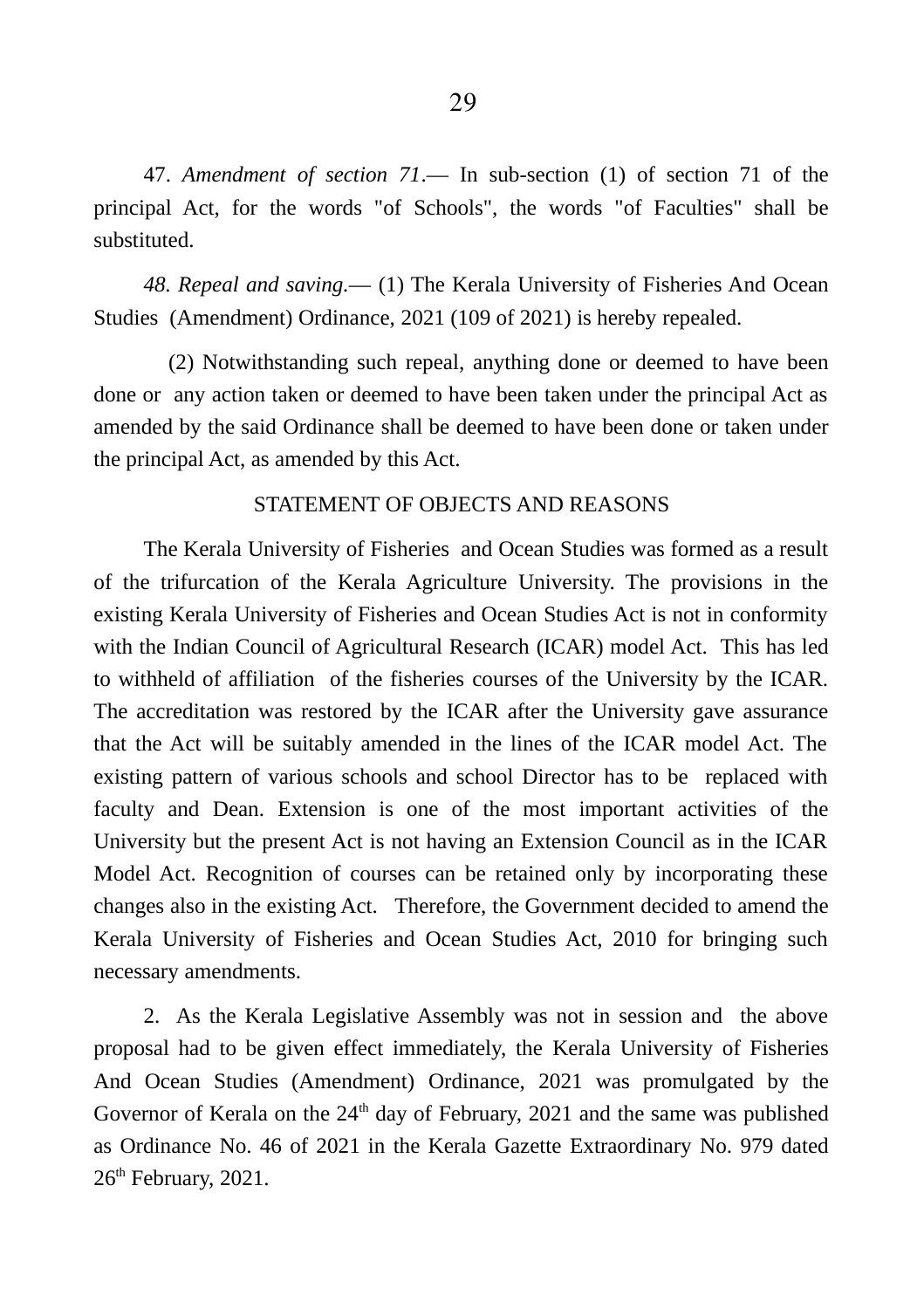3. A Bill to replace the said Ordinance by an Act of the State Legislature could not be introduced in and passed by the Kerala Legislative Assembly during its Session which commenced on the  $24<sup>th</sup>$  day of May, 2021 and ended on the  $10<sup>th</sup>$  day of June, 2021.

4. As the provisions of the said Ordinance had to be kept alive and the Kerala Legislative Assembly was not in session, the Governor of Kerala has promulgated the Kerala University of Fisheries And Ocean Studies (Amendment) Ordinance, 2021 on the  $1<sup>st</sup>$  day of July, 2021 and the same was published as Ordinance No. 66 of 2021 in the Kerala Gazette Extraordinary No. 1960 dated 3<sup>rd</sup> day of August, 2021.

5. A Bill to replace the said Ordinance could not be introduced in and passed by the Kerala Legislative Assembly during its session which commenced on the  $22<sup>nd</sup>$  day of July, 2021 and ended on the 13<sup>th</sup> day of August 2021.

6. Hence, in order to keep alive the provisions of the said Ordinance, the Kerala University of Fisheries And Ocean Studies (Amendment) Ordinance, 2021 was promulgated by the Governor of Kerala on the  $23<sup>rd</sup>$  day of August, 2021 and the same was published as Ordinance No. 109 of 2021 in the Kerala Gazette Extraordinary No. 2517 dated  $26<sup>th</sup>$  day of August, 2021.

7. The Bill seeks to replace Ordinance No. 109 of 2021 by an Act of the State Legislature.

#### FINANCIAL MEMORANDUM

The Bill if enacted and brought into operation, would not involve any additional expenditure from the Consolidated Fund of the State.

#### MEMORANDUM REGARDING DELEGATED LEGISLATION

1. Item (r) of sub-section (4) of section 7 of the principal Act proposed to be amended by clause 8 of the Bill, seeks to empower the University to create posts required for teaching, research and extension education with the permission of the Government and to prescribe by statutes the qualification for appointment to such posts.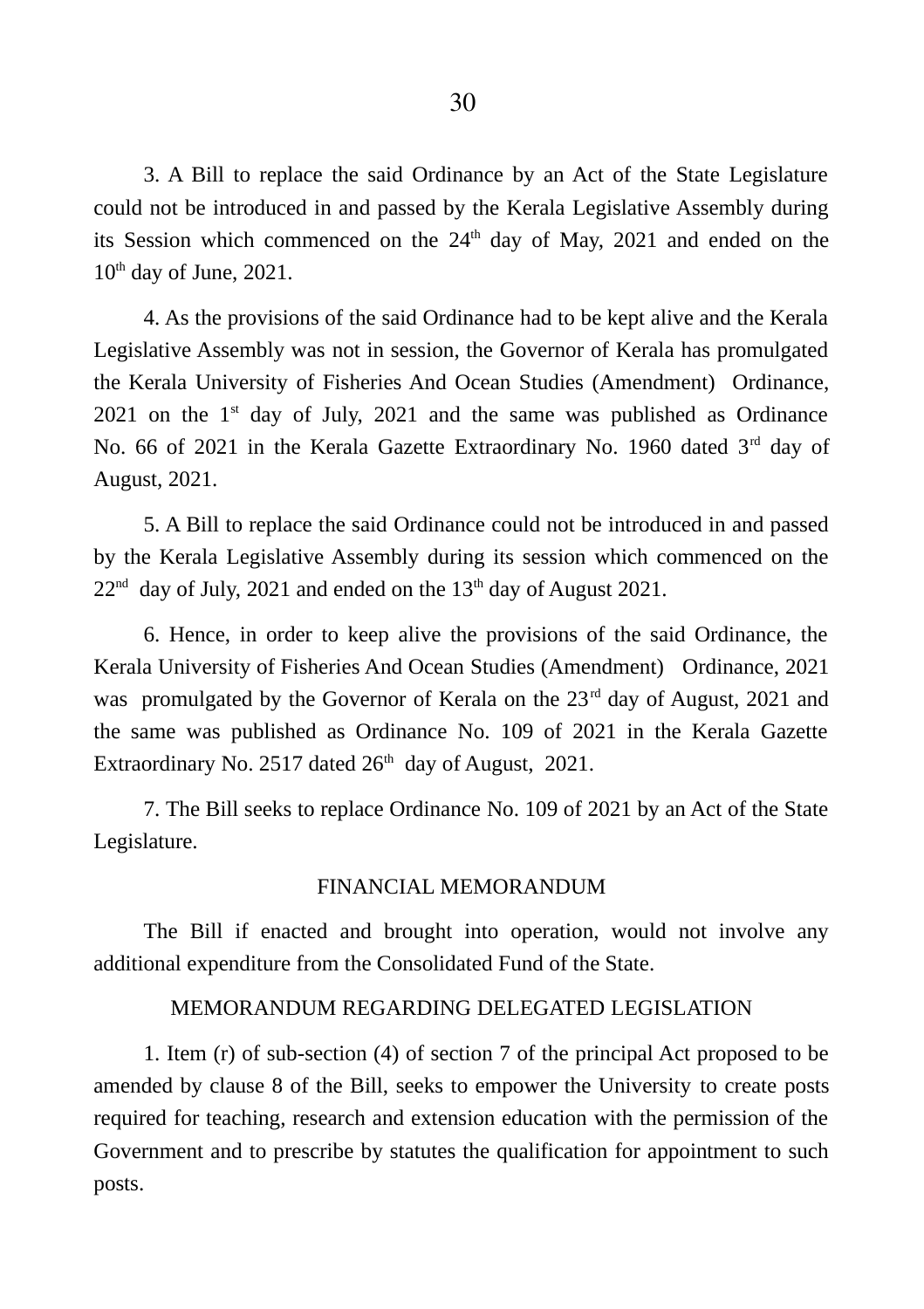2. Sub-section (1) of section 13 of the principal Act proposed to be amended by clause 13 of the Bill, seeks to empower the Chancellor to reconstitute the University Governing Council through notification, in every four years.

3. Item (e) of sub-section (2) of section 14 of the principal Act proposed to be amended by clause 14 of the Bill, seeks to empower the Universitiy to make statutes to prescribe the terms and conditions of the employees and teachers of the university.

4. Item (j) of sub-section (2) of section 14 of the principal Act proposed to be amended by clause 14 of the Bill, seeks to empower the Universitiy to make Statutes for regulating the manner of election to the Authorities of the University, the procedure to be followed at the meetings of the University Governing Council, Academic Council and other Authorities of the University and quorum of members required for the transaction of business by the Authorities of the University.

5. Item (k) of sub-section (2) of section 14 of the principal Act proposed to be amended by clause 14 of the Bill, seeks to empower the University to make statutes regarding the manner for establishing linkage with other Universities in India and abroad.

6. Item (p) of sub-section (2) of section 14 of the principal Act proposed to be amended by clause 14 of the Bill, seeks to empower the University to make statutes regarding the appointment and duties of teachers and other non-teaching employees of the University .

7. Sub-section (1) of section 17 of the principal Act proposed to be amended by clause 16 of the Bill, seeks to empower the Chancellor to reconstitute the Academic Council, through notification, in every four years.

8. Item (d) of sub-section (2) of section 18 of the principal Act proposed to be amended by clause 17 of the Bill, seeks to empower the University to make statutes regarding the qualifications of teachers in various faculties and other institutions under the University .

9. Sub-section (1) of section 19 of the principal Act proposed to be amended by clause 18 of the Bill, seeks to empower the Chancellor to reconstitute the Research Council, through notification, in every four years.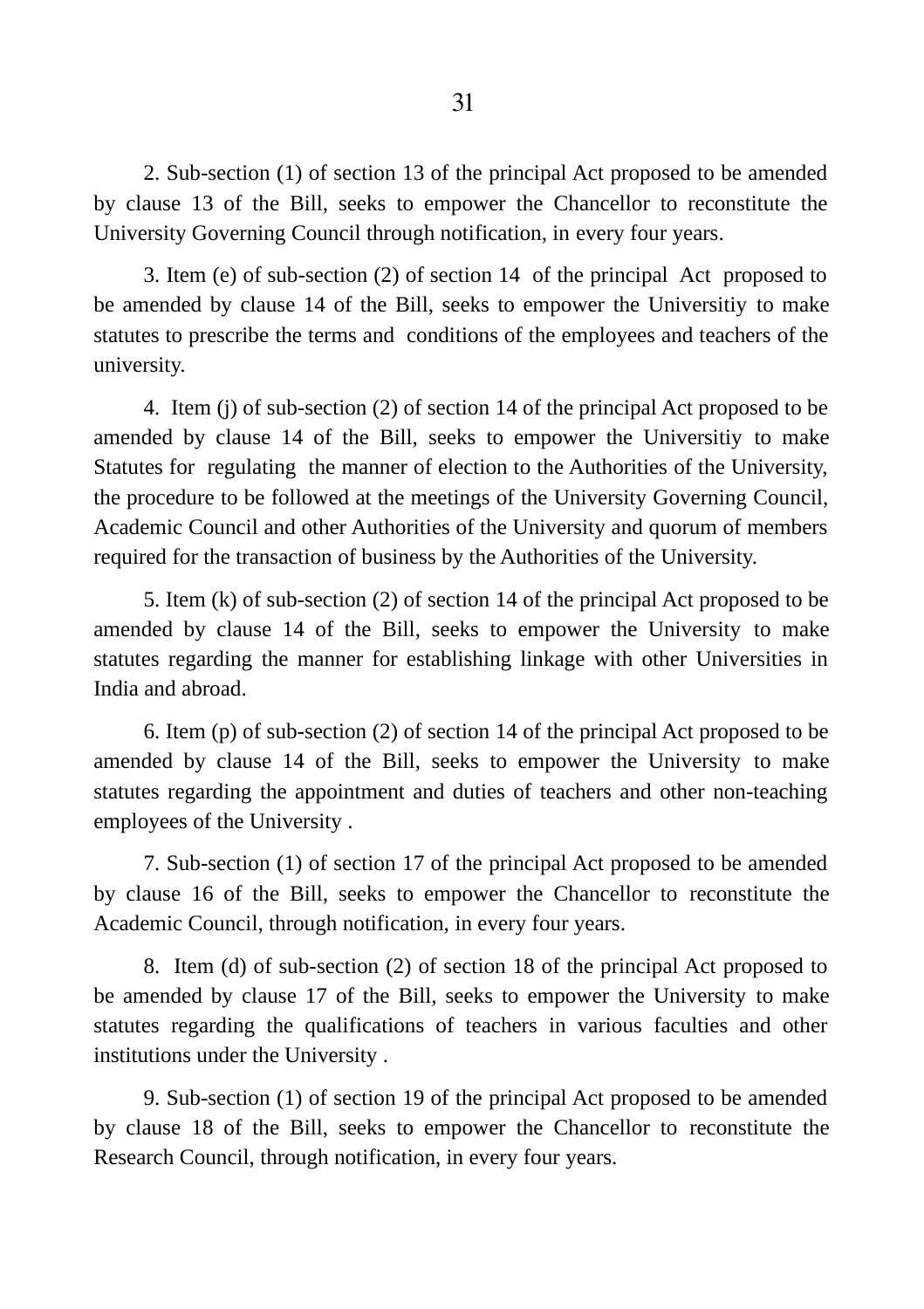10. Sub-section (1) of section 19A proposed to be inserted in the principal Act, by clause 19 of the Bill,seeks to empower the Chancellor to reconstitute the Extension Council, through notification, in every four years.

11. Sub-section (1) of section 25A proposed to be inserted in the principal Act, by clause 26 of the Bill, seeks to empower the University to make statutes regarding the departments under faculties.

12. Sub-section (2) of section 25A proposed to be inserted in the principal Act, by clause 26 of the Bill, seeks to empower the University to make Statutes regarding the appointment, powers and duties of the Head of each Department.

13. Clause (c) of item (vi) of section 26 of the principal Act proposed to be amended by clause 27 of the Bill, seeks to empower the University to make statutes regarding the qualification for the students for admission to various courses and examinations.

14. Sub-section (2) of section 36 of the principal Act proposed to be amended by clause 32 of the Bill, seeks to empower the University to make statutes regarding the monthly special allowance of Dean of Faculty of Fisheries.

15. Sub-section (1) of section 38 of the principal Act proposed to be amended by clause 33 of the Bill, seeks to empower the University to make statutes regarding the appointment of the Finance Officer by the Vice-Chancellor with the approval of the Governing Council.

16. Sub-section (1) of section 41 of the principal Act proposed to be amended by clause 34 of the Bill, seeks to empower the University to make statutes regarding the appointment of the Controller of Examinations by the Vice-Chancellor.

17. Sub-section (1) of section 45 of the principal Act proposed to be amended by clause 37 of the Bill, seeks to empower the University to make statutes regarding the appointment, powers and functions of the head of the department in each faculty.

18. Sub-section (3) of section 45A of the principal Act proposed to be amended by clause 38 of the Bill, seeks to empower the University to make statutes regarding the appointment, powers and duties of the teaching posts.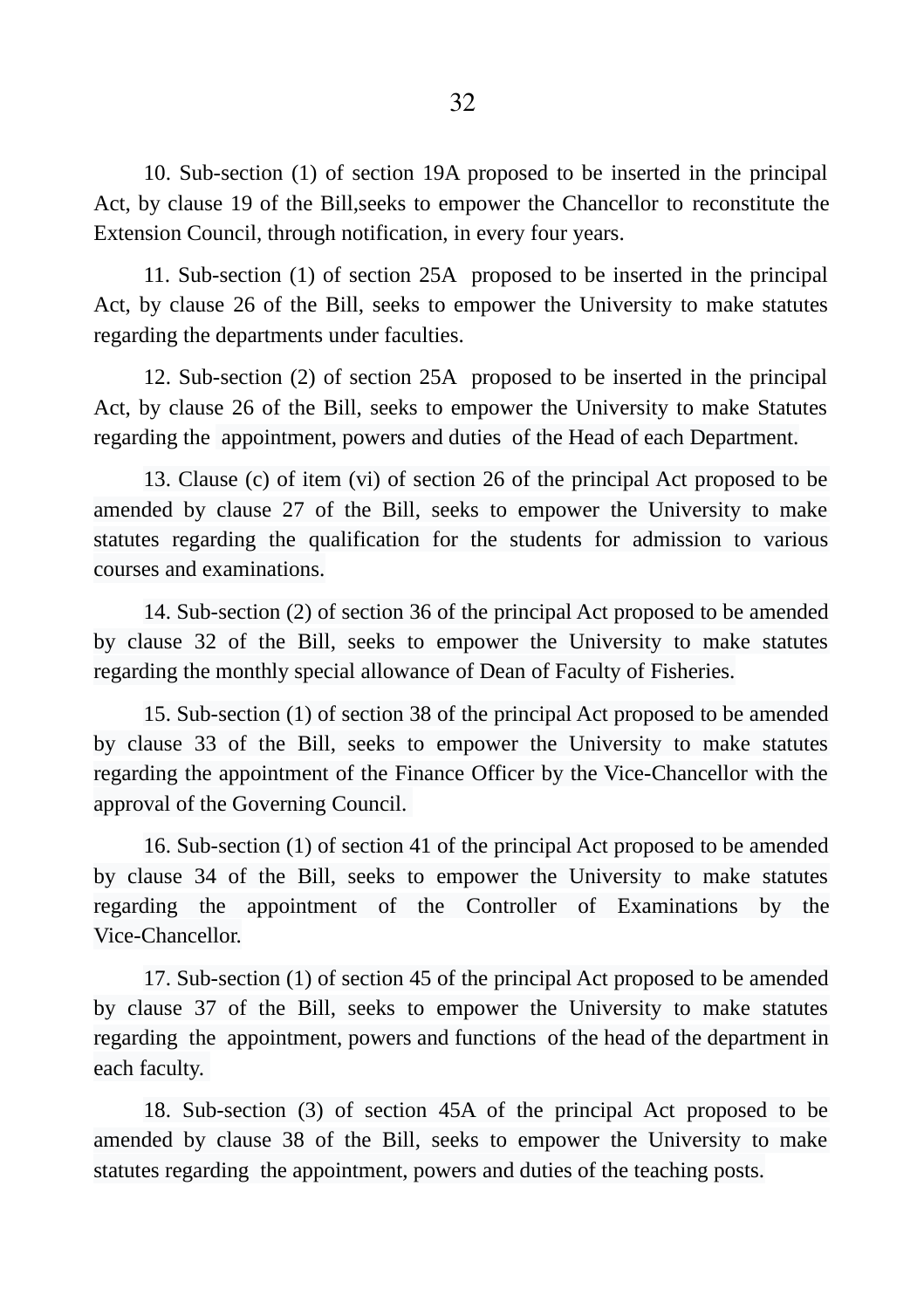19. Sub-section (1) of section 60 of the principal Act proposed to be amended by clause 42 of the Bill, seeks to empower the Chancellor to appoint a University Ombudsman, by notification, to enquire into the allegations and complaints, written or otherwise, on mismanagement, corruption and other nepotism in the administration of the University, raised by the public, students teachers and other stakeholders.

20. Sub-section (4) of section 60 of the principal Act proposed to be amended by clause 42 of the Bill, seeks to empower the Chancellor to determine the salary and other conditions of service of the University Ombudsman, by notification.

21. Sub-section (1) of section 64 of the principal Act proposed to be amended by clause 43 of the Bill, seeks to empower the Vice-Chancellor to constitute Finance Committee of the University, by notification.

22. The matters in respect of which Statutes and Regulations may be made, or notifications or orders may be issued, are matters of procedure and are of routine or administrative in nature. Further, the statutes and regulations so made are subject to the scrutiny of the Legislative Assembly. The delegation of legislative power is, therefore of a normal character.

SAJI CHERIAN.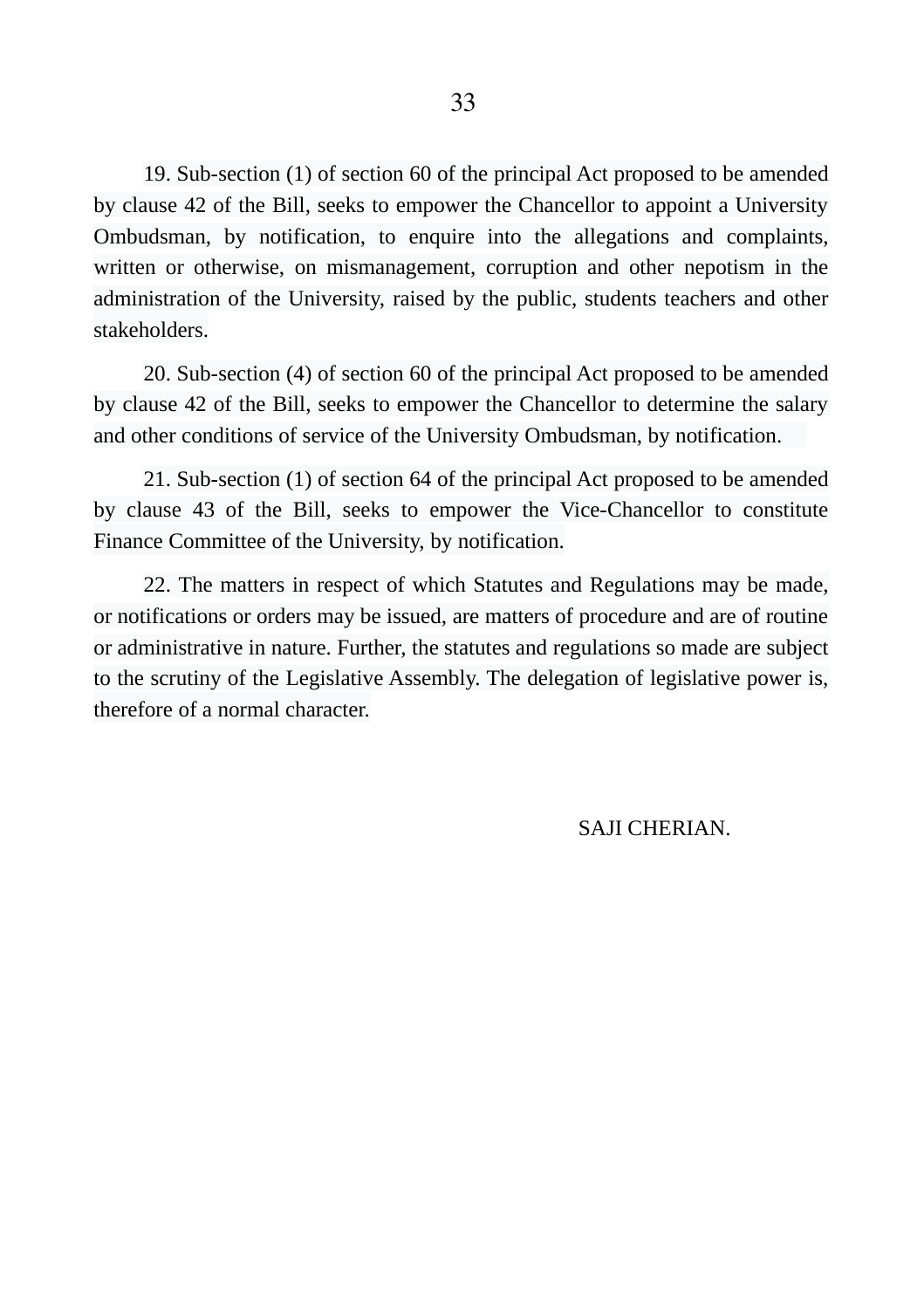## EXTRACT FROM THE RELEVANT PORTIONS OF THE KERALA UNIVERSITY OF FISHERIES AND OCEAN STUDIES ACT, 2010 (ACT 5 OF 2011)

KERALA UNIVERSITY OF FISHERIES AND OCEAN STUDIES ACT, 2010 \*\* \*\* \*\* \*\* \*\* \*\* \*\* \*\*

\*\* \*\* \*\* \*\* \*\* \*\* \*\* \*\*

*Preamble.―*WHEREAS, it is expedient to establish and incorporate a University for the development of fisheries and ocean studies and for ensuring proper and systematic instruction, teaching, training and research and extension exclusively in fisheries and ocean studies in the State of Kerala and to provide for matters connected therewith or incidental thereto;

\*\* \*\* \*\* \*\* \*\* \*\* \*\* \*\*

1. *Short title, extent and commencement*.―(1) This Act may be called the Kerala University of Fisheries and Ocean Studies Act, 2010.

\*\* \*\* \*\* \*\* \*\* \*\* \*\* \*\*

2. *Definitions.―*In this Act, unless the context otherwise requires, ―

\*\* \*\* \*\* \*\* \*\* \*\* \*\* \*\*

(b) "Authority" means any authority of the University specified in section 9;

(c) "Chancellor" means the Chancellor of the University;

\*\* \*\* \*\* \*\* \*\* \*\* \*\* \*\*

(e) "Department" means a Department specified in section 23;

\*\* \*\* \*\* \*\* \*\* \*\* \*\* \*\*

(g) "Department Governing council" means the Department Governing Council specified in section 24;

(h) "Director of Extension" means the Director of Extension appointed under section 42;

\*\* \*\* \*\* \*\* \*\* \*\* \*\* \*\*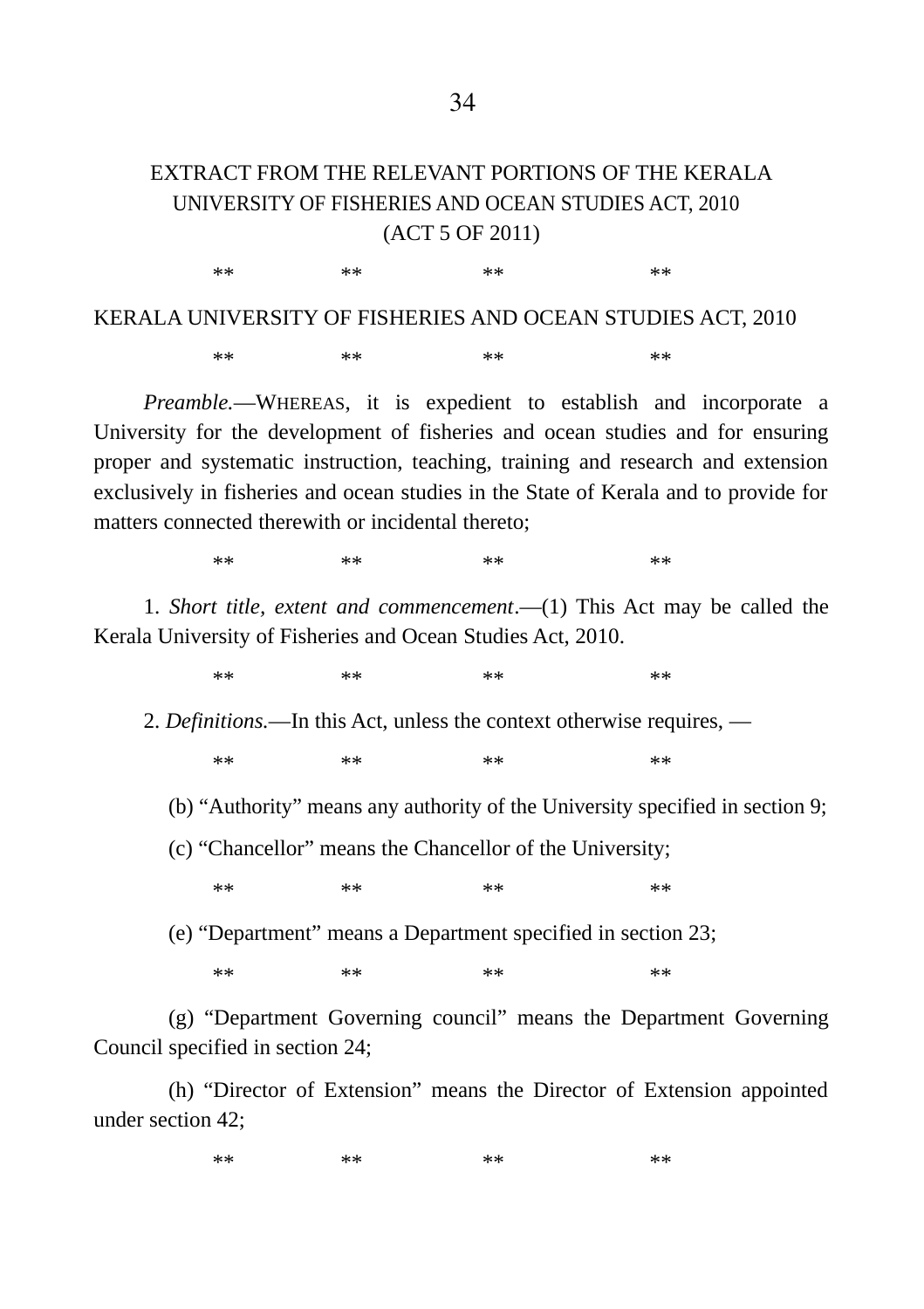(j) "Director of School" means the Director of schools appointed under section 44;

\*\* \*\* \*\* \*\* \*\* \*\* \*\* \*\*

(r) "Head of the Department" means a Head of the Department appointed under section 23(2).

\*\* \*\* \*\* \*\* \*\* \*\* \*\* \*\*

(t) "Legislative Assembly" means the Legislative Assembly of the State;

\*\* \*\* \*\* \*\* \*\* \*\* \*\* \*\*

(y) "Pro Chancellor" means the Pro-Chancellor of the University;

\*\* \*\* \*\* \*\* \*\* \*\* \*\* \*\*

(ag) "School" means any of the schools specified in section 20;

(ah) "School Governing Council" means the School Governing Council specified in section 21;

\*\* \*\* \*\* \*\* \*\* \*\* \*\* \*\*

(am) "University" means the University of Fisheries and Ocean Studies established and incorporated under this Act;

\*\* \*\* \*\* \*\* \*\* \*\* \*\* \*\*

3. *Establishment and Incorporation of the University.―*(1) There shall be established and incorporated a University by the name " The Kerala University of Fisheries and Ocean Studies".

(2) The University shall consists of Chancellor, the Pro Chancellor, the Vice Chancellor, Pro-Vice Chancellor, Dean, the Registrar, the University Governing Council, the Academic Council, the Research council, School Governing Council, Departmental Governing Councils and other authorities and officers as set forth in this Act or as provided in the Statutes made thereunder.

\*\* \*\* \*\* \*\* \*\* \*\* \*\* \*\*

(5) The Headquarters of the University shall be at Kochi in Ernakulam District.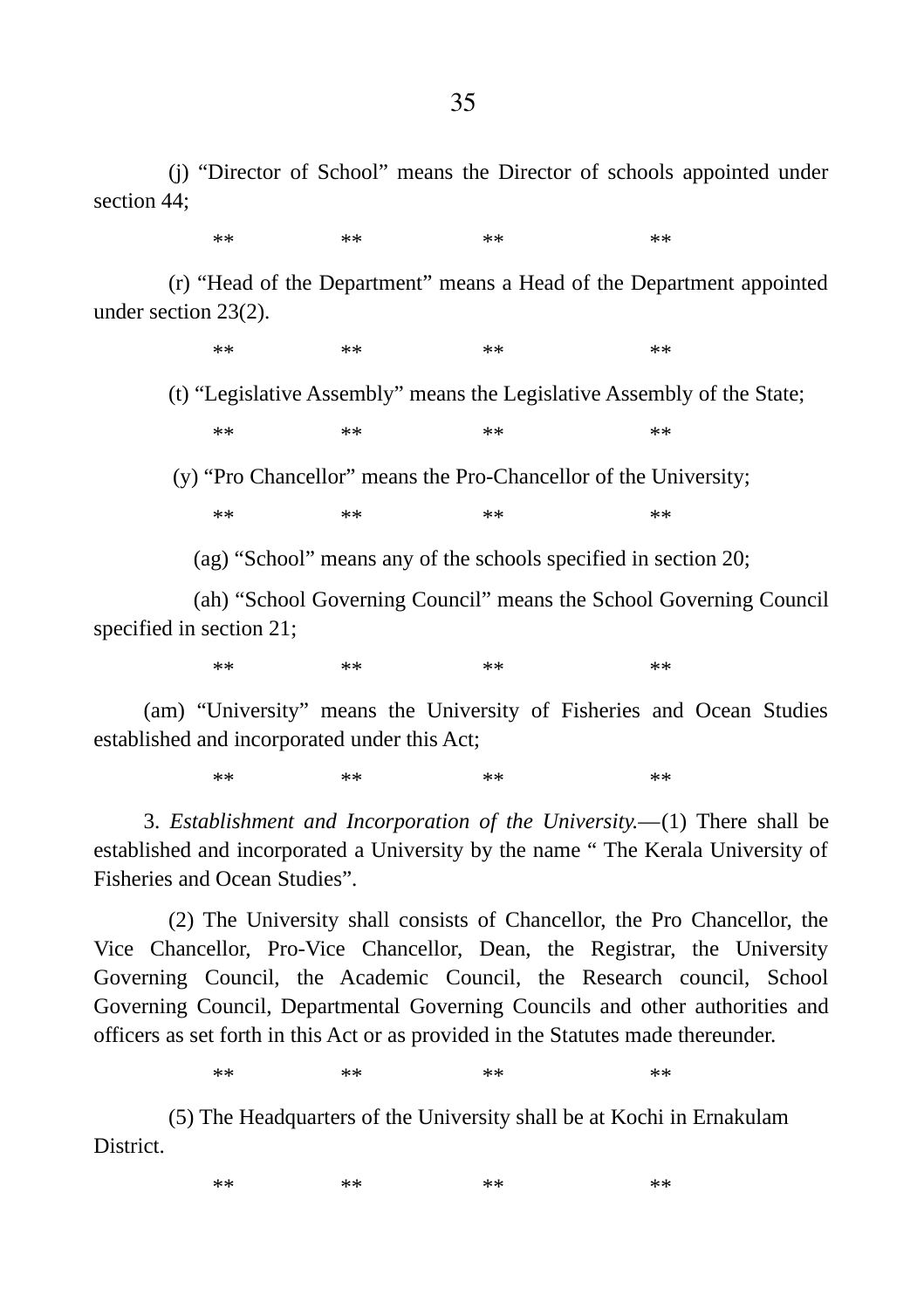5. Objectives of the University.―The following shall be objectives of the University, namely :―

\*\* \*\* \*\* \*\* \*\* \*\* \*\* \*\*

(iv) to formulate new courses and curriculum in Fisheries and Ocean Studies sector in accordance with the technical advances in respective fields.

\*\* \*\* \*\* \*\* \*\* \*\* \*\* \*\*

7. *Powers and functions of the University.―*The powers and functions of the University shall be the following, namely :―

\*\* \*\* \*\* \*\* \*\* \*\* \*\* \*\*

(e) to hold examinations and to confer degrees and other academic distinctions for persons who shall have pursued approved courses of study in the University, College or School unless exempted therefrom in the manner prescribed and shall have passed the prescribed examination of the University or shall have carried on research satisfactorily under conditions as may be prescribed and which has been duly evaluated;

\*\* \*\* \*\* \*\* \*\* \*\* \*\* \*\*

(i) to establish and maintain schools relating to fisheries, ocean studies and other allied branches of learning with the prior approval of the Government ;

\*\* \*\* \*\* \*\* \*\* \*\* \*\* \*\*

(l) to receive money as loan or grant from Central Government, University Grants Commission or other agencies recognized by Government on security or otherwise for the programmes subject to the provisions of the Act;

\*\* \*\* \*\* \*\* \*\* \*\* \*\* \*\*

(r) to create posts for teaching, research and extension education and to appoint persons to such posts;

(s) to create administrative and other posts and to appoint persons to such posts;

\*\* \*\* \*\* \*\* \*\* \*\* \*\* \*\*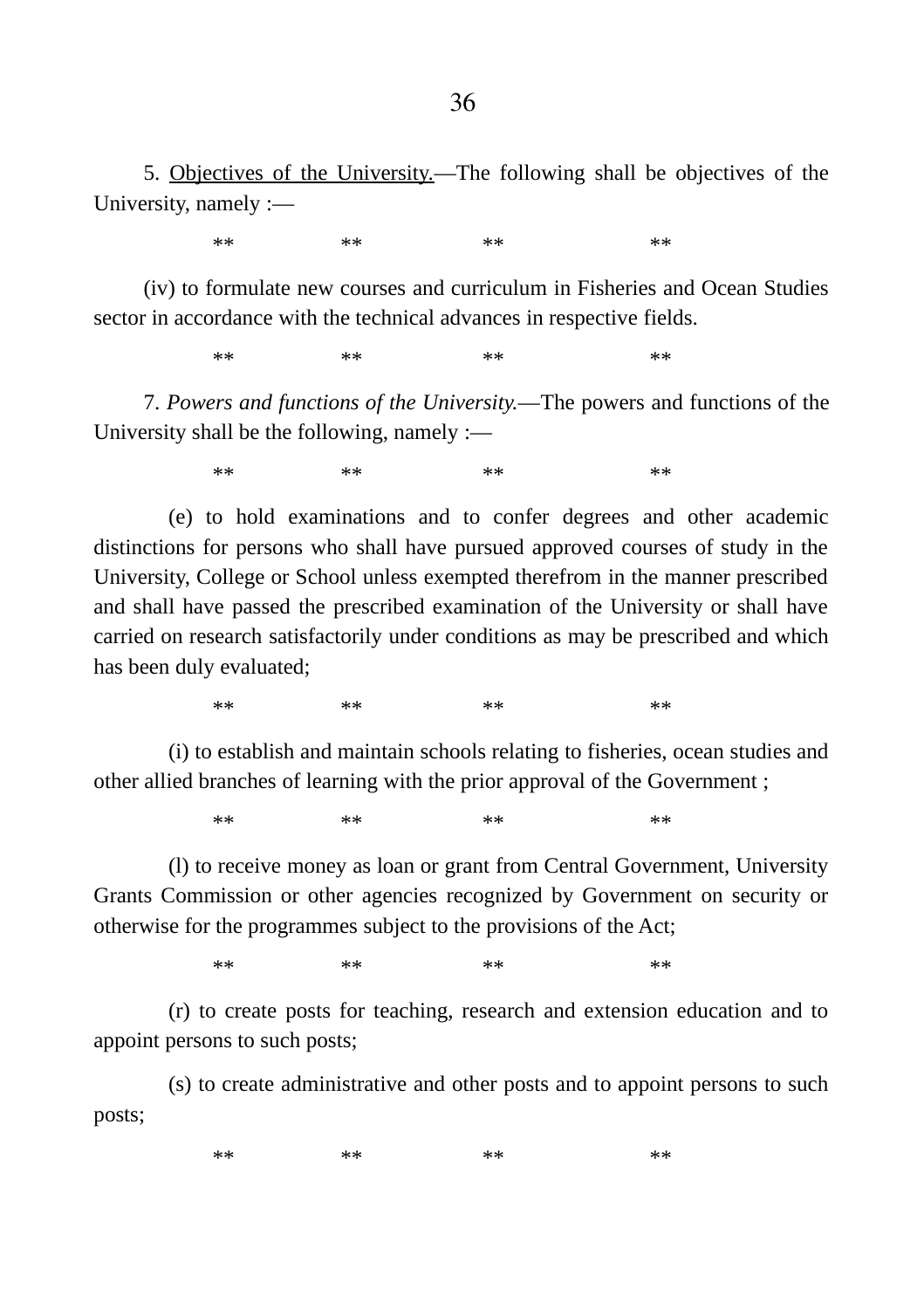(x) to establish, maintain and manage, whenever necessary,―

(i) A Printing and Publication Department ;

(ii) University Extension Boards;

(iii) Information Bureaus;

(iv) Employment Guidance Bureaus and such other activities as may be necessary and possible to fulfill the objectives of the University;

(y) to institute and to provide funds wherever necessary for the maintenance of, ―

i) Welfare committee of the employees and students;

ii) A Students Advisory Bureau;

iii) An Employment Bureau;

iv) A University Students Union

v) University Athletic Clubs;

vi) The National Cadet Corps;

vii) The National Service Schemes;

viii) University Extension Boards;

ix) Students' Cultural and Debating Societies;

x) A Publication Bureau ; and

xi) to establish education extension centres relating to Fisheries and Ocean Studies ; and

xii) co-operative societies and other similar institutions for promoting the welfare of students and employees of the University.

\*\* \*\* \*\* \*\* \*\* \*\* \*\* \*\*

8*. Visitation and inspection.―*(1) The Government shall have the right to cause an inspection to be made by such person or persons as the Government may direct of the University, its buildings, laboratories, libraries, museums, workshops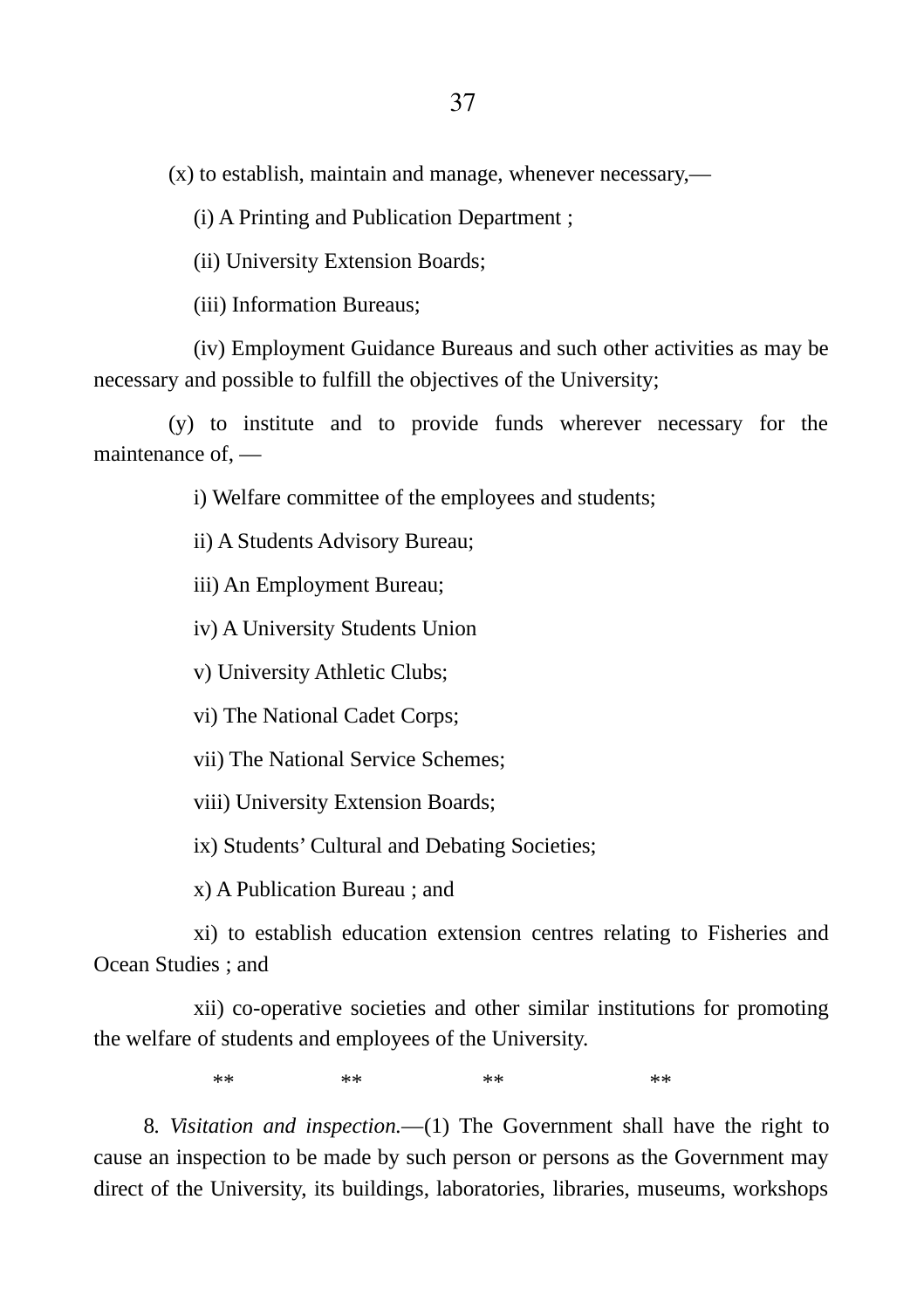and equipments of any of institution, college, school or hostel maintained or administered by the University of the teaching and other work conducted or done by the University or under its auspices and of the conduct of any other functions of the University and to cause an inquiry to be made in respect of any matter connected with the administration and finances of the University. The University shall caused to transfer any document connected with such enquiry to the inspection committee.

(2) The Government shall, before causing an inspection or inquiry to be made under sub-section (1), give due notice of much inspection or enquiry, as the case may be the University, and the University shall be entitled to appoint its representative who shall have the right to be present and to be heared at such inspection or inquiry.

\*\* \*\* \*\* \*\* \*\* \*\* \*\* \*\*

(7) If the University fails to offer any explanation within the time specified under sub-section (6) or offers an explanation which in the opinion of the Government is unsatisfactory, the Government may issue such instructions as may appear to them to be necessary and desirable in the circumstances of the case and may exercise such powers as deem necessary for giving effect to the instructions.

(8) The University shall furnish such information relating to the administration of the University as the Government required.

\*\* \*\* \*\* \*\* \*\* \*\* \*\* \*\*

9. *Authorities of the University.* ― The following shall be the authorities of the University, namely:―

(i) The Senate;

(ii) The University Governing Council ;

(iii) The Academic Council;

(iv) The Research Council;

(v) The School Governing Councils;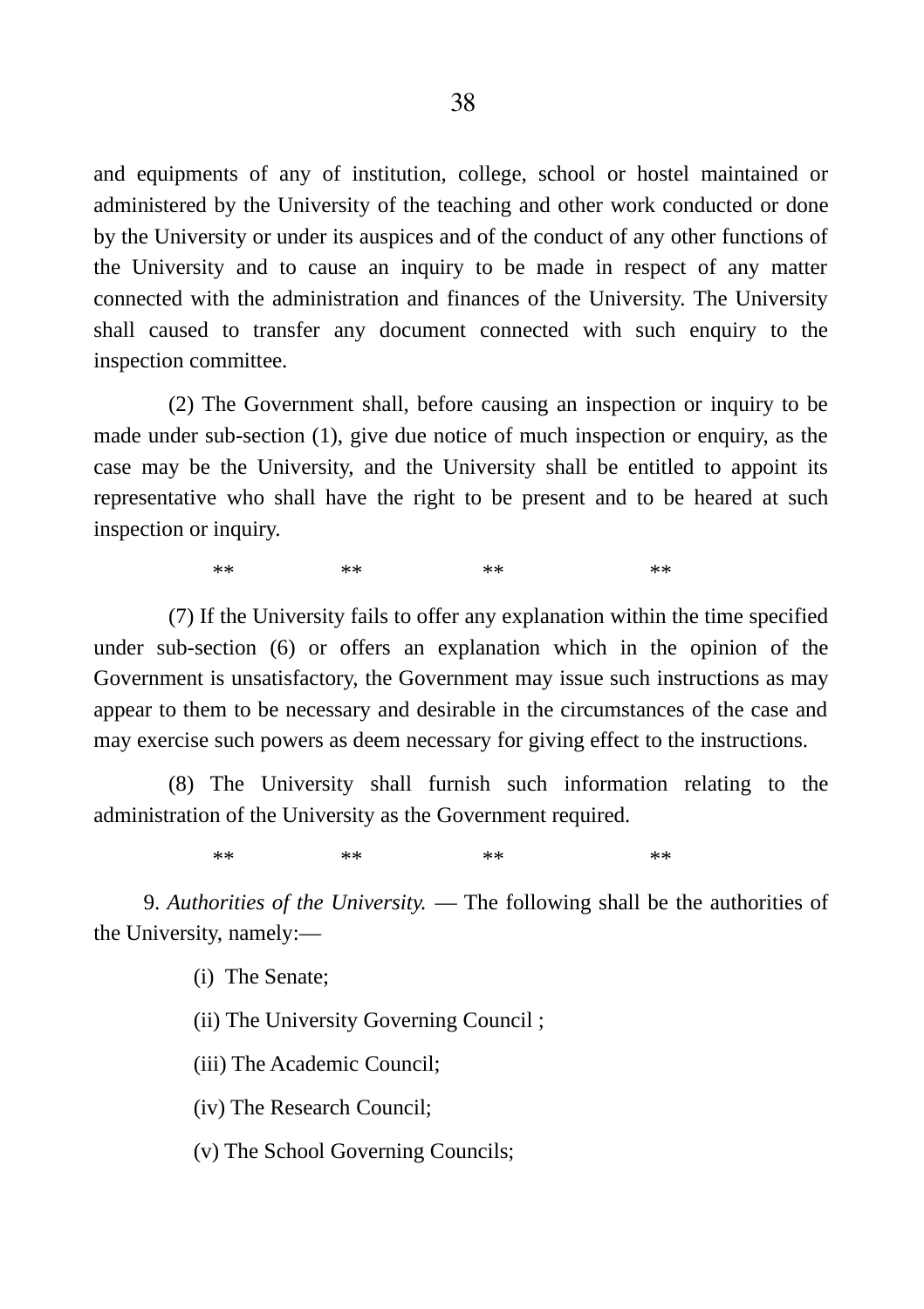(vi) The Department Governing Councils;

(vii) The Faculties; and

Such other bodies as may be specified by Statutes to be the authorities of the University.

10. *The Senate.―*(1) The Senate shall consist of the following Members, namely:―

1. Ex-officio Members

(i) The Chancellor;

(ii)The Pro-Chancellor;

(iii) Member of Legislative Assembly where the Head office of the University is situated;

(iv) The Vice Chancellor ;

(v) The pro-Vice Chancellor ;

(vi) The Secretary to Government, Fisheries Department;

(vii) The Secretary to Government, Higher Education Department or an Officer not below the rank of Joint Secretary nominated by him.

(viii) The Secretary to Government, Finance Department or an Officer not below the rank of Joint Secretary nominated by him.

(ix) Law Secretary or an Officer not below the rank of Joint Secretary nominated by him; and

(x) The Director of Fisheries

2. Nominated Members

(i) Three Deans of Faculties of the University to be nominated by the Chancellor in the order of seniority, by rotation for a term of two years;

(ii) Five Heads of Departments of the University or Schools who are not otherwise members of the Senate, to be nominated by the Chancellor, in the order of seniority by rotation;

(iii) Directors of the Schools of the University;

\*\* \*\* \*\* \*\* \*\* \*\* \*\* \*\*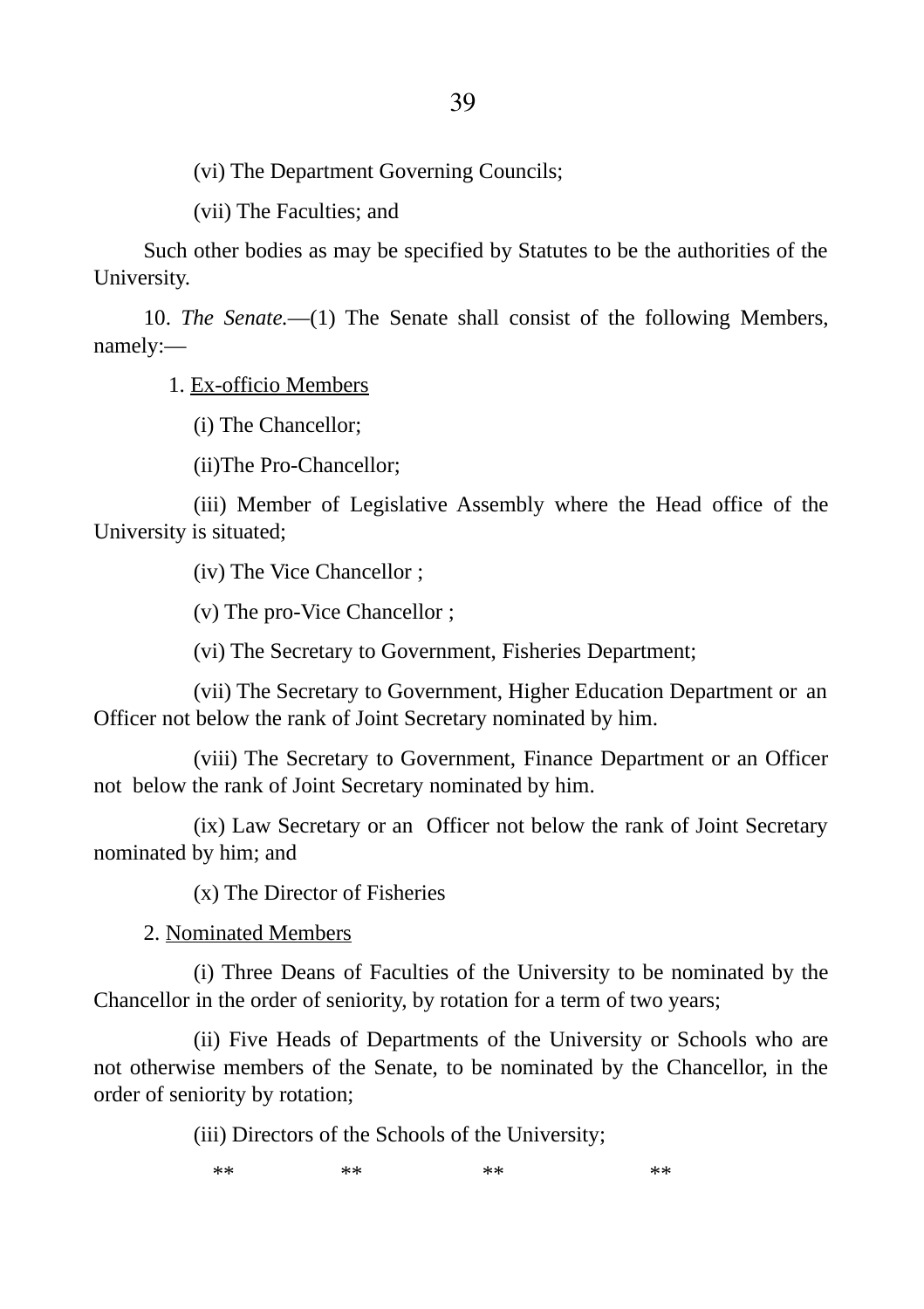(7) The Vice Chancellor may, whenever he thinks fit and shall, upon a requisition in writing signed by not less than one-fourth Members of the Senate, convene a special meeting of the Senate.

\*\* \*\* \*\* \*\* \*\* \*\* \*\* \*\*

12. *The University Governing Council.*― The Governing Council shall be the chief executive body of the University and shall consist of the following members, namely:―

1. Ex-officio Members

(i) The Vice Chancellor ;

(ii) Pro-Vice Chancellor ;

(iii) Secretary to Government, Fisheries Department, Government of Kerala.

(iv) Secretary to Government, Higher Education Department, Government of Kerala;

(v) Secretary to Government, Finance Department, Government of Kerala;

(vi) Law Secretary or Joint Secretary nominated by the Law Secretary;

(vii) two Deans of the faculties;

(viii) two Directors of Schools of the University by rotation by alphabetical order for every two years; and

(ix) the Vice President of Kerala State Council for Science and Technology and Environment.

2. Elected Members

(i) three members elected by the teachers of the University other than Directors of the Schools from among themselves according to the principle of proportional representation by means of single transferable vote, of whom one shall be a woman;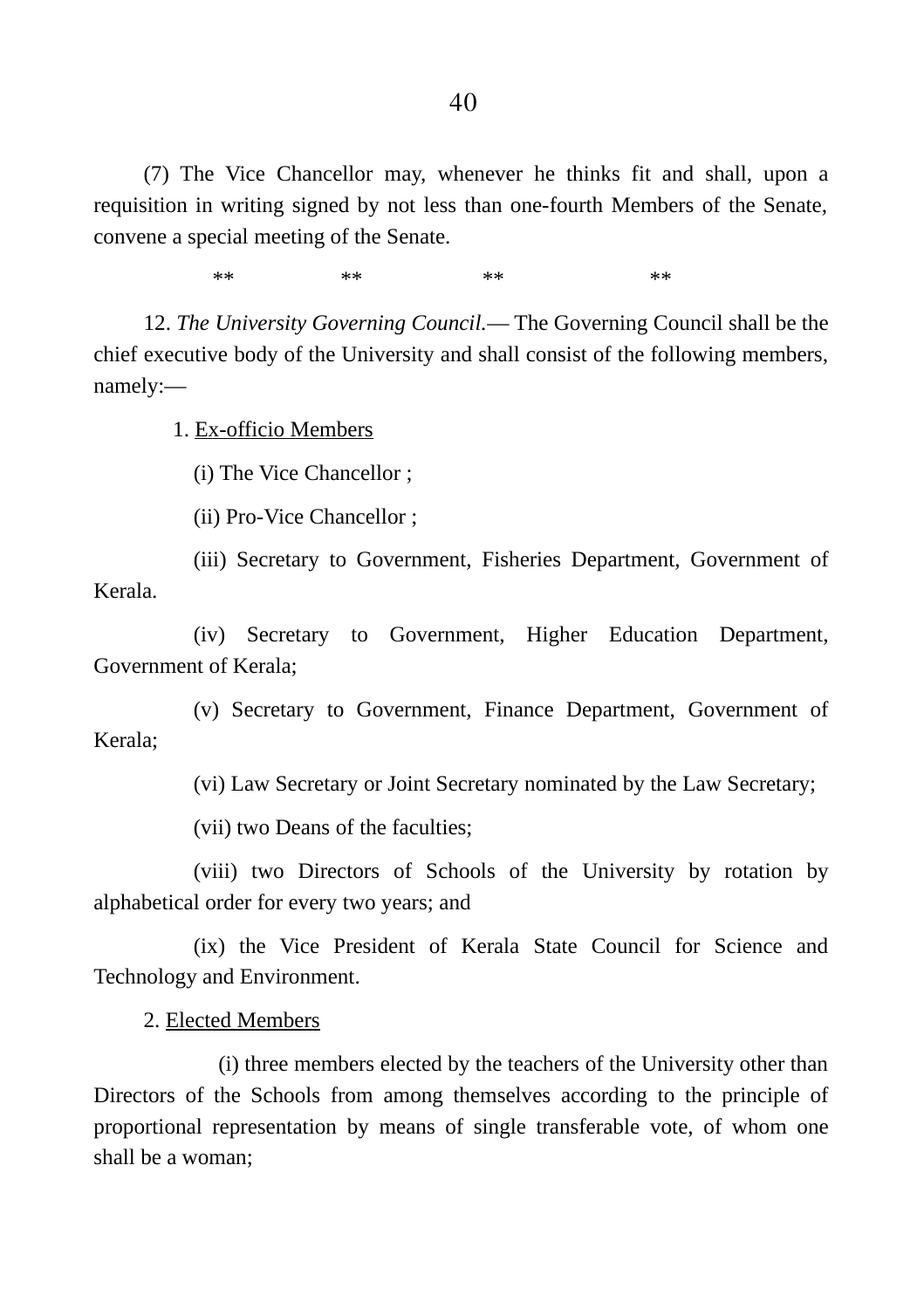(ii) one member elected from among the regular students of the School, Departments and University in such manner as may be prescribed.

3. Nominated Members

(i) two members of the Legislative Assembly as nominated by the Government ;

(ii) an expert in Fisheries nominated by Indian Council of Agriculture Research;

(iii) A representative of the fishermen community with knowledge in the field of Fisheries or Ocean Studies nominated by the Government ;

(iv) A Scientist of eminence in Ocean Studies nominated by the Ministry of Earth Studies;

(v) A representative of fish farmers nominated by the Government ;

(vi) A representative from the registered fishermen unions nominated by the Government ;

(vii) A representative of the Fisheries industry nominated by the Government ;

Provided that a nominated member shall not be eligible for re-nomination.

13. *Reconstitution of the University Governing Council* :―(1) The University Governing Council shall be reconstituted every four years.

\*\* \*\* \*\* \*\* \*\* \*\* \*\* \*\*

14. *Powers and functions of the University Governing Council.*―(1) The University Governing Council shall be the supreme authority of the University and shall have the power to review the actions of the Academic Council and the School Governing Council save where the Academic Council or School Governing Council has acted in accordance with the powers conferred upon it under this Act, the Statutes, Ordinances and Regulations made thereunder and shall exercise all the powers of the University not otherwise provided for by this Act: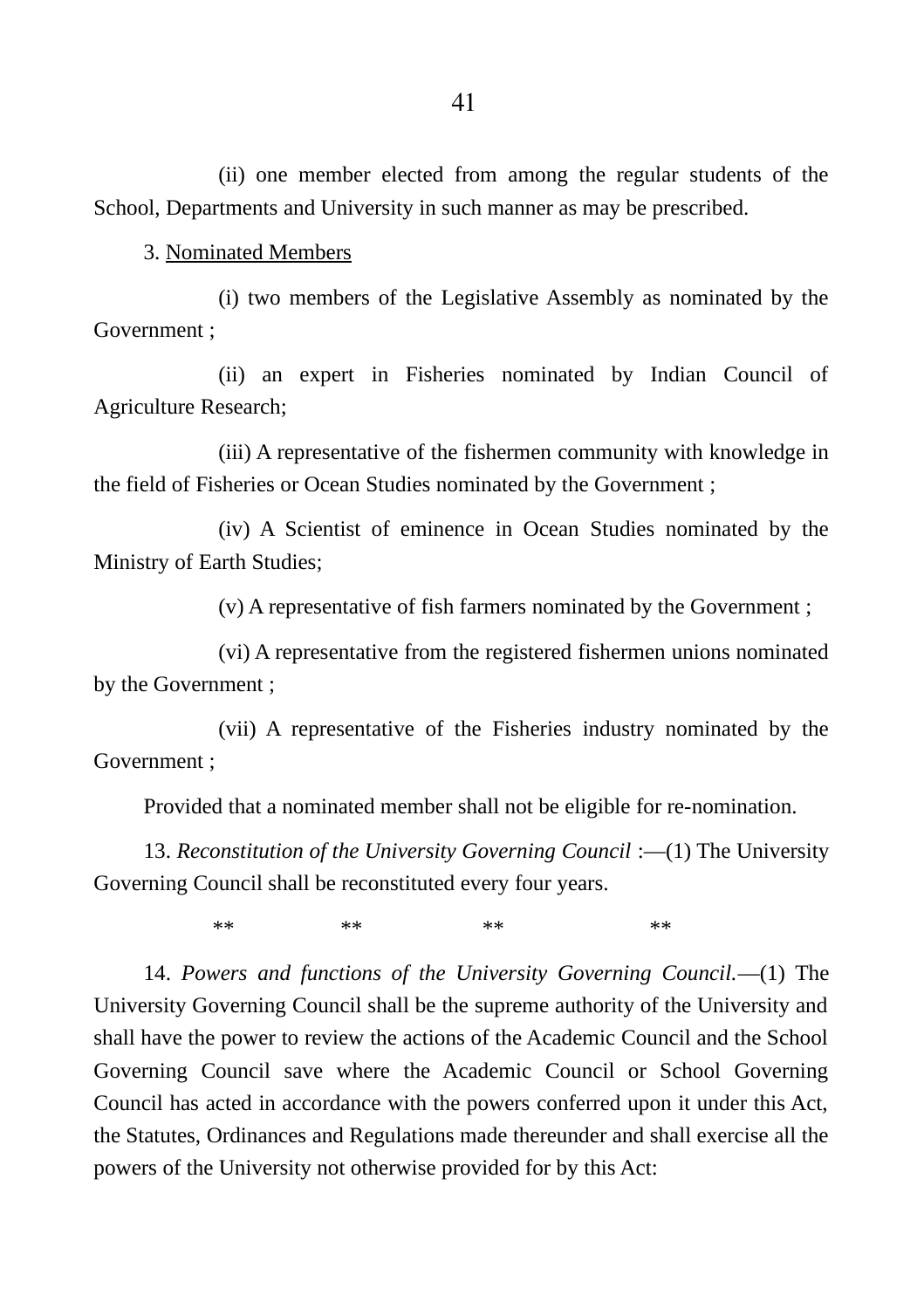Provided that if any question arises as to whether the Academic Council or School Governing Council has acted in accordance with such powers as aforesaid or not, the question shall be decided by the Chancellor and his decision shall be final.

(2) Save as otherwise expressly provided in this Act, the University Governing Council shall have the following powers, namely:―

(a) to make, amend or repeal Statues on its own motion for the consideration of the Chancellor for his assent;

(b) to amend or cancel any Ordinance or Regulation passed by the Academic Council;

(c) to review, if necessary, any academic or administrative decision taken by the School Governing Council or Departmental Governing Council ;

(d) to approve institutions of fellowships, scholarships, studentships, bursaries, medals and prizes and organize exhibitions in accordance with the provisions of this Act, Statutes, Ordinances and Regulations made thereunder;

(e) to institute Professorships, Associate Professorships and Assistant Professorships and such other teaching or research posts as it may deem necessary;

(f) to establish and maintain such institutions as it may, from time to time, deem necessary;

(g) to prescribe the terms and conditions of service of the employees of the University;

(h) to fix the emoluments and prescribe the duties and conditions of service of teachers;

(i) to review and take such action as it may deem fit on the annual report and the annual accounts of the University which shall be placed before it and to consider and pass the budget according to the provisions of the Statutes;

(j) to cancel any degree, diploma, title or any other distinction granted to any person in accordance with the provisions of the Statutes and to withhold or cancel the results of any candidate at any University examinations;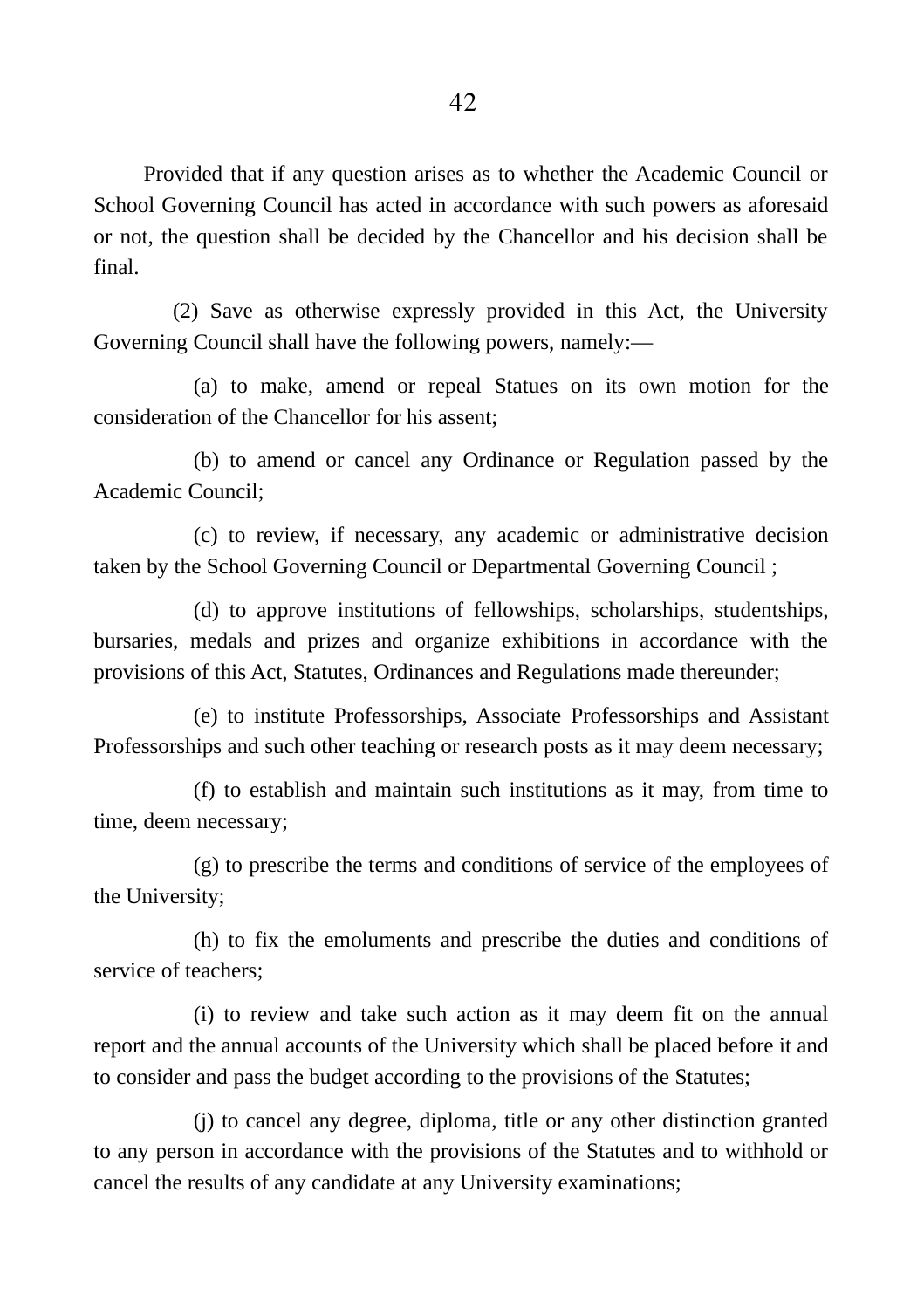(k) to appoint committees and to delegate to them such functions of the University Governing Council as it may deem fit;

(l) to make Statutes regulating the method of election to the Authorities of the University, the procedure to be followed at the meetings of the University Governing Council, Academic Council and other Authorities of the University and quorum of members required for the transaction of business by the Authorities of the University.

(m) to establish linkage with other Universities in India and abroad in such manner and for such purposes as it may determine;

(n) to hold, control and administer the properties and funds of the University;

(o) to direct the form, custody and use of the common seal of the University;

(p) to arrange for and direct the inspection of schools, hostels and other institutions;

(q) to establish, maintain and manage such schools and centres of research and other institutions of higher learning as it may deem necessary from time to time;

(r) to appoint teachers and other employees of the University and prescribe their duties;

(s) to create administrative, ministerial and other necessary posts;

(t) to suspend discharge, dismiss or otherwise take any disciplinary action against the teachers and other employees of the University after giving them reasonable opportunity to defend their position;

(u) to exercise supervision and control over the residence and discipline of students;

(v) to consider the financial estimates of the University in accordance with the provisions of the Statutes made in this behalf;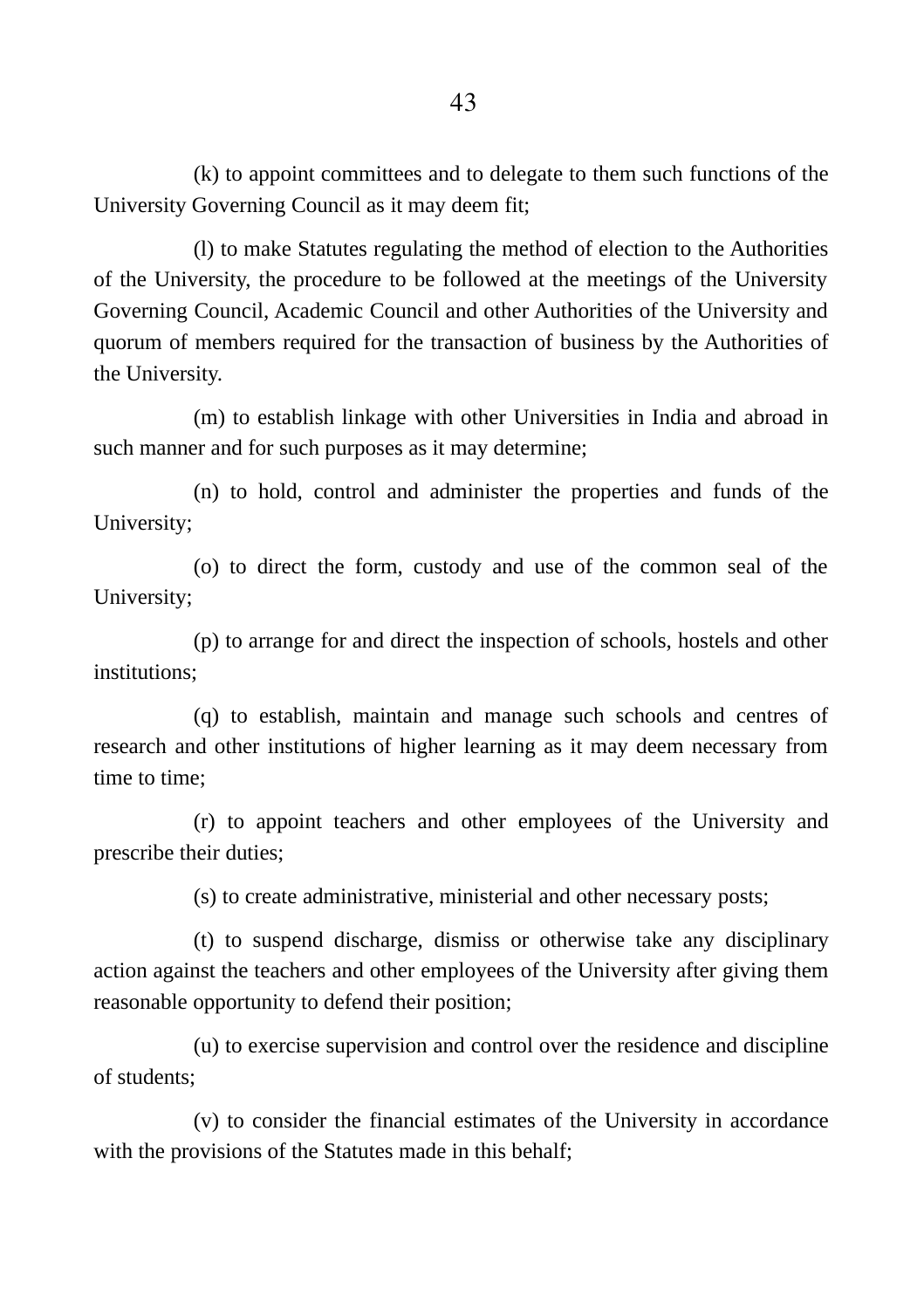(w) to oversee the conduct of University examinations and approve and publish the results thereof;

(x) to fix the remuneration of examiners, the panel of which is approved by the School Governing Council;

(y) to delegate any of its powers to the Vice-Chancellor or to a committee appointed from among its members; and

(z) Power for considering schemes aimed to the academic progress of the University;

(aa) to exercise such other powers and perform such other functions as may be empowered by this Act and the Statutes.

15. *Meetings of the University Governing Council.―*(1) The University Governing Council shall meet at least once in a month on dates to be fixed by the Vice-Chancellor after giving due notice to all members.

\*\* \*\* \*\* \*\* \*\* \*\* \*\* \*\*

17. *Constitution of the Academic Council.―*(1) The Academic Council shall consists of the following members, namely:―

(i) the Vice-Chancellor, Chairperson;

(ii) the Directors of all Schools;

(iii) the Director of Research

(iv) the Director of Extension

(v) the Director of Fisheries, Government of Kerala or representative not below the rank of his Additional Director;

(vi) the Director of CMFRI or representative not below the rank of his Principal Scientist;

(vii) the Director of CIFT or representative not below the rank of his Principal Scientist;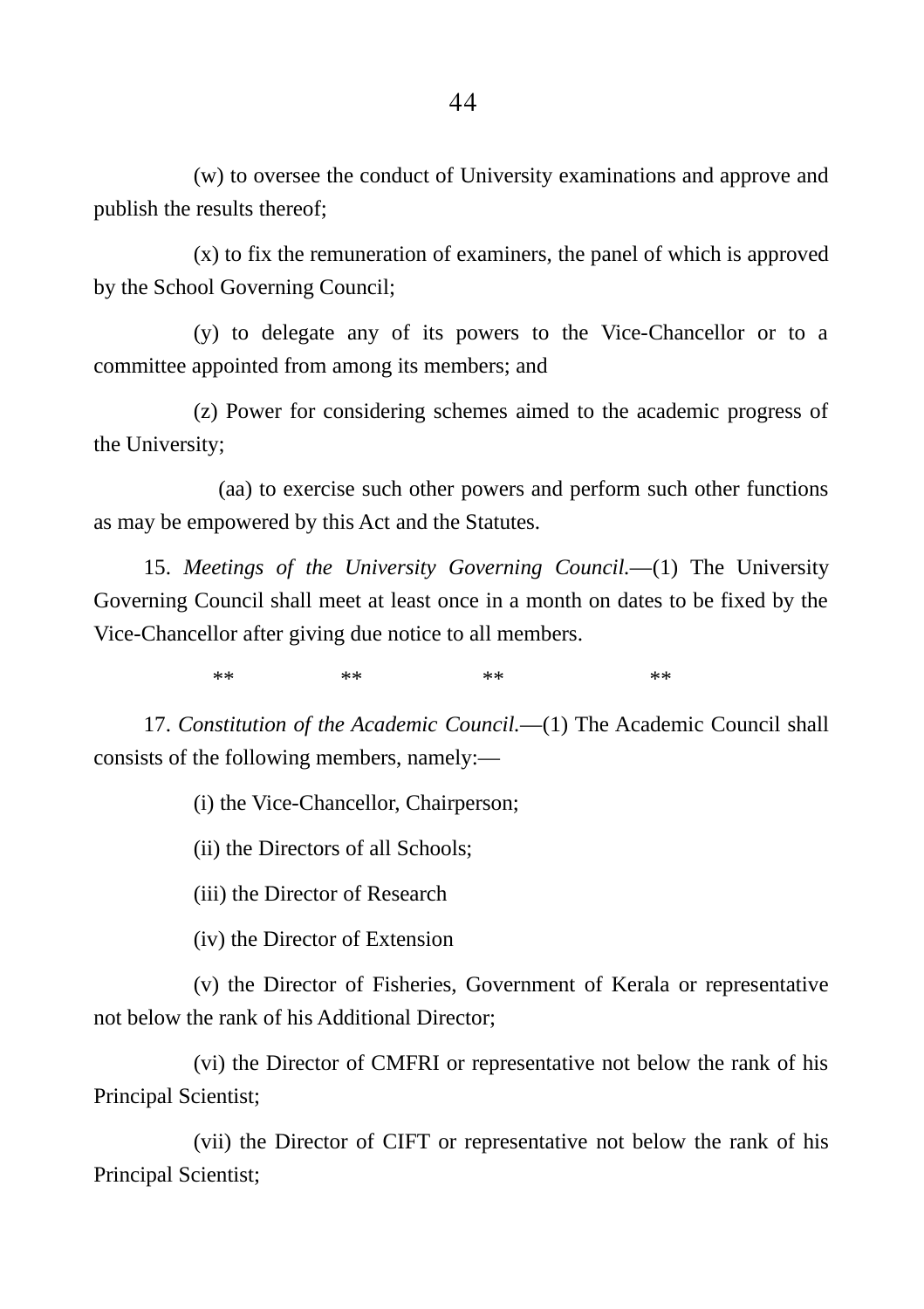(viii) the Director of CMLRE or representative not below the rank of the Principal Scientist;

(ix) the Director of NIO or representative not below the rank of his Principal Scientist;

(x) five Heads of Departments of the University elected from among themselves;

(xi) One faculty member of each school elected from among themselves;

(xii) two members elected from among the Postgraduate students of the University; and

(xiii) One faculty member/scientist from each Local Administration Centres/Regional Centre nominated by Vice Chancellor.

(2) The Academic Council shall meet at least once in three months.

(3) One-third of the total number of members of the Academic Council shall form the quorum of a meeting of the council.

(4) the tenure of the Academic Council shall be such as may be prescribed by the Statute.

18. *Powers, functions and duties of the Academic Council* .―

\*\* \*\* \*\* \*\* \*\* \*\* \*\* \*\*

(2) Subject to the provisions of this Act and Statutes, the Academic Council shall have the following powers, duties and functions, namely:―

\*\* \*\* \*\* \*\* \*\* \*\* \*\* \*\*

(d) to approve the qualifications of teachers in schools and other institutions maintained by the University;

\*\* \*\* \*\* \*\* \*\* \*\* \*\* \*\*

(j) to approve, modify or revise schemes for the constitution or reconstitution of departments for teaching, research and extension education based on the proposals received from the School Governing Council;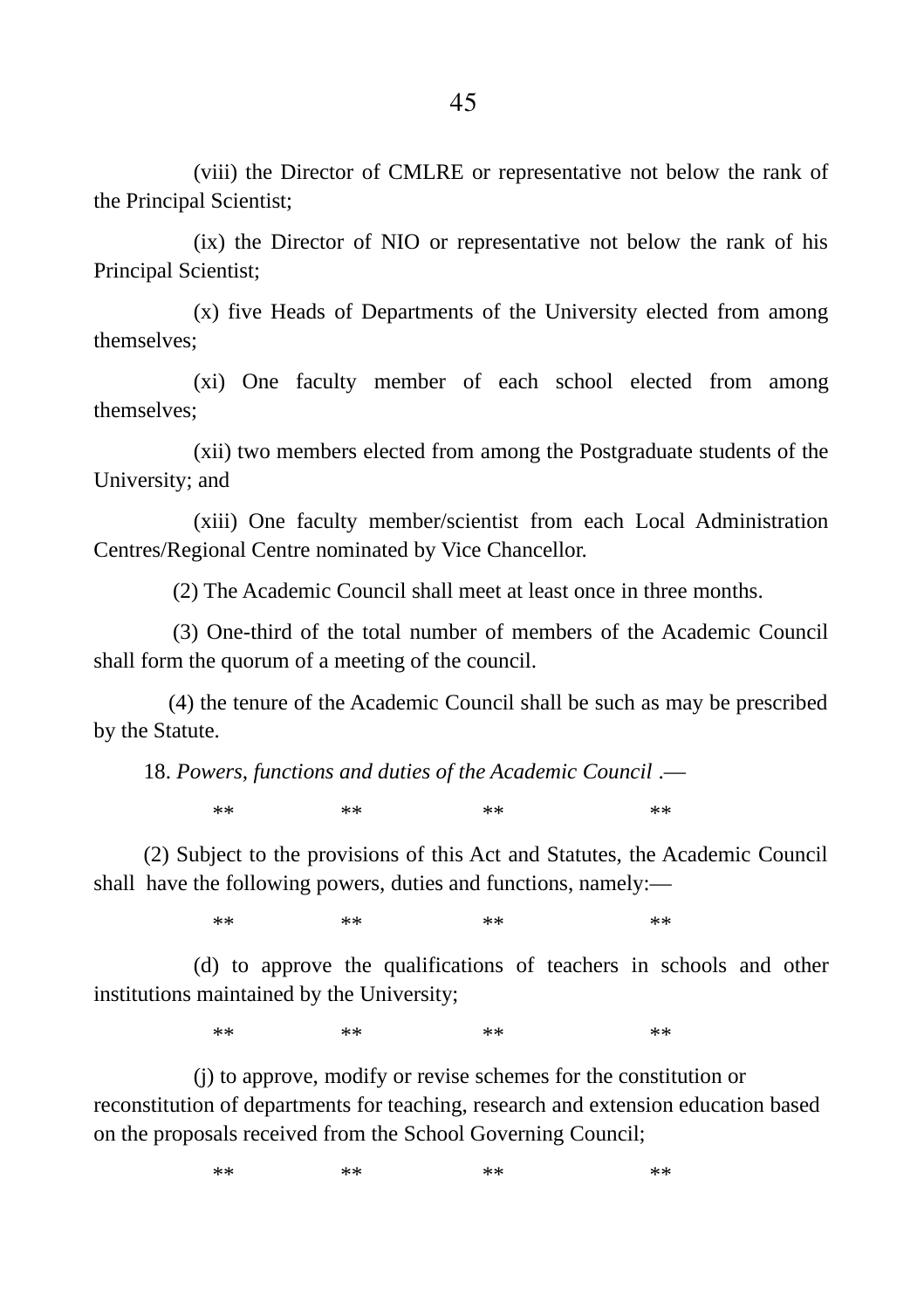19. *The Research Council.―*(1) Research Council shall consist of the following members, namely:―

(i) Director of Research who shall be the Chairman of the Counicl;

(ii) Directors of all Schools;

(iii) One senior faculty member who is a recognized guide from each School nominated by the Vice Chancellor;

(iv) Director of each Regional Centre;

(v) One representative of Indian Council of Agriculture Research;

(vi) One representative of MOES;

(vii) One representative of fishery industry nominated by the Vice Chancellor; and

(viii) The Vice Chairman of the Planning Board, Government of Kerala or representative of the Board nominated by him.

(2) Research Council shall be responsible for formulating research policies, identifying thrust areas, advising possible funding agencies and monitoring and reporting the progress and quality of research to the Vice Chancellor from time to time.

\*\* \*\* \*\* \*\* \*\* \*\* \*\* \*\*

20. *The Schools.―*(1) The University shall have the following Schools, namely:―

(i) School of Aquaculture and Biotechnology;

(ii) School of Fisheries Resource Management and Harvest Technology;

(iii) School of Aquatic Food Products and Technology;

(iv) School of Fishery Environment;

(v) School of Ocean Studies and Technology

(vi) School of Ocean Engineering and Underwater Technology;

(vii) School of Management and Entrepreneurship; and such other schools as may be prescribed from time to time.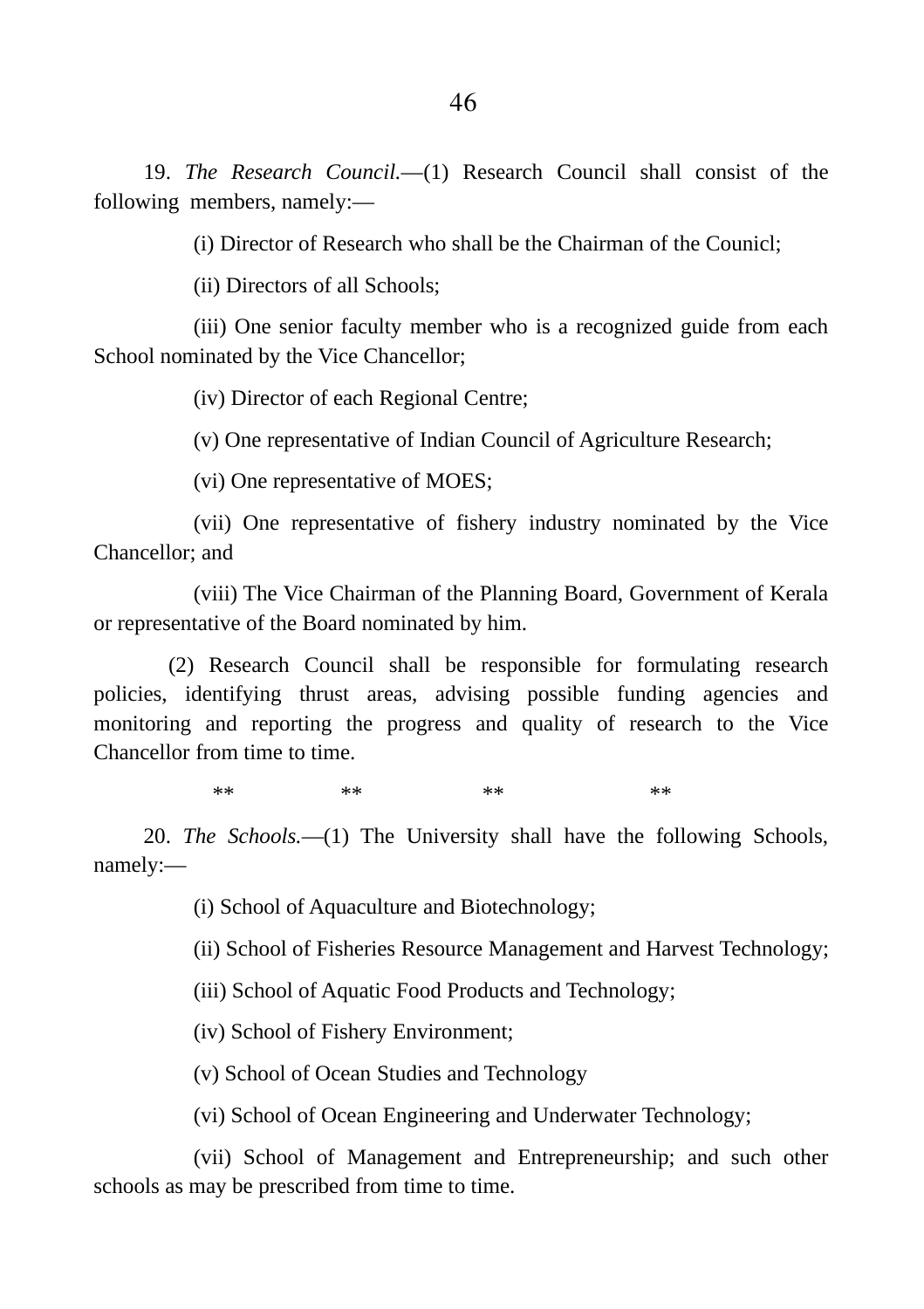(2) Each school may comprise such Departments and with such syllabi of subjects of study as may be prescribed.

(3) Each school will have a Director appointed as per Statutes.

(4) The Director shall be the Chief Executive of the School under him and shall be responsible for the faithful observance of the Statutes, Ordinances and Regulations relating to the School and for the organization and for carrying out teaching, research and extension work in the school.

(5) In carrying out teaching, research and extension Programmes, the Director shall work in close co-operation with the Heads of Departments Director of Research and Director of Extension.

(6) The Director shall have financial powers for the day to day and routine functioning of the School.

21. *School Governing Council.*―(1) The School Governing Council shall consist of the following members, namely:―

(i) Director of the School, who shall be the Chairman;

(ii) Heads of all Departments of the School;

(iii) Senior most Teacher of each Department;

(iv) Finance Officer or his representative not below the rank of Assistant;

(v) Not more that five experts in the field nominated by the Vice Chancellor in consultation with the Director:

Provided that such experts shall be invited only when the agenda includes discussion on curriculum revision.

(2) The School Governing Council shall meet at least once in a month.

(3) More than half of the members shall form the quorum of the council .

22. *Powers and Functions of the School Governing Council*.―(1) All policies regarding academic and administrative matters of the School shall be taken in the meeting of the School Governing Council.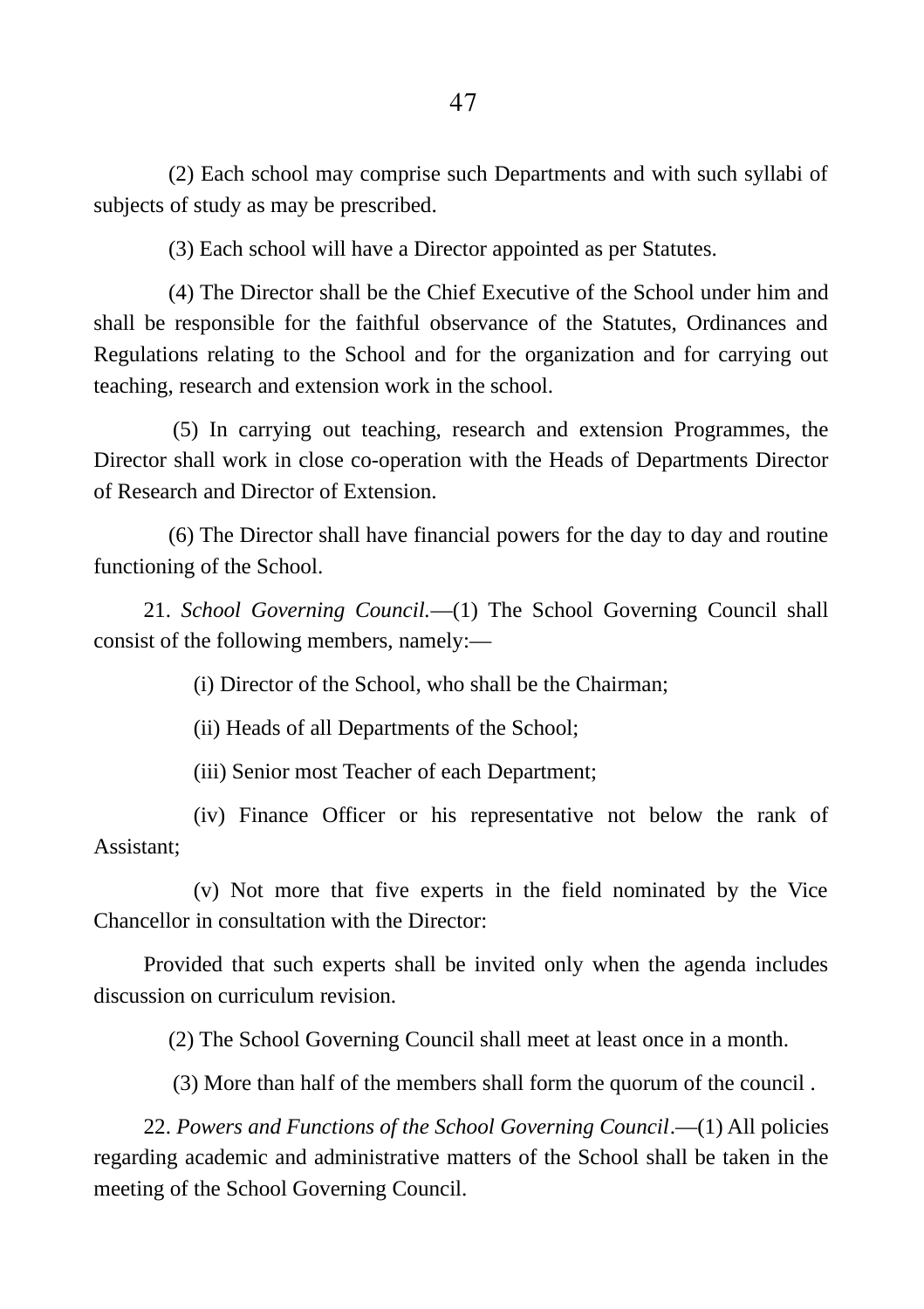(2) The School Governing Council shall oversee and approve proposals from the Departmental Governing Council in all academic matters including examinations and results thereof.

(3) The Director shall carry out the decisions of the School Governing Council and co-ordinate the functions of the Departments in the best interest of the School and the University.

(4) The School Governing Council shall prescribe the qualifications of the examiners and approve the panel of examiners for external examinations.

(5) The Director shall appoint examiners and conduct the external examinations.

(6) The School Governing Council shall meet at least once in three months or as and when required to review the academic activities and to take decisions on need based curricular changes.

(7) The School Governing Council shall have adequate financial powers for the functioning of the various Departments under the School including power for strengthening the infrastructure, improving the teaching and research facilities and for maintaining and operating research vessel.

(8) Without prejudice to the provisions in sub-clauses (1) to (7), the School Governing Council shall have the following powers, namely:―

(a) to propose the courses of studies in the institutions maintained by the University.

(b) to propose the qualifications of teachers in Schools and other institutions maintained by the University.

(c) to propose the qualifications of students for admission to the various courses of studies and to the examinations and the conditions under which exemptions may be granted;

(d) to make proposal for instruction and training in such branches of learning as it may think fit;

(e) to make proposal for the institution of Professorships, Readerships, Lectureships and other teaching and research posts required by the University.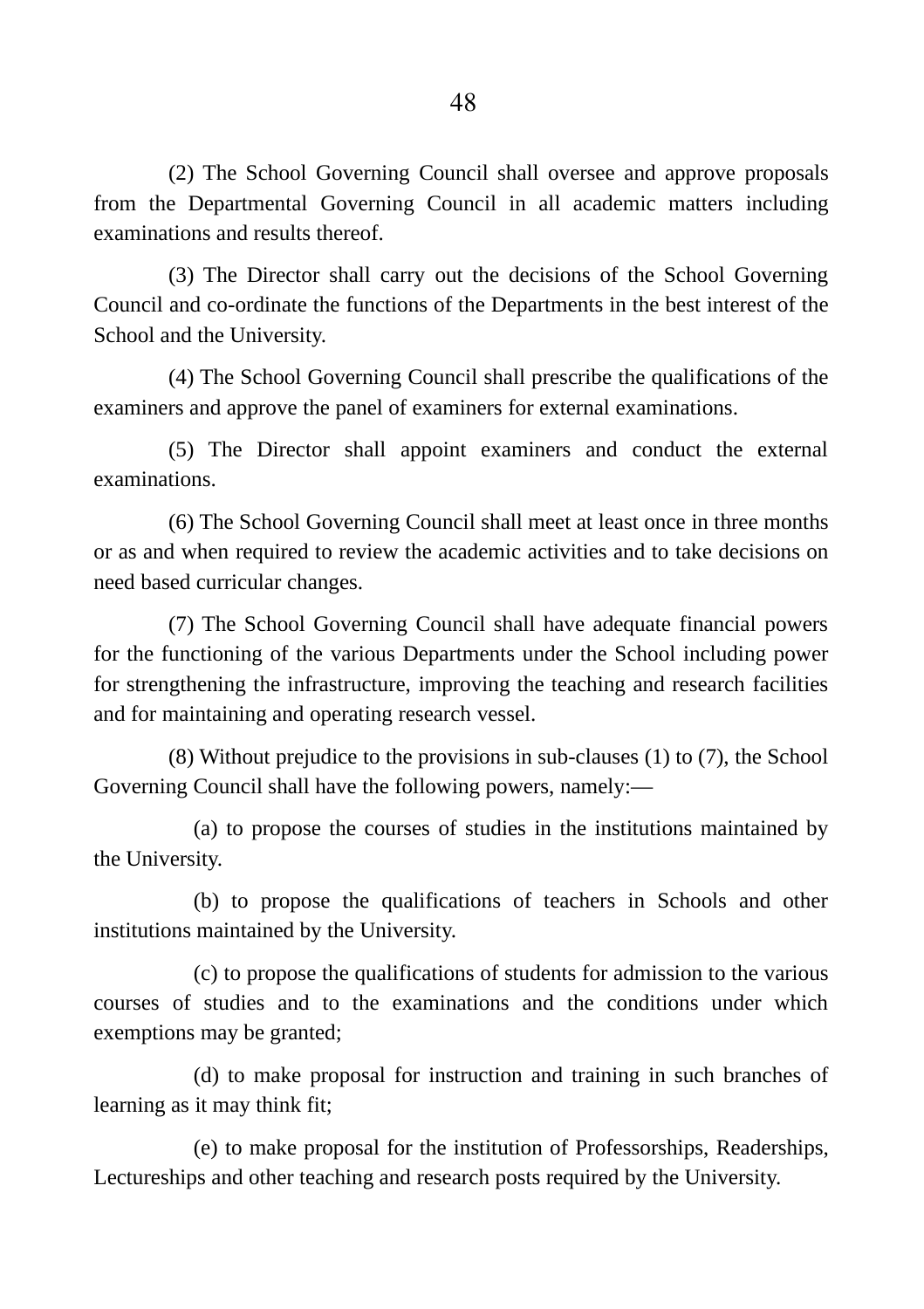(f) to propose schemes for the constitution or reconstitution of Departments for teaching, research and extension education based on the proposals received from the Department Governing Council ;

(g) to exercise such other powers and perform such other functions as may be conferred or imposed on it by this Act and Statutes, Ordinances and Regulations make thereunder.

23. *Departments.*―(1) Each School shall have such number of Departments as may be prescribed from time to time.

(2) Each Department shall have a Head whose appointment, powers and duties shall be such as may be prescribed by the Statutes.

(3) The Head of the Department shall be the Executive Head and shall be responsible for the faithful observance of Statutes, Ordinances and Regulations relating to the Department and for the organization and conduct of teaching, research and extension work in the Department under him.

(4) The Head of the Department shall also be responsible to the Director of School for the teaching, research and extension Programmes entrusted to his Department.

24. *The Department Governing Council.*―(1) All permanent teachers of the concerned Department shall be the members of the Department Governing Council.

(2) All policies regarding the academic and administrative matters pertaining to the Department shall be taken in a meeting of the Department Governing Council.

(3) The Department Governing Council shall prescribe the qualifications of the examiners and approve the panel of examiners for internal examination.

(4) The Head of Department shall implement the decisions of the Department Governing Council after due approval by the concerned bodies.

(5) The Head of Department shall appoint examiners, and conduct the internal examination.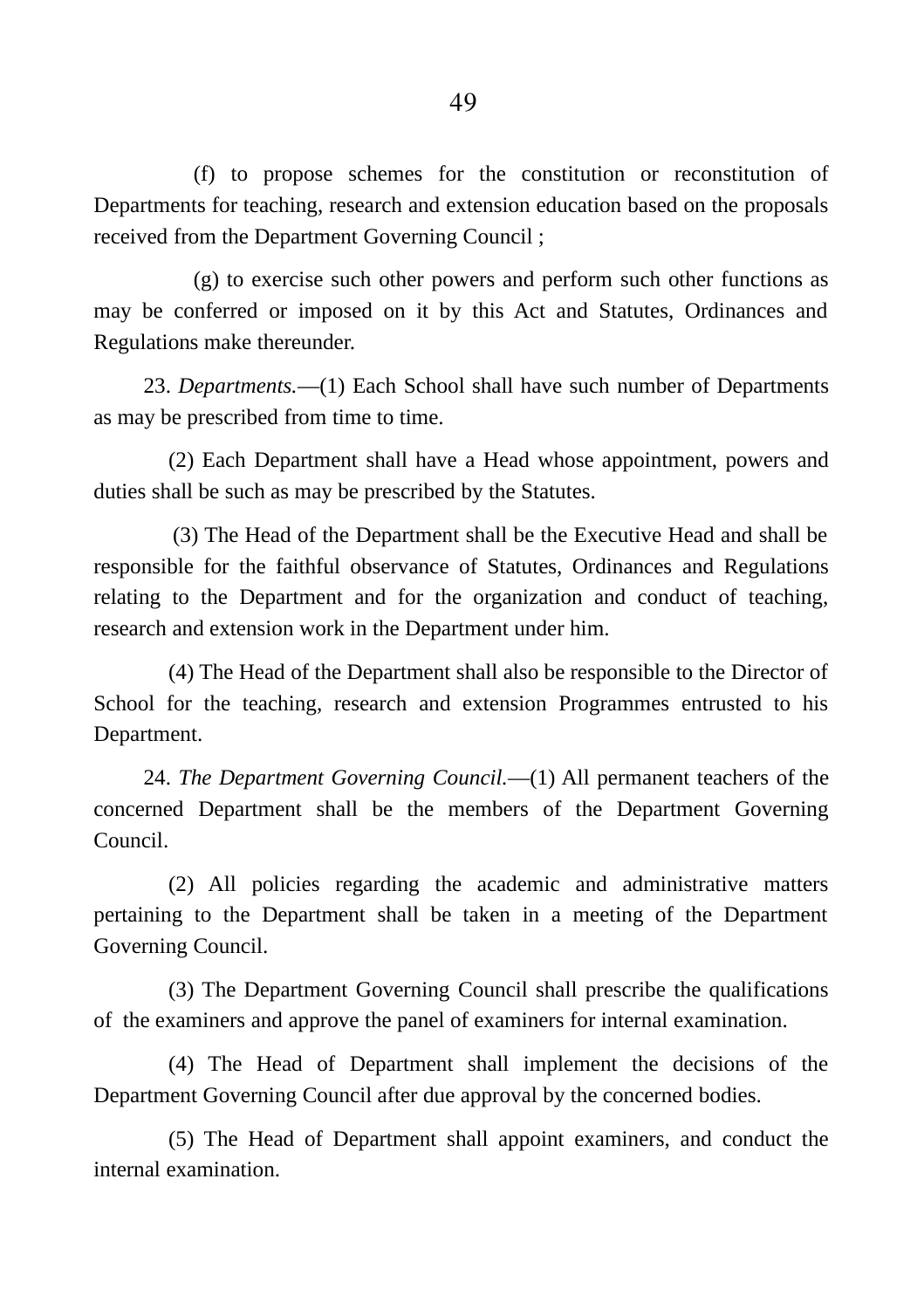(6) The Department Governing Council shall design the syllabus and make proposal regarding the courses of study in the Department to the School Governing Council .

(7) The Department Governing Council shall meet at least once in a month or as and when required to review the academic activities and to suggest need based curricular changes.

25. *The Faculties.―*(1) The faculties shall be the principal academic co-ordination authorities of the University in respect of studies and research in the subjects included in the faculty and also in respect of studies and research in multi-disciplinary faculties.

(2) The University shall have such faculties as may be prescribed by the Statutes.

(3) A faculty shall be constituted, divided or combined with another faculty or abolished only with the approval of the Academic Council.

(4) The faculty shall comprise such subjects as may be prescribed by the **Statutes** 

(5) The faculty shall consist of the following members, namely:―

(i) the Dean – Ex-officio Chairperson;

(ii) the Chairperson of each Board of Studies for the subjects comprised in the Faculty;

(iii) One member of each Board of Studies to be elected by the members of the Board of Studies from among themselves out of whom at least one shall be a postgraduate teacher; and

(iv) two subject experts, preferably from outside the State, nominated by the Vice Chancellor.

(6) The term of members of a faculty shall be three years or such period as may be prescribed by the Statutes.

26. *The Powers and functions of Faculties.―*(1) The faculty shall have the following powers and functions, namely:―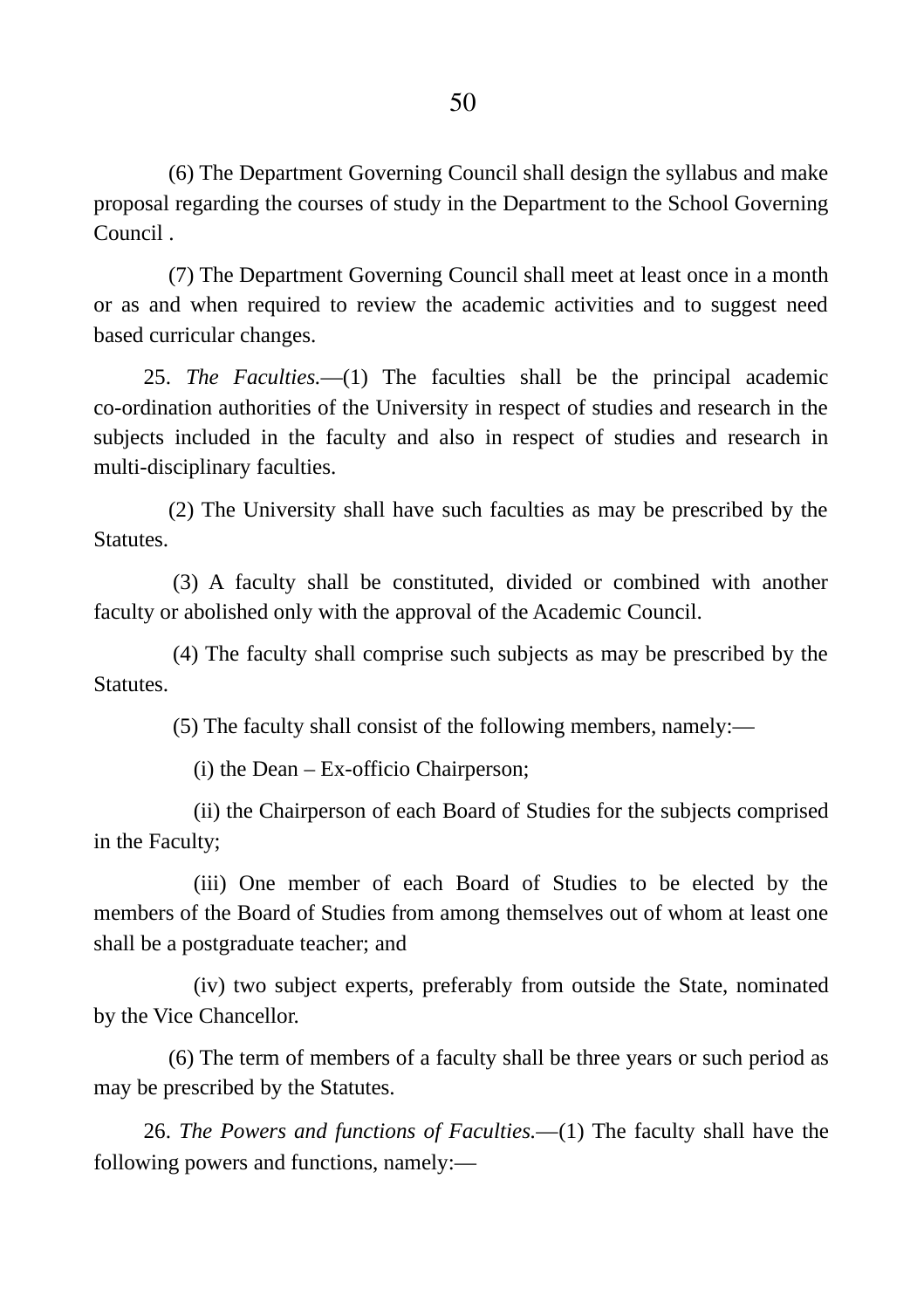(a) to consider and report on any matter referred to it by any Council including the University Governing Council, Academic Council or Planning Committee;

(b) to consider and approve recommendations of the Board of Studies in the faculty on matters not affecting any other faculty;

(c) to consider and make recommendations to the Academic Council on academic matters within its purview which affect any other faculty or faculties or which involve administrative or financial implecations;

(d) to consider and recommend to the Academic Council introduction of new courses, inter-disciplinary courses and short-term training Programmes referred to it by the Board of Studies or Board of Inter-disciplinary Studies, if any, constituted by the Statutes;

(e) to ensure that rules and guidelines framed for the following matters by the Academic Council are implemented :―

(i) long-term curriculum development;

(ii) faculty development;

(iii) teaching or learning material development;

(iv) research in educational matters with particular reference to colleges;

(f) to plan organization of inter-departmental and inter-faculty Programmes in consultation with the Board of Studies and other faculties;

(g) to recommend to the Academic Staff College and the Academic Council regarding organization of continuing Fisheries/continuing ocean studies education, refresher and orientation courses for teachers of University especially for the revised or newly introduced or inter-disciplinary courses of study;

(h) to prepare and submit the annual report of the functioning of the faculty to the Vice Chancellor ; and

(i) to consider any other academic matter which may be referred to it.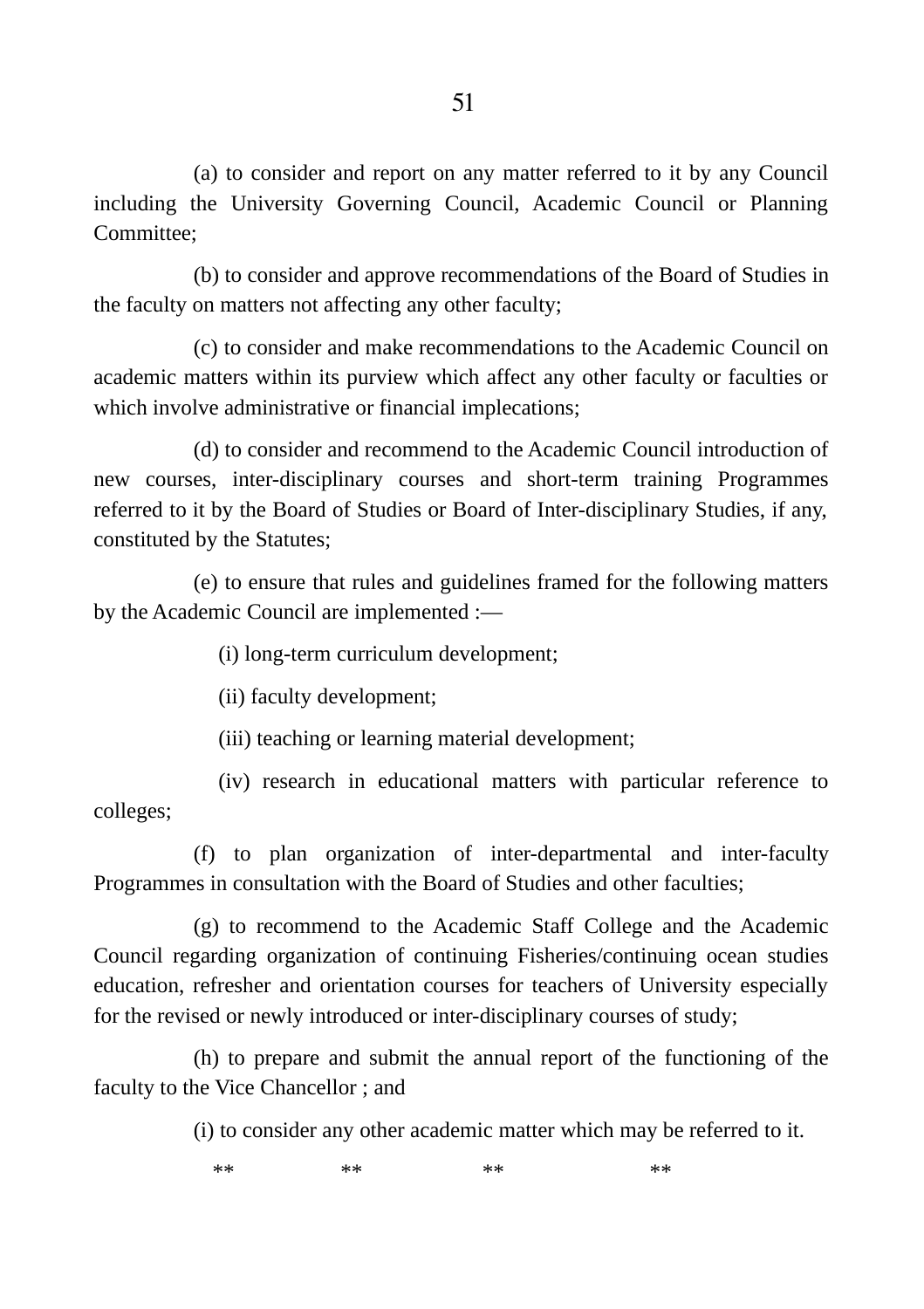30. *Officers of the University.―*The following shall be the Officers of the University, namely :―

> \*\* \*\* \*\* \*\* \*\* \*\* \*\* \*\* (xiii) Director of Schools; (xiv) Heads of Departments; and \*\* \*\* \*\* \*\* \*\* \*\* \*\* \*\*

33. *The Vice Chancellor.*― (1) The Vice Chancellor shall be a full-time Officer of the University.

(2) The Vice Chancellor shall be appointed by the Chancellor on the advice of the Selection Committee consisting of one person nominated by the Governing Council of the University, one person nominated by the Government, Director General of the Indian Agricultural Research or his representative;

Provided that the nominee of the University Governing Council shall not be from among the members of that Council or an employee of the University.

Provided further that the selection committee shall submit a panel of members not exceeding three to the Chancellor unanimously;

Provided also that if the advice rendered by the Selection Committee is not unanimous, the Chancellor may accept the opinion of the majority of its members.

(3) The Vice Chancellor shall be a person of eminent and expert in the field of Fisheries or Ocean Studies.

\*\* \*\* \*\* \*\* \*\* \*\* \*\* \*\*

(6) The term of the Vice Chancellor shall be five years or till he attains the age of sixty five years, whichever is earlier. Provided that he shall be eligible for re- appointment.

\*\* \*\* \*\* \*\* \*\* \*\* \*\* \*\*

(12) Where the post of Vice Chancellor falls permanently vacant, either by resignation or otherwise, the vacancy shall be filled in accordance with the provisions of sub-section (2) and the Vice Chancellor so appointed shall hold office for a full term of five years.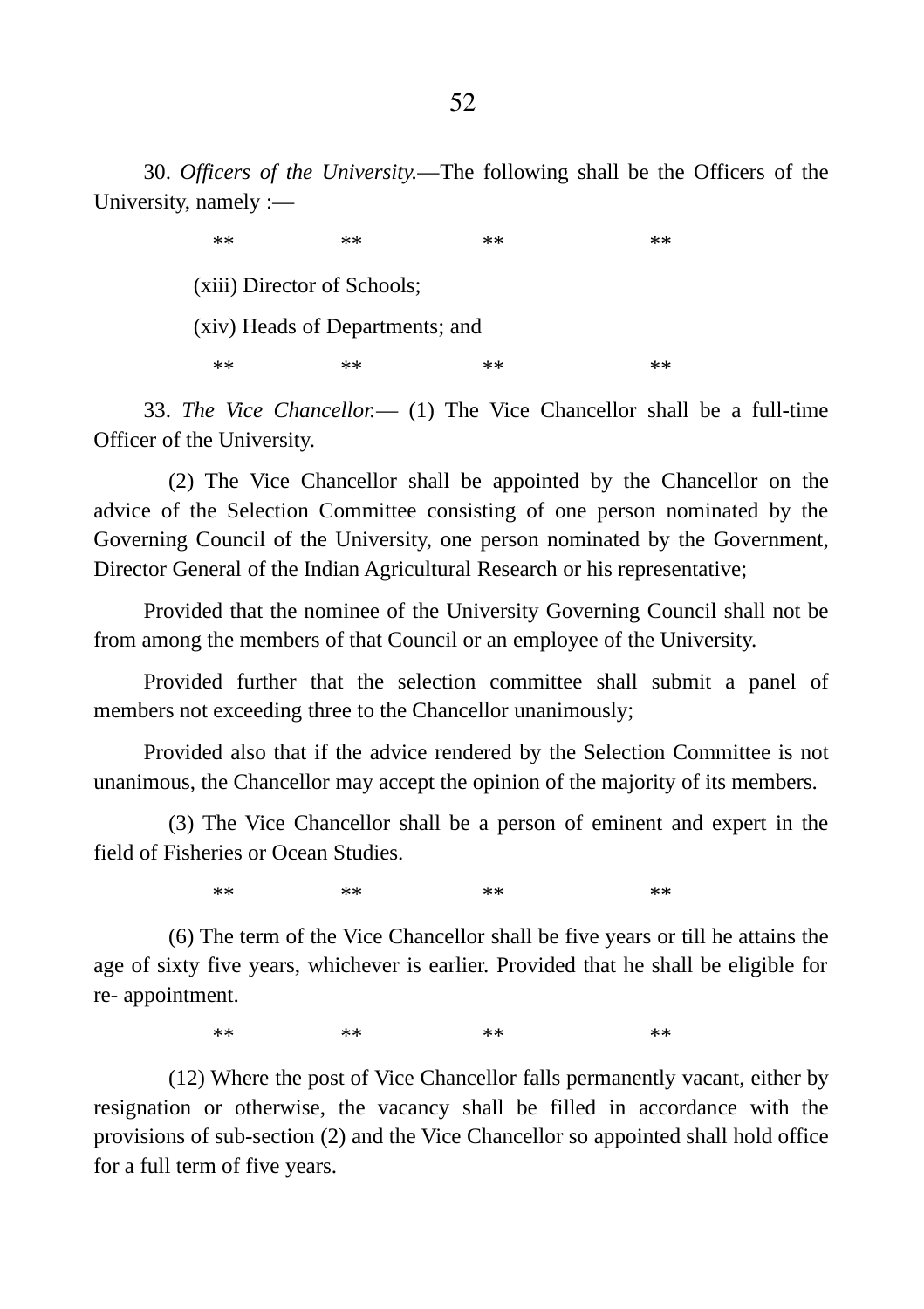34. *Powers and duties of the Vice Chancellor*.―

\*\* \*\* \*\* \*\* \*\* \*\* \*\* \*\*

(5) The Vice Chancellor shall be responsible for the presentation of the budget estimate and the statement of accounts and the balance sheet to the University Governing Council .

(6) The Vice Chancellor may take any action in any emergency which in his opinion calls for immediate action and shall in such a case and at the earliest opportunity thereafter report the action so taken to the officer or authority or body who or which would ordinarily have dealt with the matter.

\*\* \*\* \*\* \*\* \*\* \*\* \*\* \*\*

(8) The Vice Chancellor shall give effect to the orders of the University Governing Council regarding the appointment, suspension and dismissal of officers, teachers and other employees of the University.

\*\* \*\* \*\* \*\* \*\* \*\* \*\* \*\*

(11) Subject to ratification by the University Governing Council , the Vice Chancellor shall have power to suspend teachers and other employees of the University and to take disciplinary action against them.

\*\* \*\* \*\* \*\* \*\* \*\* \*\* \*\*

35. *The Pro-Vice Chancellor.*―(1) The Chancellor shall, in consultation with the Vice Chancellor appoint an eminent person in the field of Fisheries or Ocean Studies as the Pro-Vice Chancellor of the University.

(2) The term of Pro-Vice Chancellor shall be five years or till he attains the age of sixty years, whichever is earlier, provided that a person shall not be appointed as Pro-Vice Chancellor for more than two consecutive terms.

(3) The Pro-Vice Chancellor shall be a full-time salaried officer of the University and the terms and conditions of his service including pay and allowance shall be such as may be determined by the Government .

\*\* \*\* \*\* \*\* \*\* \*\* \*\* \*\*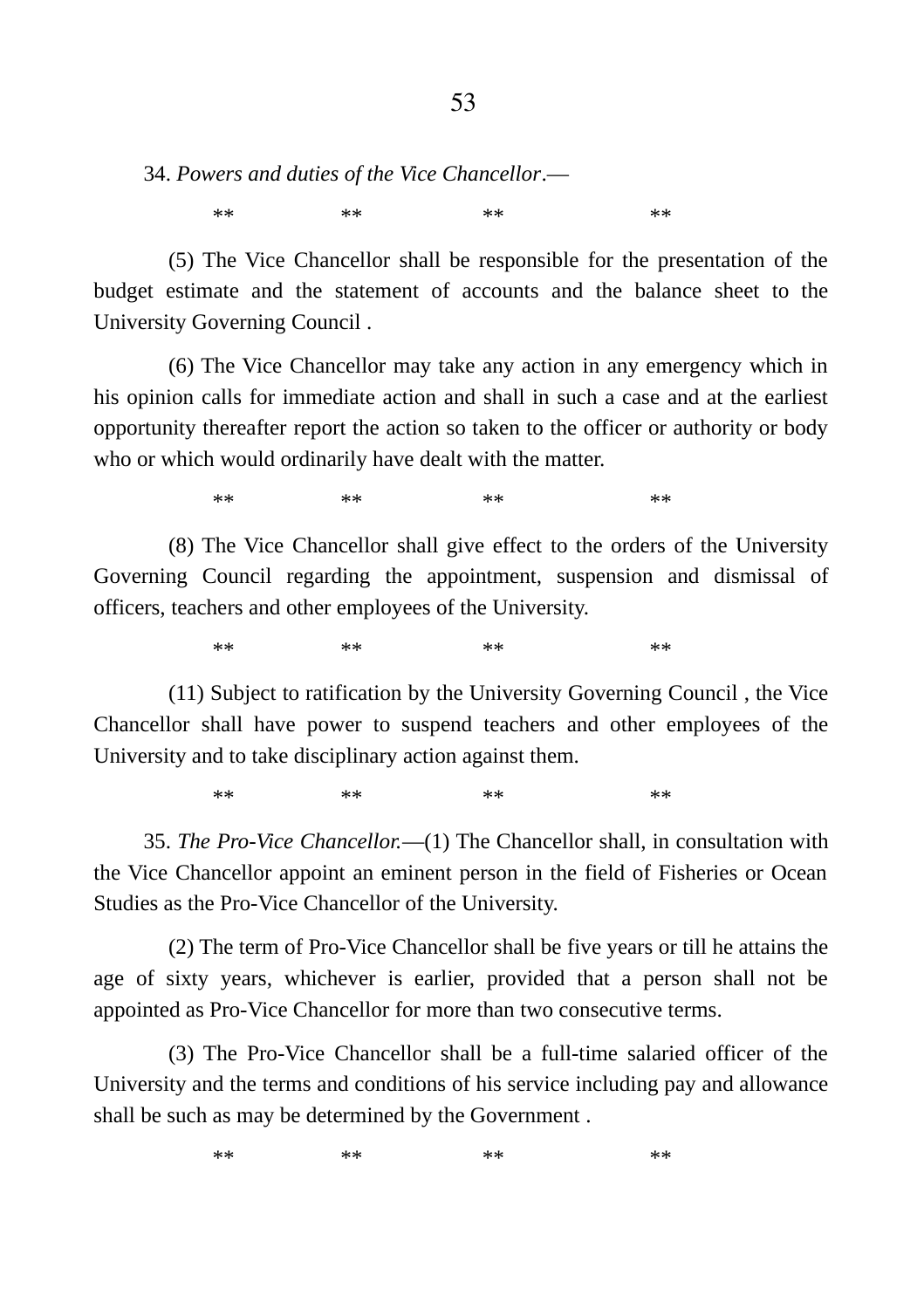(5) Notwithstanding anything contained in sub-clause (1) the first Pro-Vice Chancellor shall be appointed by the Government for a period not exceeding five years on such terms and conditions.

36. *Dean.―*(1) A person not below the rank of Professor and having educational qualifications and teaching experience as may be prescribed by the Statute may appoint as the Dean of the Faculty.

(2) Dean shall be an academic officer of the University.

(3) Dean shall be responsible for attaining academic progress, keeping standard of teaching providing training to teachers and implementing academic policies approved by the Academic Council .

(4) Dean of each Faculty shall be nominated by Vice Chancellor members of the Faculty.

(5) Dean shall be responsible for convening the meetings of the Faculty in consultation with the Vice Chancellor, if it is necessary, and shall be the Chairman of such meeting.

\*\* \*\* \*\* \*\* \*\* \*\* \*\* \*\*

(10) Dean shall have power to prepare proposals for fellowships, scholarships and other distinctions related to the constituent faculties and the same may be submitted for the consideration of the Academic Council.

\*\* \*\* \*\* \*\* \*\* \*\* \*\* \*\*

38. *The Finance Officer.―*(1) The Finance Officer shall be a full-time salaried officer of the University and shall be appointed by the University Governing Council on such terms and conditions as it may deem fit.

\*\* \*\* \*\* \*\* \*\* \*\* \*\* \*\*

41. *The Controller of the Examinations.―*(1) The Controller of Examinations shall be appointed by the Vice Chancellor on the recommendation of a Selection Committee constituted for the purpose in such a manner as may be prescribed by the Statutes. The Controller of Examinations shall be a full-time salaried officer of the University and shall work directly under the control of the Vice Chancellor.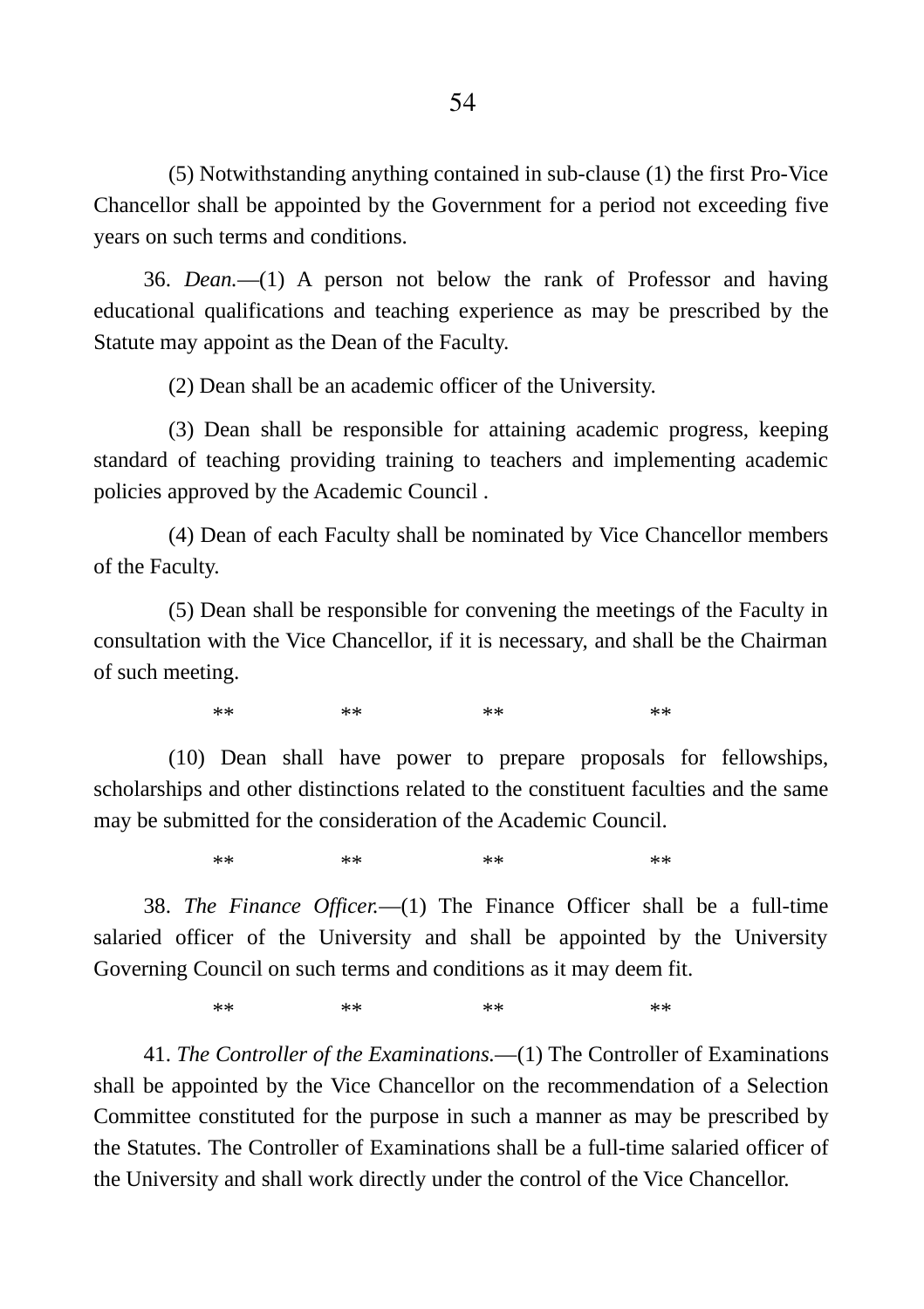(2) The term of appointment of the Controller of Examinations shall be for a period of five years and shall be eligible for re-appointment.

\*\* \*\* \*\* \*\* \*\* \*\* \*\* \*\* 42. *The Director of Research* .―(1) \*\* \*\* \*\* \*\* \*\* \*\* \*\* \*\*

(4) The Director of Research shall be responsible for the direction and co-ordination of research programmes set forth in Section 46 and for the efficientworking of the research centres.

\*\* \*\* \*\* \*\* \*\* \*\* \*\* \*\*

44. *Director of School.―*(1) There shall be a Director for each school who shall be appointed in such manner as may be prescribed;

Provided that the University Governing Council may direct that a Director shall be in-charge of more than one School.

(2) The Director shall be a full-time salaried officer of the University and shall hold office for such period as may be prescribed.

(3) The Director shall be paid such salary and allowances subject to such conditions of service as may be prescribed.

(4) The Director shall be the Chief Executive of the school and Chairman of the School Governing Council under him and shall be responsible to the Vice-Chancellor for the faithful observance of the Statutes, the Ordinances and Regulations relating to the School. He shall work in close liaison with other officers including the Director of Research and Extension and shall generally work through the Heads of Departments of Schools and School Governing Council .

(5) The Director shall discharge such other duties and perform such other functions necessary for the proper functioning of the work of his school as may be assigned to him by the University Governing Council .

45. *Head of Department.*―(1) Each Department shall have a Head whose appointment, powers and duties shall be such as may be prescribed by the Statutes.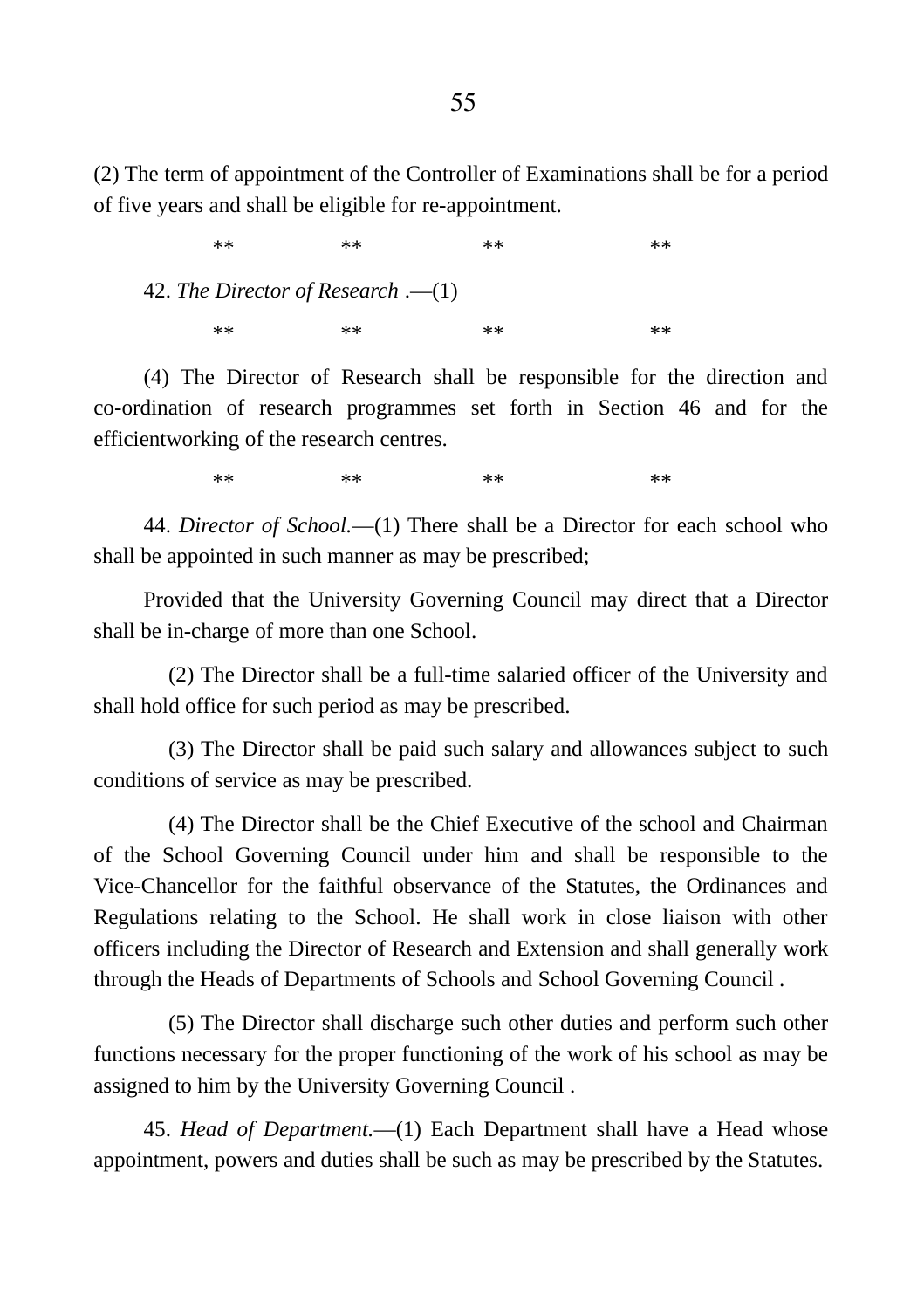(2) The Head of the Department shall be the Executive Head and shall be responsible for the faithful observance of Statutes, the Ordinances, and the Regulations relating to such Departments and for the organization and conduct of the teaching, Research and Extension work of the Department under him.

(3) The Head of the Department shall also be responsible to the Director of School for the teaching, research and extension programmes entrusted to his Department.

\*\* \*\* \*\* \*\* \*\* \*\* \*\* \*\* 49. Co-ordination of functions.—(1) \*\* \*\* \*\* \*\* \*\* \*\* \*\* \*\* \*\*

(3) The Vice Chancellor shall be responsible to see that there is appropriate inter-relation of the different curricula and courses offered in the different Schools of the University so as to avoid unnecessary duplication of functions between Schools and to provide the students with the best courses and instruction faculties feasible within the resources of the University.

\*\* \*\* \*\* \*\* \*\* \*\* \*\* \*\*

50. *Appointment of teachers, officers and staff.―*(1) \*\* \*\* \*\* \*\* \*\*

(6) The normal retirement age of the Dean, Directors of Schools, Director of Research, Director of Extension, Director of Regional Centres, Professors and other categories of teachers of the University shall be sixty years.

(7) The normal retirement age of officers of the University other than the Chancellor, the Pro-Chancellor, the Vice Chancellor and those specified in sub-section (6) shall be fifty five years.

\*\* \*\* \*\* \*\* \*\* \*\* \*\* \*\*

52. *Admissions and Examinations.―*(1) Subject to the reservation policy of the Government for the weaker sections of society, admission to all courses in the University Departments, colleges and schools shall be made on the basis of competitive merit in accordance with the rules, if any, made by the Government.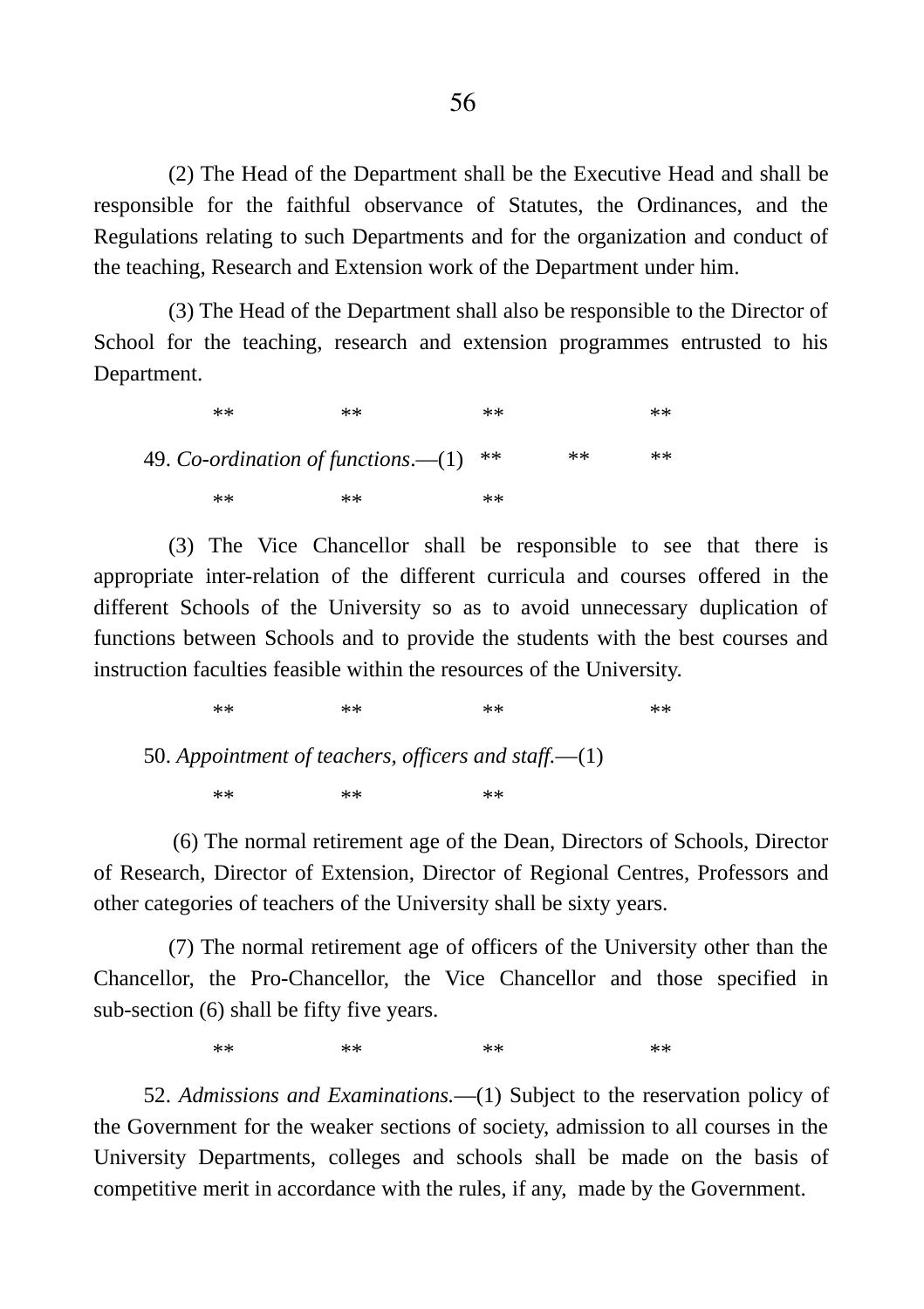Provided that where rules have been framed by the Government in the interest of the students of the entire State, the University shall adopt and publish the same in the Gazette, at least six months before the beginning of any academic session:

Provided further that having regard to the maintenance of discipline, the authority concerned shall have the power to refuse admission to a student.

\*\* \*\* \*\* \*\* \*\* \*\* \*\* \*\*

60. *University Appellate Tribunal* .―(1) The Government shall constitute an Appellate Tribunal for the purposes of this Act.

(2) The Appellate Tribunal shall be a judicial officer not below the rank of a District Judge nominated by the Chancellor in consultation with the High Court.

(3) The term of office of the Appellate Tribunal shall be three years from the date of its nomination.

(4) The Appellate Tribunal shall have the power to make regulations consistent with the provisions of the Ordinance with the previous sanction of the Government for regulating its procedure and disposal of its business. The regulation so made shall be punished in the Gazette.

(5) The remuneration and other conditions of service of the Appellate Tribunal shall be such as may be prescribed by the Statutes.

\*\* \*\* \*\* \*\* \*\* \*\* \*\* \*\*

64. *Finance Committee.―*(1) The University Governing Council shall constitute a Finance Committee consisting of the Vice Chancellor, the Finance Secretary to Government, Higher Education Secretary, Finance Officer and two members chosen by the University Governing Council, one from among its non-official members and the other from among its ex-officio members who have expertise in the field. The Finance Committee shall meet once in three months.

(2) The Finance Committee shall have the following powers, namely:―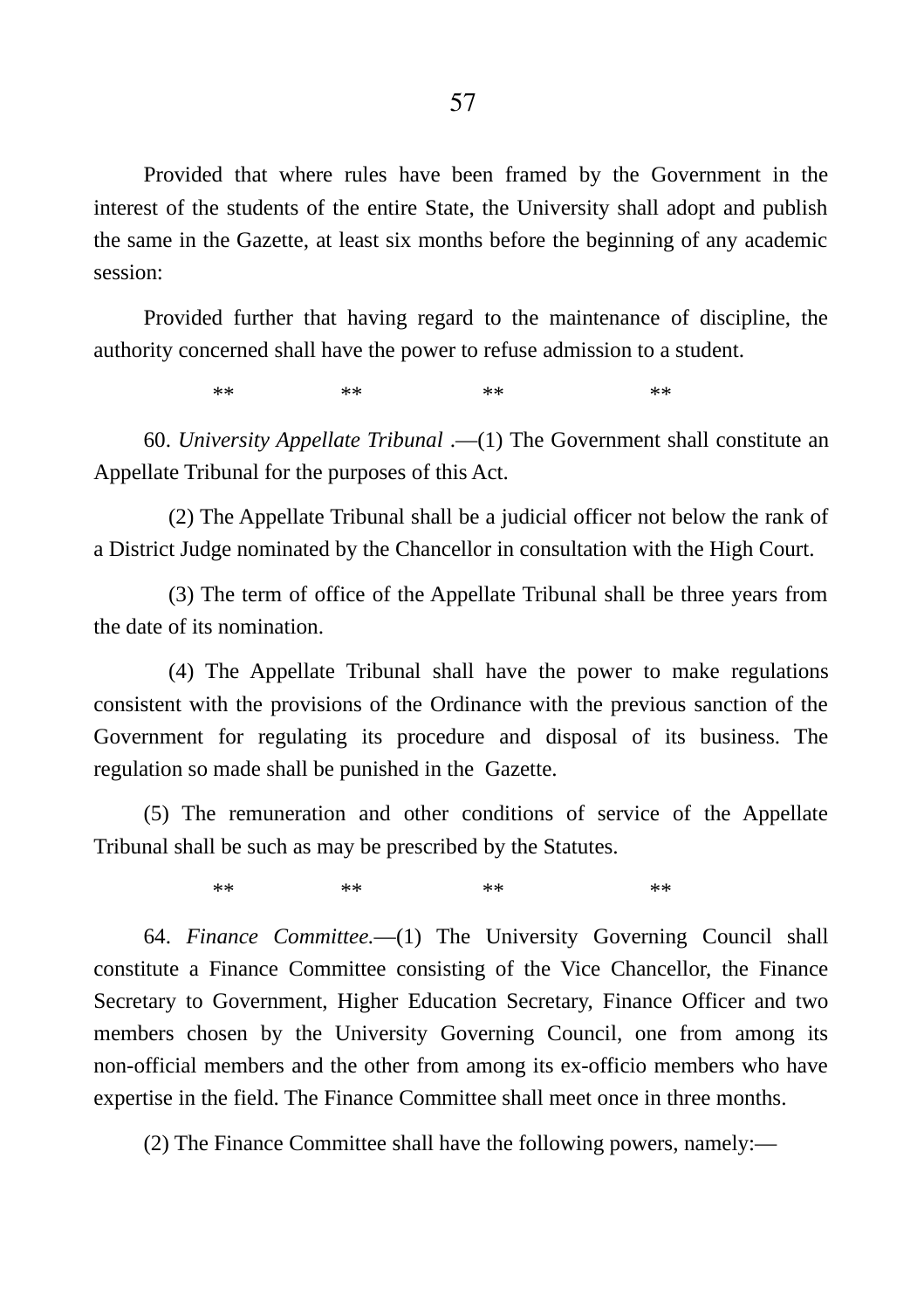(a) to examine the annual accounts of the University and to advise the University Governing Council thereon;

(b) to examine the annual budget estimates of the University and to advise the University Governing Council thereon;

(c) to review the financial position of the University from time to time;

(d) to make recommendations to the University Governing Council on all matters relating to the Finance of the University;

(e) to make recommendations to the University Governing Council on all proposals involving expenditure for which no provision has been made in the budget or which involve expenditure in excess of the amount provided in the budget.

| $**$              | $**$  | $**$ |      | $**$ |
|-------------------|-------|------|------|------|
| 66. Statutes.—(1) | $***$ | $**$ | $**$ | $**$ |

(2) Statutes may provide for all or any of the following matters, namely:―

\*\* \*\* \*\* \*\* \*\* \*\* \*\* \*\*

(v) the establishment and maintenance of the University schools, departments, institutions, constituent colleges, institutions of higher learning, centres for research or specialized studies and hostels;

\*\* \*\* \*\* \*\* \*\* \*\* \*\* \*\*

(viii) abolition of University schools, departments or institutions, constituent colleges and centres;

\*\* \*\* \*\* \*\* \*\* \*\* \*\* \*\*

(xii) The norms for grant of autonomy to University schools, departments, colleges and recognized institutions, subject to the approval of the State Government;

```
** ** ** ** ** ** ** **
```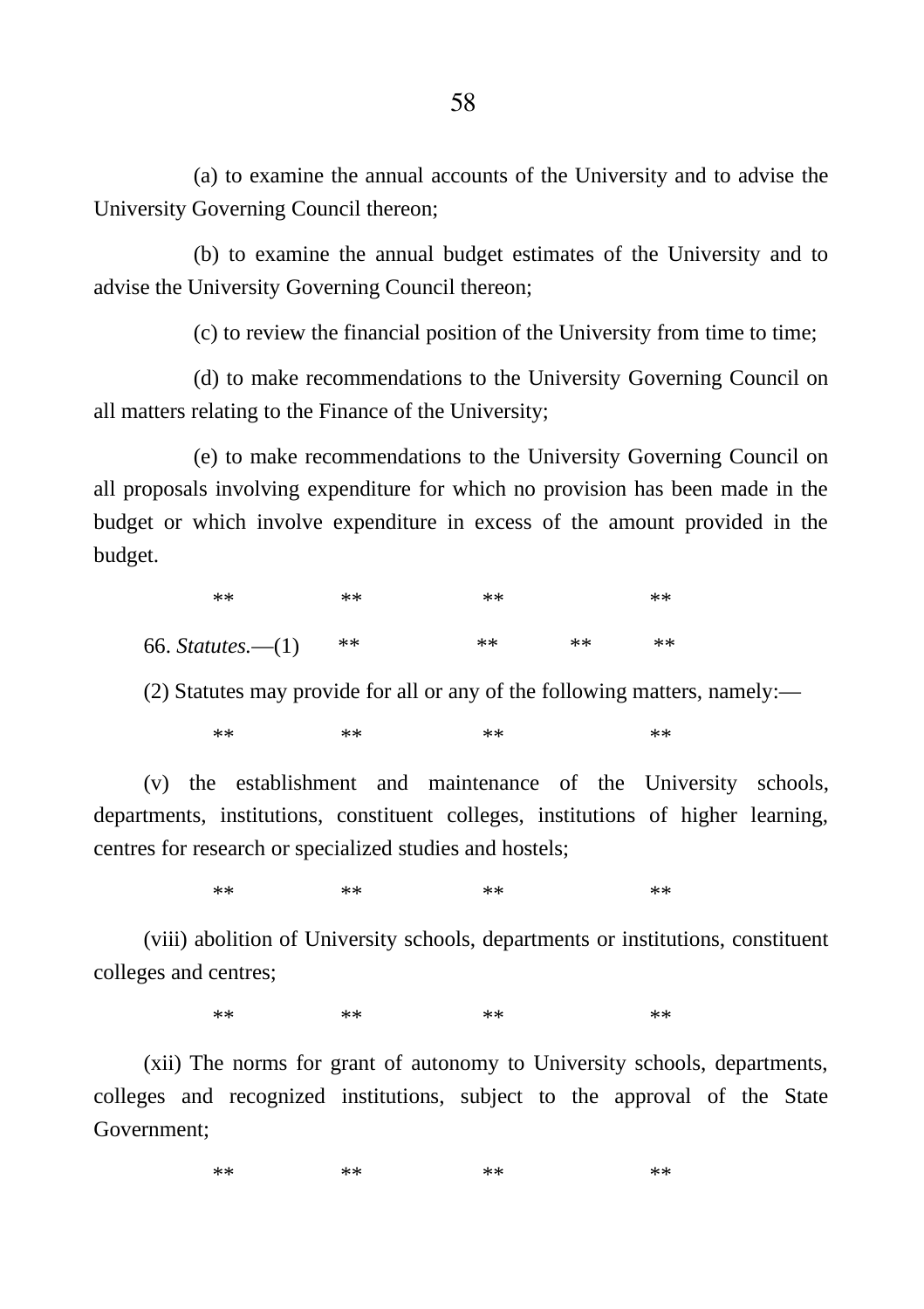68. *Ordinances.―*Subject to the conditions prescribed by or under this Act, the Governing Council may make Ordinances, to provide for all or any of the following matters, namely:―

\*\* \*\* \*\* \*\* \*\* \*\* \*\* \*\*

(vi) the classification of teachers, staff strength in various departments, workload of teachers and other staff in the University Department, colleges and schools;

\*\* \*\* \*\* \*\* \*\* \*\* \*\* \*\*

69. *Procedure for making Ordinances.―*The Governing Council may make, amend or repeal Ordinances in the manner hereinafter provided,―

(i) No ordinances concerning the matters referred to in clauses (i) to (iv) of section 67 above, or any other matter connected with the maintenance of the standards of teaching and examinations within the University, shall be made by the Governing Council unless a draft thereof has been considered by the Academic Council .

\*\* \*\* \*\* \*\* \*\* \*\* \*\* \*\*

71. *Orders.―*(1) The University Governing Council shall have power to issue orders not inconsistent with the provisions of this Act, Statutes, Ordinances and Regulations made thereunder for the guidance and working of Schools and Committees, Colleges and other bodies under the provisions of this Act or the Statutes, Ordinances and Regulations made thereunder and for regulating the procedure and conduct of business of any Authority of the University.

\*\* \*\* \*\* \*\* \*\* \*\* \*\* \*\*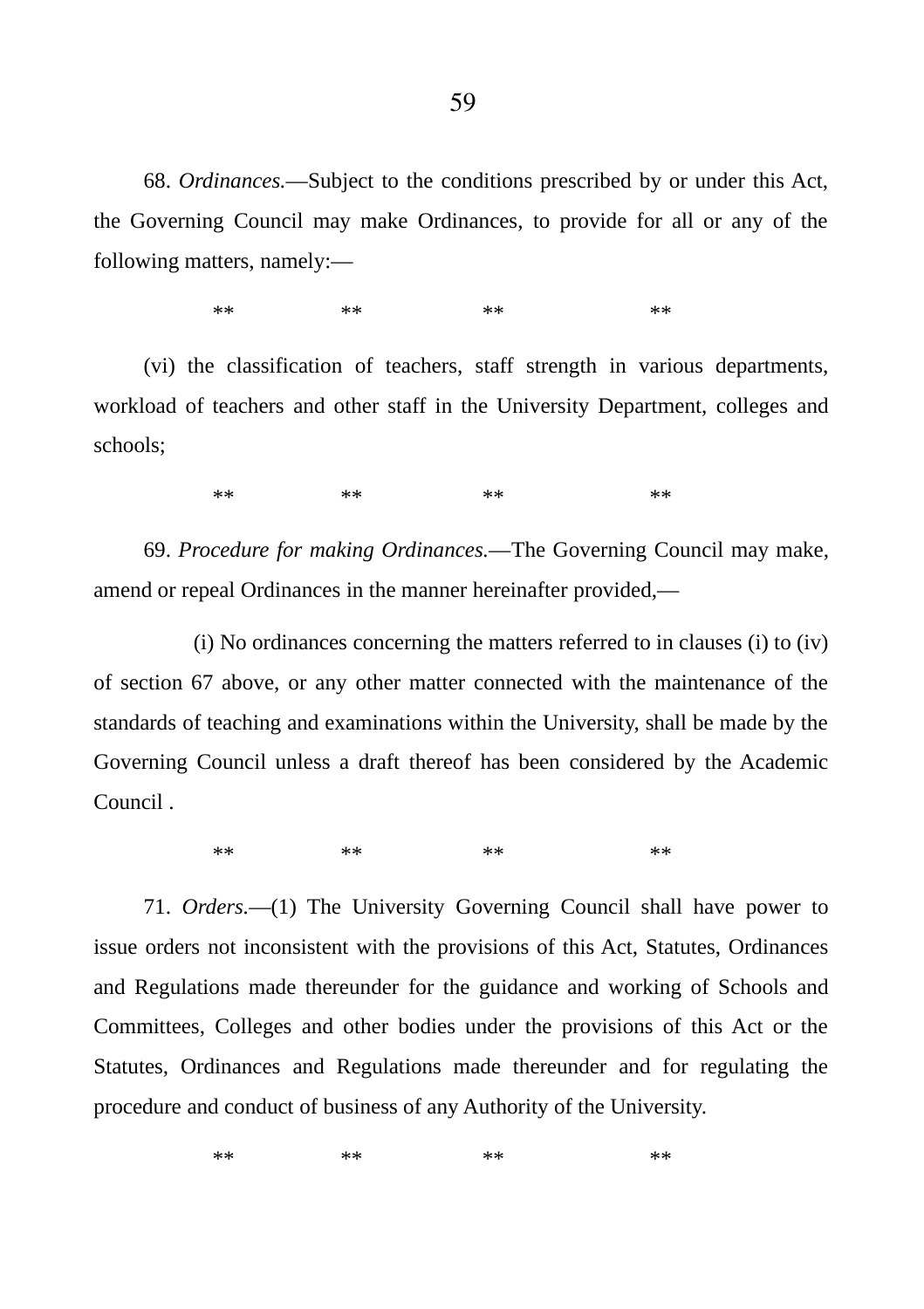#### NOTES ON CLAUSES

*Clause 2.*― This clause seeks to substitute certain expressions used in the title of the principal Act with certain other expressions.

*Clause 3.―* This clause seeks to amend certain expressions used in the preamble of the principal Act with certain other expressions.

*Clause 4*.― This clause seeks to substitute certain words and expressions in sub-section (1) of section 1 of the principal Act with certain other words and expressions.

*Clause 5*.―This clause seeks to amend certain definitions and expressions with and to omit the certain existing clauses and to insert new clauses in section 2 of the principal Act.

*Clause 6*.―This clause seeks to amend sub-section (1) and (2) of section 3 of the principal Act by substituting certain expressions with certain other expressions and for inserting sub-section (6) and proviso.

*Clause 7*.―This clause seeks to amend certain words and expressions in item (iv) of section 5 of the principal Act by substituting certain other expressions.

*Clause 8*.―This clause seeks to omit and amend certain clauses in section 7 of the principal Act.

*Clause 9*.―This clause seeks to amend sub-section (1) of section 8 by substituting certain words and expressions and to substitute new sub-sections for sub-section (7) and (8) of the principal Act.

*Clause 10*.― This clause seeks to substitute certain expressions in section 9 of the principal Act with certain other expressions.

*Clause 11.*― This clause seeks to substitute certain expressions used in sub-section (1) of section 10 of the principal Act with certain other expressions.

*Clause 12*.―This clause seeks to insert a new section for section 12 of the principal Act.

*Clause 13*.―This clause seeks to make amendments to sub-section (1) of section 13 of the principal Act.

*Clause 14*.― This clause seeks to amend certain sub-sections and to insert a new sub-section in section 14 of the principal Act.

*Clause 15.*― This clause seeks to insert a new section for sub-section (1) of section 15 of the principal Act.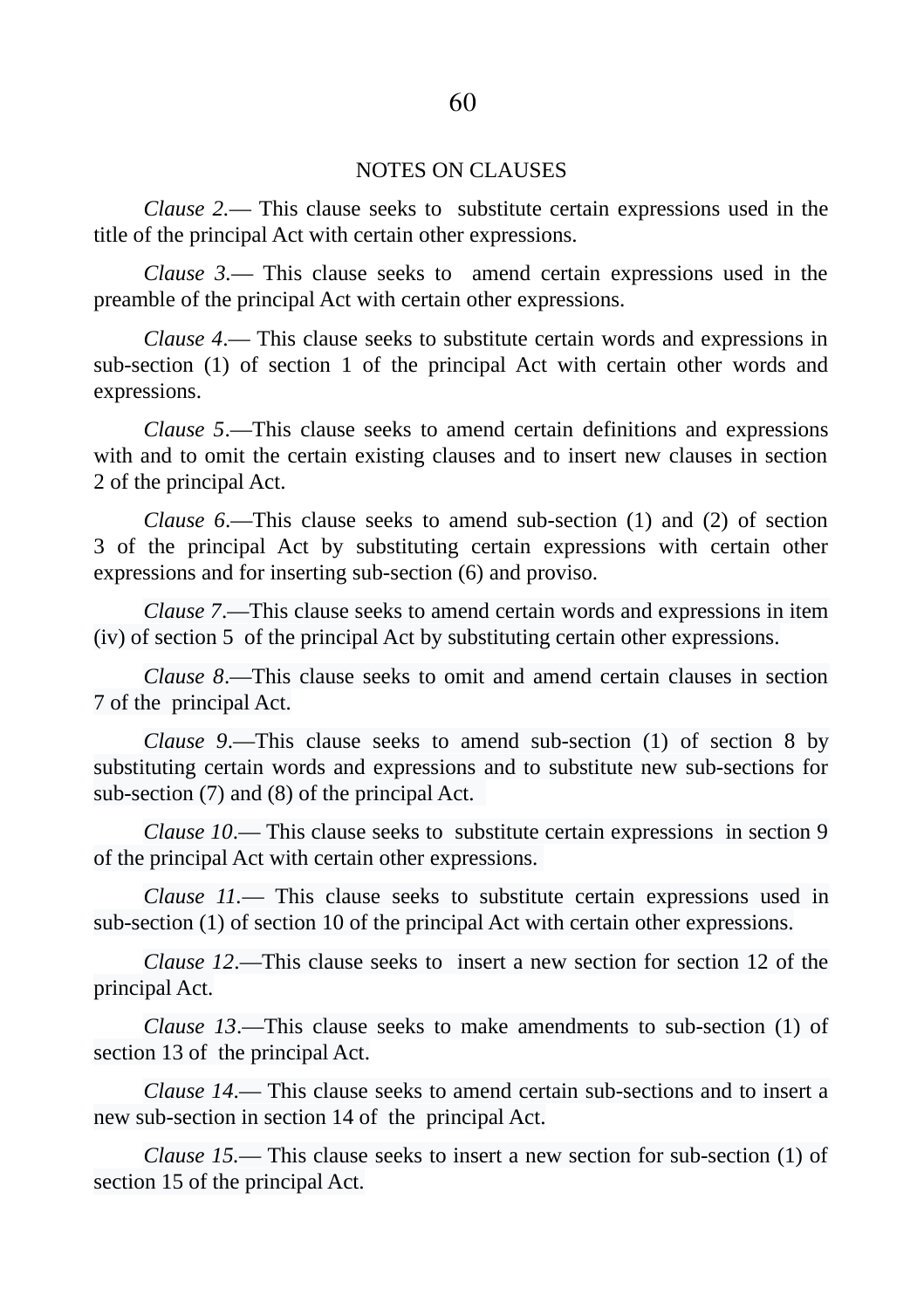*Clause 16*.― This clause seeks to substitute a new section for section 17 of the principal Act.

*Clause 17*.― This clause seeks to amend sub-section (2) of section 18 of the principal Act.

*Clause 18*.― This clause seeks to amend sub-sections (1) and (2) of section 19 of the principal Act.

*Clause 19*.― This clause seeks to insert a new section 19A after section 19 of the principal Act.

*Clause 20*.― This clause seeks to omit section 20 of the principal Act.

*Clause 21*.― This clause seeks to omit section 21 of the principal Act.

*Clause 22*.― This clause seeks to omit section 22 of the principal Act.

*Clause 23*.― This clause seeks to omit section 23 of the principal Act.

*Clause 24*.― This clause seeks to omit section 24 of the principal Act.

*Clause 25*.― This clause seeks to amend sub-sections (2), (3), (4), (5) and (6) of the principal Act.

*Clause 26*.― This clause seeks to insert section 25A after section 25 of the principal Act.

*Clause 27*.― This clause seeks to amend section 26 of the principal Act.

*Clause 28*.― This clause seeks to amend section 30 of the principal Act.

*Clause 29*.― This clause seeks to amend section 33 of the principal Act.

*Clause 30*.― This clause seeks to amend sub-section (5), (6), (8) and to omit sub-section (11) of section 34 of the principal Act.

*Clause 31*.― This clause seeks to amend section 35 of the principal Act.

*Clause 32*.― This clause seeks to amend section 36 of the principal Act.

*Clause 33*.― This clause seeks to amend sub-section (1) of section 38 of the principal Act.